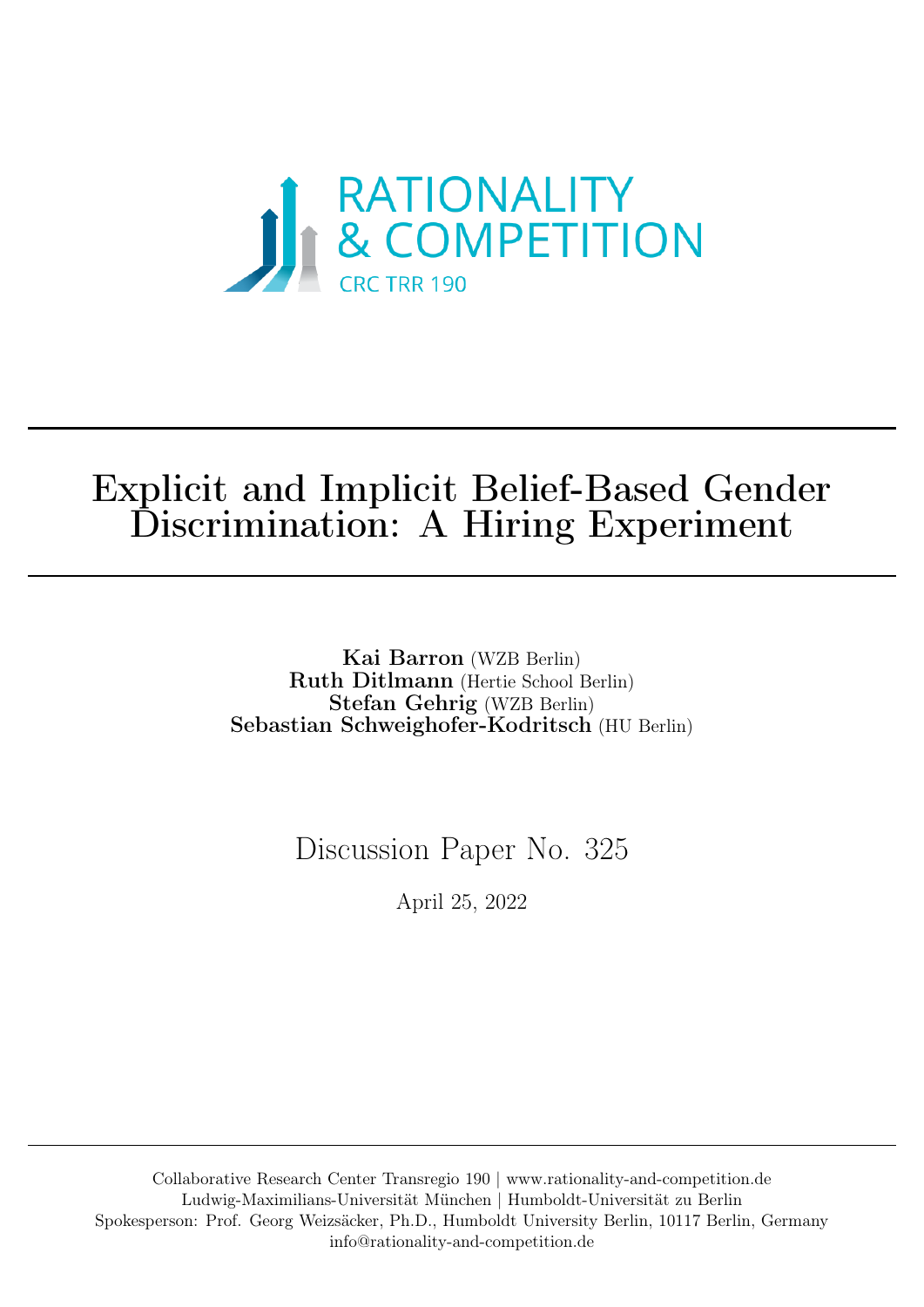# **Explicit and Implicit Belief-Based Gender Discrimination: A Hiring Experiment**\*

**Kai Barron Ruth Ditlmann Stefan Gehrig**

WZB Berlin Hertie School Berlin WZB Berlin

**Sebastian Schweighofer-Kodritsch**

Humboldt-Universität zu Berlin

April 24, 2022

#### **Abstract**

Understanding discrimination is key for designing policy interventions that promote equality in society. Economists have studied the topic intensively, typically taxonomizing discrimination as either taste-based or (accurate) statistical discrimination. To reveal the limitations of this taxonomy and enrich it psychologically, we design a hiring experiment that rules out both of these sources of discrimination with respect to gender. Yet, we still detect substantial discrimination against women. We provide evidence of two forms of discrimination, *explicit* and *implicit* belief-based discrimination. Both rely on statistically inaccurate beliefs but differ in how clearly they reveal that the choice was based on gender. Our analysis highlights the central role played by contextual features of the choice setting in determining whether and how discrimination will manifest. We conclude by discussing how policy makers may design effective regulation to address the specific forms of discrimination identified in our experiment.

**JEL Codes:** D90, J71, D83

**Keywords:** Discrimination, Hiring Decisions, Gender, Beliefs, Experiment.

<sup>\*</sup>The authors would like to thank Vojtech Bartos, Katherine Coffman, Tom Cunningham, Jon de Quidt, Tilman Fries, Thomas Graeber, Simone Häckl, Kareem Haggag, Lea Heursen, Alex Imas, Dorothea Kübler, Yves Le Yaouanq, Heather Sarsons, Julia Schmieder, Florian Schneider, Alice Solda, Martin Spann, Robert Stüber, Müge Süer, Roel van Veldhuizen and the audiences at the WZB Brown Bag Seminar, the ESA Global 2020 Meeting, the CRC TRR 190 Ohlstadt 2020 Retreat, the 2021 European Winter Meeting of the Econometric Society, the Bergen-Berlin Behavioral Economics Spring Workshop 2022, the MiddExLab Seminar, and at Stockholm University's SOFI Labour Economics Seminar for helpful comments. We thank the WZB for generously funding this project through means of its interdisciplinary "seed money" programme. Barron and Schweighofer-Kodritsch gratefully acknowledge financial support by the *Deutsche Forschungsgemeinschaft* through CRC TRR 190 (project number 280092119).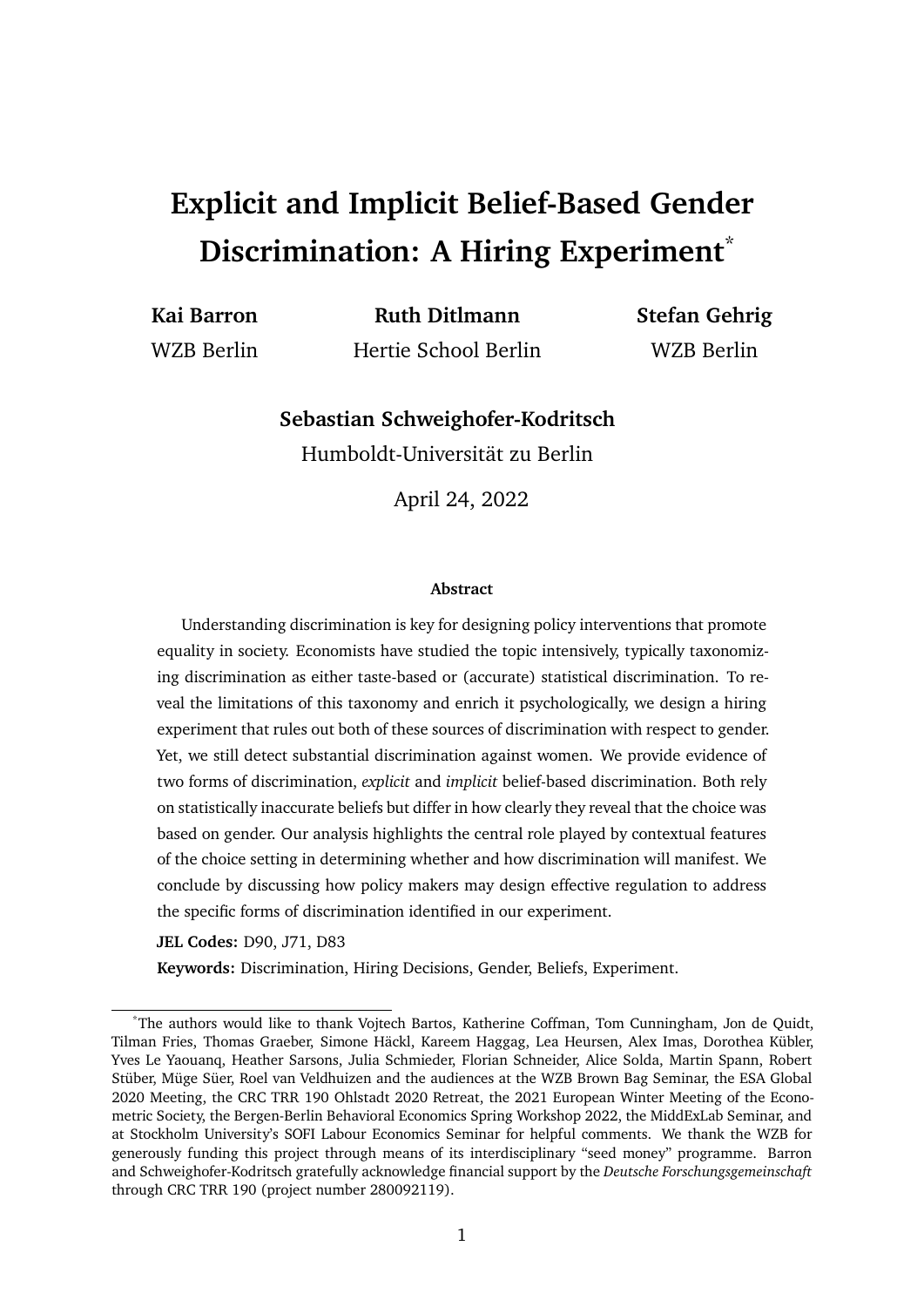## **1 Introduction**

Discrimination in the labor market is a critically important policy issue around the world.<sup>1</sup> When one individual receives preferential treatment over another on the basis of gender or ethnicity, this violates basic meritocratic principles. It is also inefficient if it results in a less productive workforce due, for instance, to (i) lower returns to educational investments for some groups, or (ii) sub-optimal matching between skills and tasks. Moreover, such discrimination predominantly harms socio-economically weaker groups and thereby reinforces inequality. In relation to gender, which is the focus of this paper, a substantial body of work has provided evidence that discrimination plays an important role in generating the gender gap observed in wages and career progression[.2](#page-2-1) However, in addition to being able to detect discrimination it is crucial for the design of effective policies to be able to understand the underlying causes of discrimination.

Traditionally, the economics literature has distinguished between discrimination based on taste [\(Becker,](#page-35-0) [1957\)](#page-35-0) and discrimination resulting from rational, i.e., statistically accurate beliefs about groups [\(Phelps,](#page-39-0) [1972;](#page-39-0) [Arrow,](#page-35-1) [1973\)](#page-35-1). In the former, an employer is willing to pay a price to avoid transactions or being "associated with some persons instead of others" [\(Becker,](#page-35-0) [1957,](#page-35-0) p. 14). In the latter, employers' discrimination is an optimal response to truly existing productivity differences between groups. However, recent work suggests that this taxonomy may be too narrow in important ways. First, this recent literature emphasizes the prevalence of discrimination emanating from "irrational" (i.e., inaccurate) beliefs due, for example, to widely held stereotypes (see, e.g., [Judd and Park,](#page-38-0) [1993;](#page-38-0) [Hilton and](#page-38-1) [Von Hippel,](#page-38-1) [1996;](#page-38-1) [Heilman,](#page-38-2) [2001;](#page-38-2) [Bordalo, Coffman, Gennaioli, and Shleifer,](#page-36-0) [2016;](#page-36-0) [Bohren](#page-35-2) [et al.,](#page-35-2) [2020;](#page-35-2) [Mengel and Campos-Mercade,](#page-39-1) [2022\)](#page-39-1). Second, building on insights from social psychology (e.g., [Snyder, Kleck, Strenta, and Mentzer,](#page-40-0) [1979;](#page-40-0) [Banaji and Greenwald,](#page-35-3) [1995;](#page-35-3) [Hodson, Dovidio, and Gaertner,](#page-38-3) [2010\)](#page-38-3), it highlights a tension between complying with social norms against discrimination—e.g., to maintain a positive social or self-image—whilst holding discriminatory stereotypes/preferences (see [Bertrand, Chugh, and Mullainathan,](#page-35-4) [2005;](#page-35-4) [Bohnet et al.,](#page-35-5) [2015;](#page-35-5) [Bertrand and Duflo,](#page-35-6) [2017;](#page-35-6) [Danilov and Saccardo,](#page-37-0) [2017;](#page-37-0) [Carlana,](#page-36-1) [2019;](#page-36-1) [Cunningham and de Quidt,](#page-37-1) [2022\)](#page-37-1). In decisions where judgment is cognitively difficult or very subjective, an individual facing a tension of this nature is prone to discriminate

<span id="page-2-0"></span><sup>1</sup>For a review of the economics literature on discrimination, see: [Riach and Rich](#page-39-2) [\(2002\)](#page-39-2), [Charles and](#page-36-2) [Guryan](#page-36-2) [\(2011\)](#page-36-2), [Lane](#page-39-3) [\(2016\)](#page-39-3), [Bertrand and Duflo](#page-35-6) [\(2017\)](#page-35-6) and [Blau and Kahn](#page-35-7) [\(2017\)](#page-35-7).

<span id="page-2-1"></span><sup>2</sup>Evidence has been documented in a diverse range of contexts including *bargaining* [\(Ayres and Siegelman,](#page-35-8) [1995;](#page-35-8) [Bowles, Babcock, and Lai,](#page-36-3) [2007;](#page-36-3) [Small, Gelfand, Babcock, and Gettman,](#page-40-1) [2007\)](#page-40-1), *hiring* [\(Jowell and](#page-38-4) [Prescott-Clarke,](#page-38-4) [1970;](#page-38-4) [Newman,](#page-39-4) [1978;](#page-39-4) [McIntyre, Moberg, and Posner,](#page-39-5) [1980;](#page-39-5) [Yinger,](#page-40-2) [1986;](#page-40-2) [Riach and Rich,](#page-39-6) [1987;](#page-39-6) [Glick, Zion, and Nelson,](#page-37-2) [1988;](#page-37-2) [Neumark, Bank, and Van Nort,](#page-39-7) [1996;](#page-39-7) [Biernat and Kobrynowicz,](#page-35-9) [1997;](#page-35-9) [Goldin and Rouse,](#page-37-3) [2000;](#page-37-3) [Bertrand and Mullainathan,](#page-35-10) [2004;](#page-35-10) [Reuben, Sapienza, and Zingales,](#page-39-8) [2014;](#page-39-8) [Bohnet,](#page-35-5) [Van Geen, and Bazerman,](#page-35-5) [2015;](#page-35-5) [Milkman, Akinola, and Chugh,](#page-39-9) [2015;](#page-39-9) [Kübler, Schmid, and Stüber,](#page-38-5) [2018;](#page-38-5) [Bohren, Haggag, Imas, and Pope,](#page-35-2) [2020;](#page-35-2) [Coffman, Exley, and Niederle,](#page-36-4) [2020\)](#page-36-4), *referrals, promotions, and recognition for (group-)work* [\(Isaksson,](#page-38-6) [2018;](#page-38-6) [Coffman, Flikkema, and Shurchkov,](#page-37-4) [2021;](#page-37-4) [Sarsons,](#page-39-10) [2019;](#page-39-10) [Hengel,](#page-38-7) [2022;](#page-38-7) [Card, DellaVigna, Funk, and Iriberri,](#page-36-5) [2020;](#page-36-5) [Sarsons, Gërxhani, Reuben, and Schram,](#page-40-3) [2021\)](#page-40-3).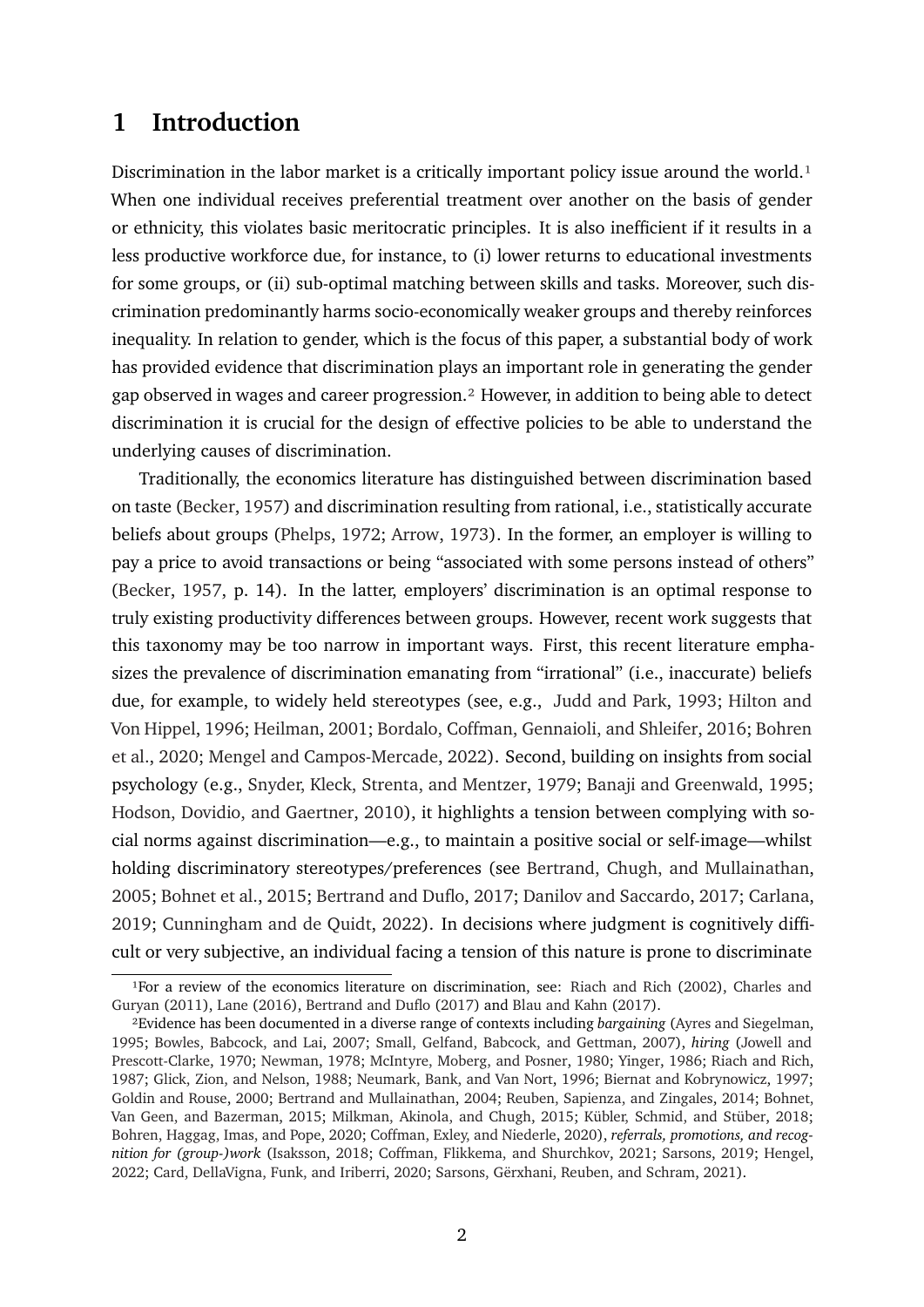*implicitly*, contradicting the beliefs/preferences she expresses *explicitly*. Such implicit discrimination falls outside the scope of the (subjective) expected utility framework on which all of the aforementioned explanations are based (see especially [Cunningham and de Quidt,](#page-37-1) [2022\)](#page-37-1). It is a particularly problematic form of discrimination because: (i) by it's nature, it is even more difficult to identify, and therefore regulate, than explicit forms of discrimination are, and (ii) it is likely to materialize in precisely the contexts where explicit discrimination has already been acknowledged to be unethical and is therefore highly stigmatized.

In this paper, we study both explicit and implicit gender discrimination using a stylized labor market hiring experiment. We do this at both the aggregate level, across different types of hiring decisions intended to vary the degree of subjectivity in ranking candidates' qualifications, and the individual level, classifying employers into discrimination types and revealing the heterogeneity in their behavior. The design allows us to completely rule out classical taste-based discrimination and focus on isolating different forms of belief-based discrimination. In this, we join the rapidly growing contemporary literature considering the central role of (possibly inaccurate) beliefs in generating different behavior towards men and women[.3](#page-3-0)

To identify both explicit and implicit belief-based discrimination, we designed a tightly controlled experiment that simulates the main features of a hiring scenario, but allows us to study these different manifestations of discriminatory behavior. This requires making careful adjustments to the information environment in which participants make their hiring decisions, such that we observe the same individual making a sequence of hiring choices where the characteristics of the candidates are systematically varied. In the experiment, a first group of 80 participants serve as job candidates, and a second group of 240 participants take on the role of employers. These employers make a series of anonymous hiring decisions between pairs of candidates. For each candidate, the employer receives a "mini-CV" that provides information about gender and two possible qualifications. A qualification takes the form of a "certificate" that is awarded to candidates who score in the top 30% in a particular qualification task. There are two qualification tasks – a general knowledge task and a word search task. These qualification tasks are distinct from the job task, which is a logic task. Employers are incentivized to hire the better job candidate – they receive a fixed payment if they hire the candidate that performed better in the job task. Our incentive structure achieves multiple objectives. First, the fixed payment (as opposed to paying the employer

<span id="page-3-0"></span><sup>3</sup>This area of research focused on the role of (biased) beliefs as a driver of discrimination has seen extremely rapid growth in the last few years (see, e.g., [Bordalo et al.,](#page-36-0) [2016;](#page-36-0) [Bohren, Imas, and Rosenberg,](#page-36-6) [2019;](#page-36-6) [Coffman](#page-37-4) [et al.,](#page-37-4) [2021;](#page-37-4) [Bordalo, Coffman, Gennaioli, and Shleifer,](#page-36-7) [2019;](#page-36-7) [Bohren et al.,](#page-35-2) [2020;](#page-35-2) [Mengel and Campos-](#page-39-1)[Mercade,](#page-39-1) [2022;](#page-39-1) [Coffman, Collis, and Kulkarni,](#page-36-8) [2021;](#page-36-8) [Coffman, Araya, and Zafar,](#page-36-9) [2021;](#page-36-9) [Erkal, Gangadharan,](#page-37-5) [and Koh,](#page-37-5) [2021;](#page-37-5) [Lepage,](#page-39-11) [2021a;](#page-39-11) [Bohren, Hull, and Imas,](#page-36-10) [2022;](#page-36-10) [Esponda, Oprea, and Yuksel,](#page-37-6) [2022\)](#page-37-6). Aside from this recent wave of papers, [Bohren et al.](#page-35-2) [\(2020\)](#page-35-2) note that very little empirical work in economics between 1990 and 2018 considered the role of inaccurate beliefs in discrimination. Their review of the literature indicates that only 5 of the 105 papers they identified in top economics journals tested for inaccurate beliefs. Collectively, the recent literature suggests this is an important omission.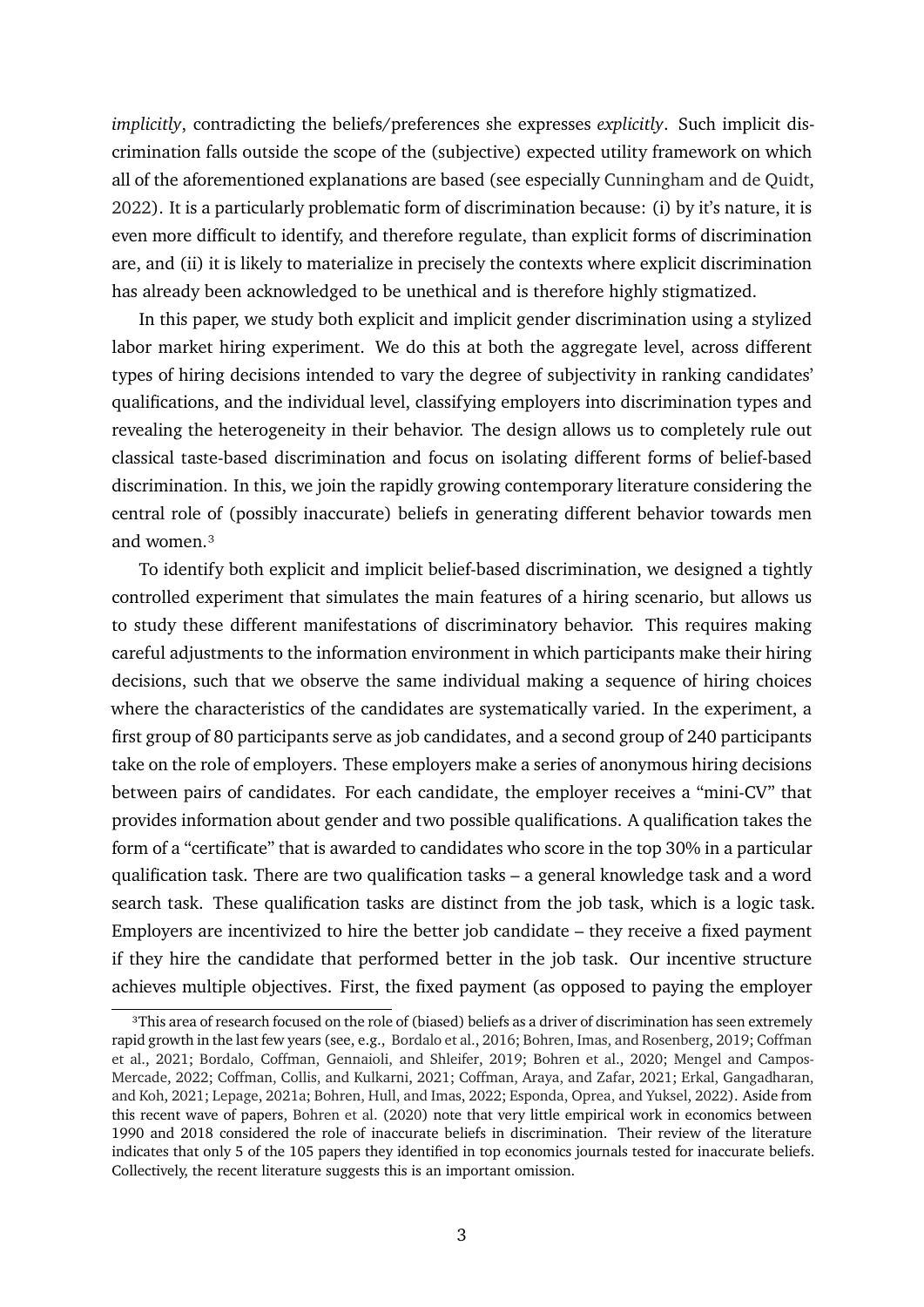in proportion to the candidate's output) ensures that the employer is incentivized to simply choose the candidate they believe is most likely to have performed better in the job task; thus, we remove the role of risk preferences as well as avoiding an excessive influence of high- (or low-) performing outliers. Second, the hiring decision is inconsequential for the candidates, who never learn about the decision nor have their pay affected by it, which allows us to focus on belief-based forms of discrimination. By design, this rules out any gender discrimination based on concern for others' payoffs (material or psychological) or based on transactions with certain groups, and it differentiates our work from other experimental work on gender discrimination such as that of [Bohren et al.](#page-35-2) [\(2020\)](#page-35-2) or [Reuben et al.](#page-39-8) [\(2014\)](#page-39-8), where the evaluator's/employer's choices directly affect the candidate's fate.<sup>4</sup>

To identify discrimination, we compare decisions made by employers between real candidates with "qualification profiles" *a* and *b*, say, where in one scenario *a* belongs to a female and *b* to a male candidate, and in another scenario this is reversed. Any significant difference in how often qualification profile *a* gets chosen between the two scenarios ("gender bias" in hiring rates) can be cleanly attributed to the gender of the candidates and implies gender discrimination. One major advantage of our approach is that we are able to identify discrimination purely behaviorally, without imposing any assumptions on employers' subjective beliefs.

We find the following patterns of belief-based gender discrimination at the aggregate level: First, whenever both candidates are *equally qualified* (i.e., both have identical qualification profiles), there is significant discrimination against women. Since such decisions are only about gender, and cannot be attributed to any other candidate characteristics, we term this "explicit" discrimination. Here, it is "statistically inaccurate" (we borrow this terminology from [Bohren et al.,](#page-35-2) [2020\)](#page-35-2), since female candidates were not objectively out-performed by male candidates; in this sense, our experiment rules out (accurate) statistical discrimination. Second, whenever one profile is *more qualified* than the other (i.e., one has a certificate, the other has none), the more qualified candidate is always hired at the same rate, irrespective of gender; i.e., there is no gender bias.

However, third, whenever both profiles are *differently qualified* (i.e., each candidate has a different certificate), there is again a significant gender bias and hence discrimination against women. The magnitude of the gender bias against women here is approximately as large as for the decisions where employers have no information upon which to differentiate the candidates other than their gender. While the comparison between the scenarios where one candidate is more qualified and where candidates are differently qualified suggests

<span id="page-4-0"></span>⁴While these features of the hiring choice may, at face value, seem somewhat artificial with respect to actual labor market discrimination, it is quite plausible that many hiring committees include members that (i) have an incentive (potentially intrinsic) to hire the best candidate for the organization, (ii) won't ever interact with whoever gets hired (or not hired) after the completion of the hiring process, and (iii) do not view it as their role to care directly about the candidates' outcomes. If gender enters such a committee member's evaluation, we would still call this gender discrimination.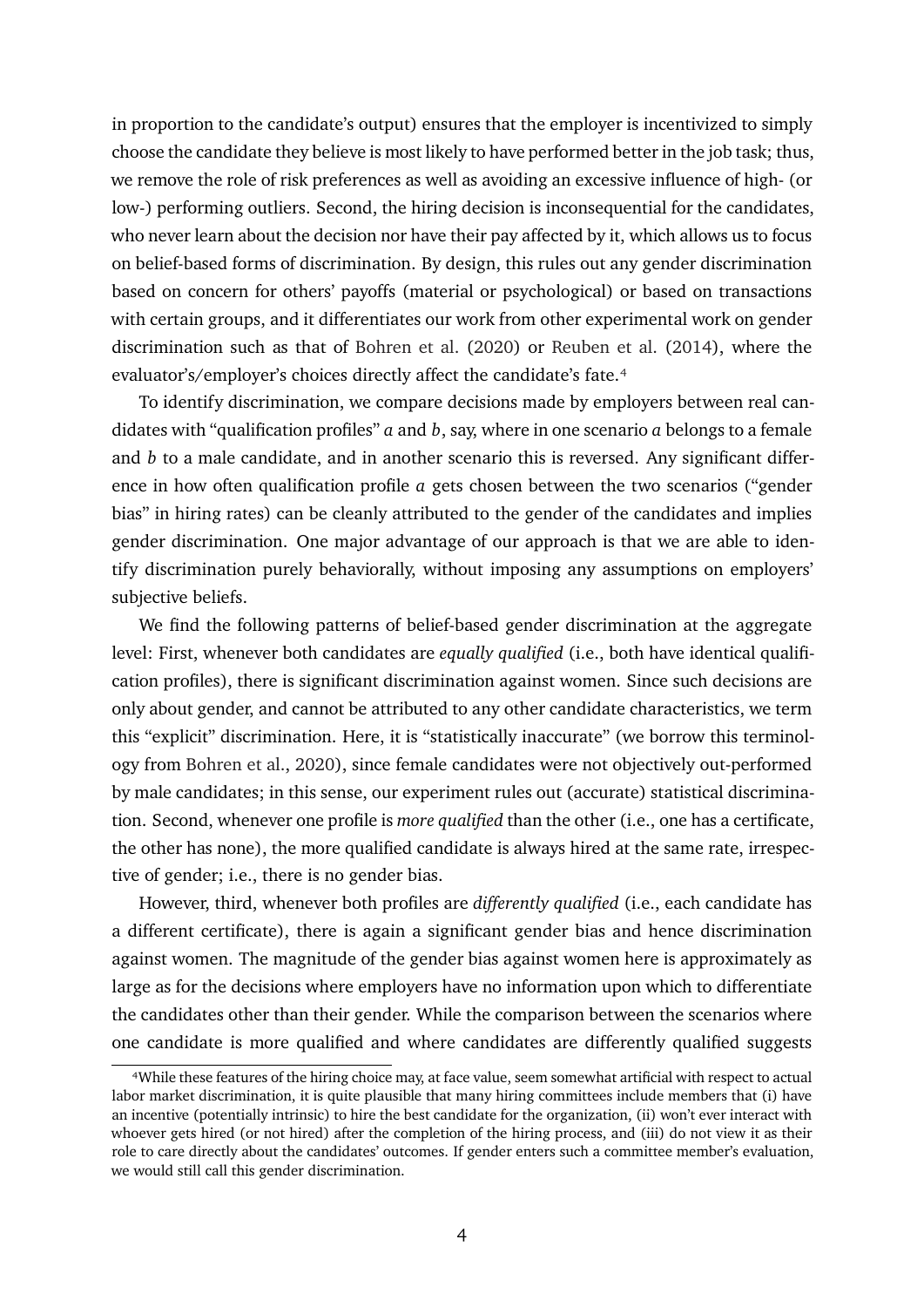implicit discrimination due to increased subjectivity, the observation that the gender bias in the latter case is actually similar in magnitude to when the hiring decision is explicitly about gender means it could be due to the very same employers that also explicitly discriminate.

Our individual analysis allows us to better understand what is driving these patterns of behavior observed at the aggregate level. We first classify individual employers into explicit discrimination types based on their hiring choices when candidates are equally qualified. We then examine the hiring choices of these different explicit discrimination types when candidates are differently qualified to shed light on their "implicit" gender bias (notably, this identification approach is in line with the formal framework for identifying implicit preferences more generally proposed by [Cunningham and de Quidt,](#page-37-1) [2022\)](#page-37-1). While the majority of employers does not display an explicit bias against either gender when candidates are equally qualified, approximately 40% do so. These employers are twice as likely to explicitly discriminate against women (25.8%) as against men (12.9%). Most strikingly, however, examining the hiring choices of these two types of employers when they choose between candidates that are *differently qualified* reveals a substantial gender bias against women for *both* types. Surprisingly, this gender bias is of very similar magnitude for the two explicit discrimination types. In particular, we therefore identify a significant share of employers who discriminate explicitly against men (i.e., in favor of women) in decisions where discrimination is obvious, yet discriminate against women in decisions where discrimination is opaque, i.e., implicitly.<sup>5</sup>

The pattern of behavior that we observe is consistent with a stereotype about male superiority in logic tasks leading employers to form gender-biased beliefs (see also [Bordalo](#page-36-7) [et al.,](#page-36-7) [2019\)](#page-36-7). In fact, by eliciting the beliefs of the job candidates, we find that these candidates themselves believe that men perform better in the logic task (i.e., the job task), supporting this explanation. The implicit discrimination that we identify therefore appears due to a combination of: (i) an aversion to displaying overtly discriminatory behavior, and (ii) underlying (mistaken) stereotypes. This aversion amongst some participants to overtly discriminate against women may emanate from the fact that gender discrimination against women is stigmatized in certain segments of the population (our subject pool is comprised of young, highly educated Westerners). Despite any beliefs they may hold about who is the better candidate, employers may wish to signal that they do not discriminate. While we cannot unequivocally demonstrate that such self- or social image concerns drive implicit discrimination in our experiment, additional features of our experimental design allow us to study whether employer behavior is consistent with this explanation: Beliefs data we elicit about the relative importance of the two potential qualifications for job performance suggests that employers rationalize gender-biased choices as being qualification-driven by "redefining merit" ex post (see, e.g., [Uhlmann and Cohen,](#page-40-4) [2005\)](#page-40-4). This involves adjusting

<span id="page-5-0"></span><sup>&</sup>lt;sup>5</sup>By contrast, employers that choose to "non-discriminate" when discrimination would be explicit, also display no gender bias when candidates are differently qualified.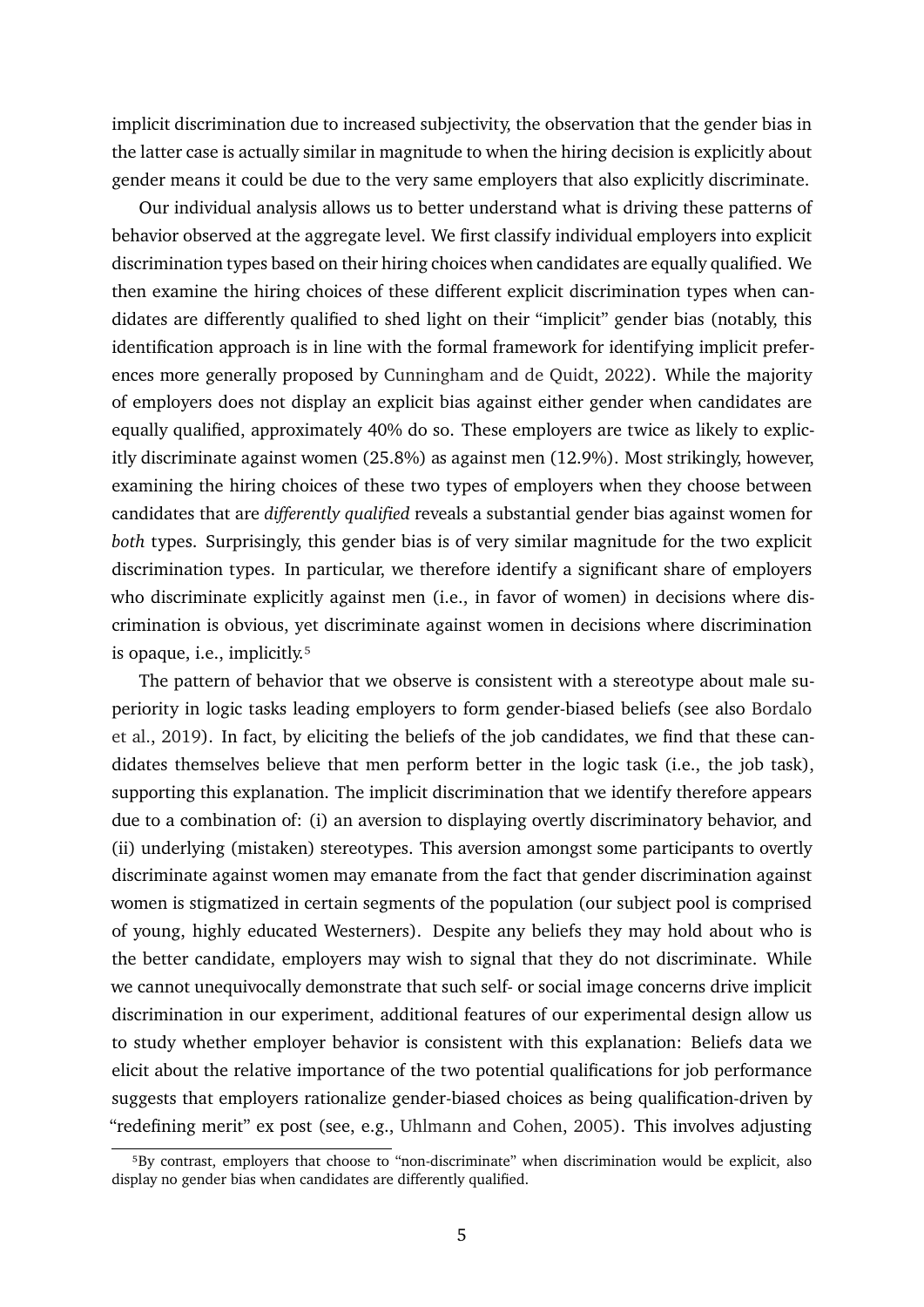one's beliefs about the relative importance of each of the qualifications for predicting performance in the job task to justify one's gender-based decisions.

There are several important implications of the evidence reported in this paper. First, our results demonstrate that discrimination can take very different forms beyond the traditional distinction of taste-based and (accurate) statistical discrimination. This is important because to choose the correct policy instrument to address discrimination in a particular context, it is imperative to understand the root cause of the problem.<sup>6</sup> Otherwise, the treatment may be ineffective or lead to undesired consequences. For example, policy makers that wish to fight discrimination may be tempted to impose rules that address explicit discrimination, such as: "if choosing between an equally qualified man and woman, choose the woman."7 While this may be effective in some contexts, in most real-world hiring decisions the candidates differ on many dimensions, so that the evaluation of candidates' overall suitability for a position depends on the rather malleable and subjective relevance assigned to their different attributes. In such contexts with highly heterogeneous candidates, an affirmative action policy rule of this type might be ineffective for changing hiring behavior, while creating the illusion that discrimination is being addressed. Further, it may also lead to individuals going to greater lengths to mask or obscure their discriminatory decisions.

Second, the manifestation of discrimination (both its occurrence and its form) depends crucially on the choice setting. In the same pool of participants, we document evidence of discrimination when candidates are *differently qualified*, but not when one candidate is *more qualified*.<sup>8</sup> This suggests that discrimination is more likely to occur in settings where candidates are heterogeneous on multiple job-relevant attributes (horizontal heterogeneity), and less likely to occur when candidates are heterogeneous on a single dimension (vertical heterogeneity). This has meaningful implications for the design of remedies that involve altering the architecture of the choice environment. In particular, situations with horizontal heterogeneity can be translated into situations with vertical heterogeneity by means of carefully designed procedures. For example, one potential solution is to require ex ante criteria that specify how to evaluate candidates on different dimensions, and how to aggregate these evaluations into a single score, as is sometimes already the case in university acceptances. This would remove scope for ex post re-weighting the different attributes (e.g., as discussed in [Hodson, Dovidio, and Gaertner,](#page-38-8) [2002](#page-38-8) and [Uhlmann and Cohen,](#page-40-4) [2005\)](#page-40-4).

Third, our results speak to the long history of theories of human behavior that posit a tension between hidden and expressed motives – ranging from Freud to the modern widespread usage of the implicit association test (IAT) in social psychology [\(Greenwald, McGhee, and](#page-38-9)

<span id="page-6-0"></span><sup>&</sup>lt;sup>6</sup>Bohren et al. [\(2020\) provide an insightful discussion of the importance of correctly identifying the source](#page-38-9) [of discrimination in order to design an effective policy intervention to address it.](#page-38-9)

<span id="page-6-1"></span>[⁷Cunningham and de Quidt](#page-37-1) [\(2022\)](#page-37-1) refer to these as *ceteris paribus* [rules. We will use a more general](#page-38-9) [terminology and refer to them as "affirmative action rules."](#page-38-9)

<span id="page-6-2"></span>[⁸In addition, we also document evidence of discrimination when candidates are](#page-38-9) *equally qualified*. This [indicates that discrimination is also an issue when candidates are highly homogeneous \(in terms of their](#page-38-9) [suitability for the job\).](#page-38-9)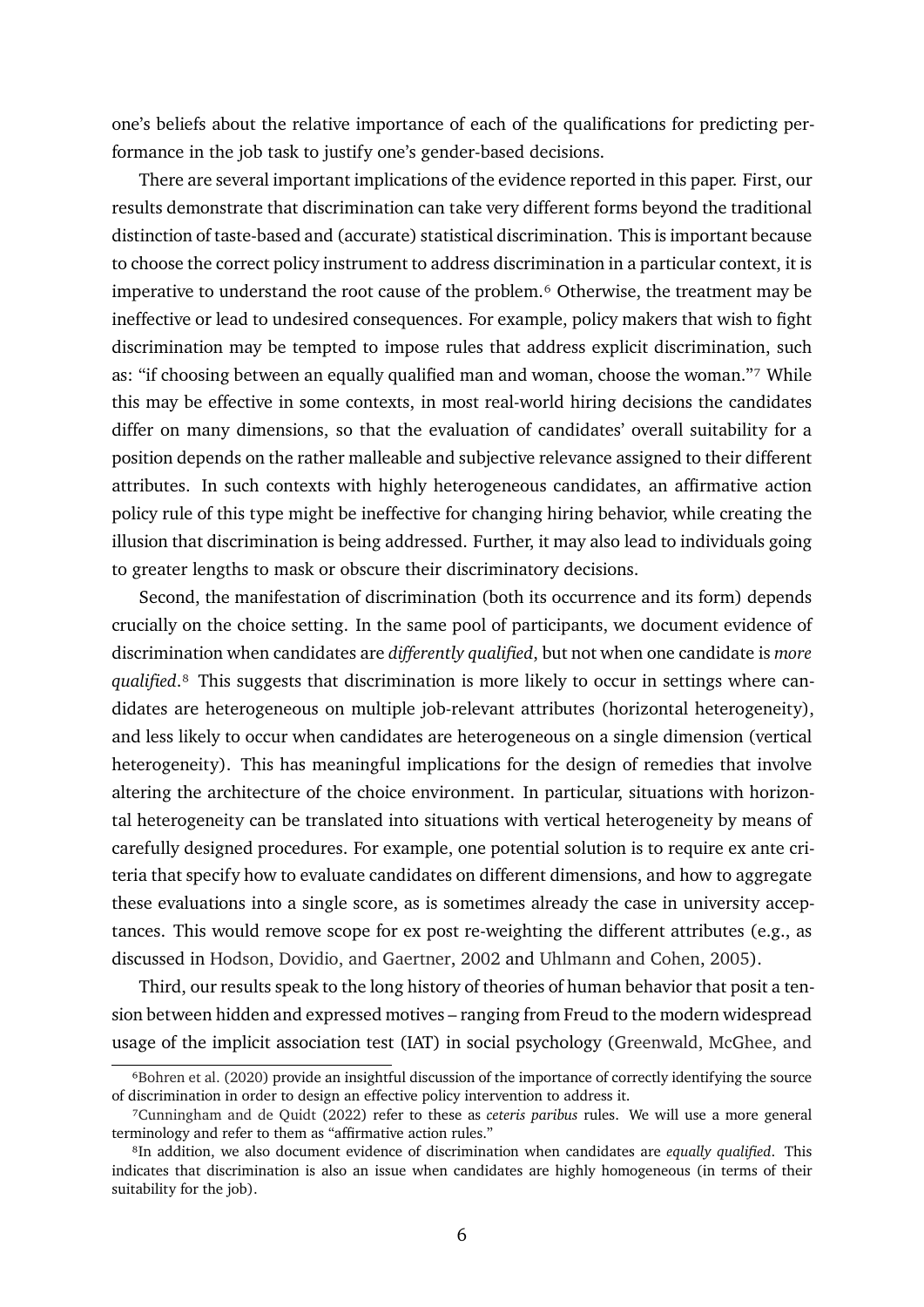[Schwartz,](#page-38-9) [1998\)](#page-38-9). One of the key tensions studied in this social psychology literature is the underlying conflict between explicit egalitarian beliefs and implicit racial biases [\(Hodson](#page-38-3) [et al.,](#page-38-3) [2010\)](#page-38-3). More recently, the IAT has been used as an effective tool for studying the influence of implicit stereotypes in the economics literature. For example, [Carlana](#page-36-1) [\(2019\)](#page-36-1) shows that the gender stereotypes of teachers can have a substantial impact on the outcomes of their students (increasing the gender gap in math performance, and inducing girls to selfselect into less ambitious high school tracks).<sup>9</sup> The IAT aims to assess the strength of associations between concepts (e.g., "female" / "male" and "logic") by measuring response times when participants classify concepts together in a computerized task. Here, we demonstrate a complementary approach to eliciting implicit preferences from actual choice data, as also suggested by [Cunningham and de Quidt](#page-37-1) [\(2022\)](#page-37-1) who establish its theoretical foundations. Since the efficacy of the IAT in predicting real-world discrimination is still a contentious topic (see, e.g., [Oswald et al.,](#page-39-12) [2015](#page-39-12) and [Kurdi et al.,](#page-38-10) [2019\)](#page-38-10), a behavioral measure provides an instructive complement to the IAT. Since implicit preferences are by their nature difficult to detect, it is useful to have different measurement tools, each of which may be more appropriate for a particular subset of research contexts.<sup>10</sup>

The paper proceeds as follows. Section 2 describes the experimental design. Section 3 presents the aggregate level results, Section 4 discusses the individual level analysis, and Section 5 relates our results to objective statistical patterns in the performance data. Section 6 discusses the policy implications and concludes.

## **2 The Experiment**

We administered an experiment consisting of two parts, each conducted with a separate group of participants. In the first part, the JOB CANDIDATE ASSESSMENT, we collected information from 80 participants. This included assessing their performance in several tasks – a general knowledge quiz (qualification task 1, which we refer to as the *knowledge task*), a word search puzzle (qualification task 2, which we refer to as the *word task*), and a matrix logic exercise (the job task, which we refer to as the *logic task*). Each of the participants also self-reported the gender that they identify with. These individuals were evaluated as *job candidates* by 240 participants serving as *employers* during the main part of the experiment, the Hiring Experiment, which we describe first.

<span id="page-7-0"></span>⁹The IAT has also been used to study implicit racial or ethnic bias by, e.g., [Rooth](#page-39-13) [\(2010\)](#page-39-13), [Glover, Pallais, and](#page-37-7) [Pariente](#page-37-7) [\(2017\)](#page-37-7), [Corno, La Ferrara, and Burns](#page-37-8) [\(2019\)](#page-37-8) and [Alesina, Carlana, La Ferrara, and Pinotti](#page-35-11) [\(2018\)](#page-35-11). The results in [Alesina et al.](#page-35-11) [\(2018\)](#page-35-11) highlight the immense importance of both: (i) knowing how to detect different forms of discrimination, and (ii) tailoring the policy response to the specific form of discrimination. In their study, teachers who are simply made aware of their implicit biases reduce their discriminatory grading behavior.

<span id="page-7-1"></span><sup>&</sup>lt;sup>10</sup>For example, when designing surveys, using the IAT to measure a respondent's implicit biases may be impractical, but adding a few carefully designed (hypothetical) choice questions that vary in how strongly they reveal the decision maker's motives may well be feasible.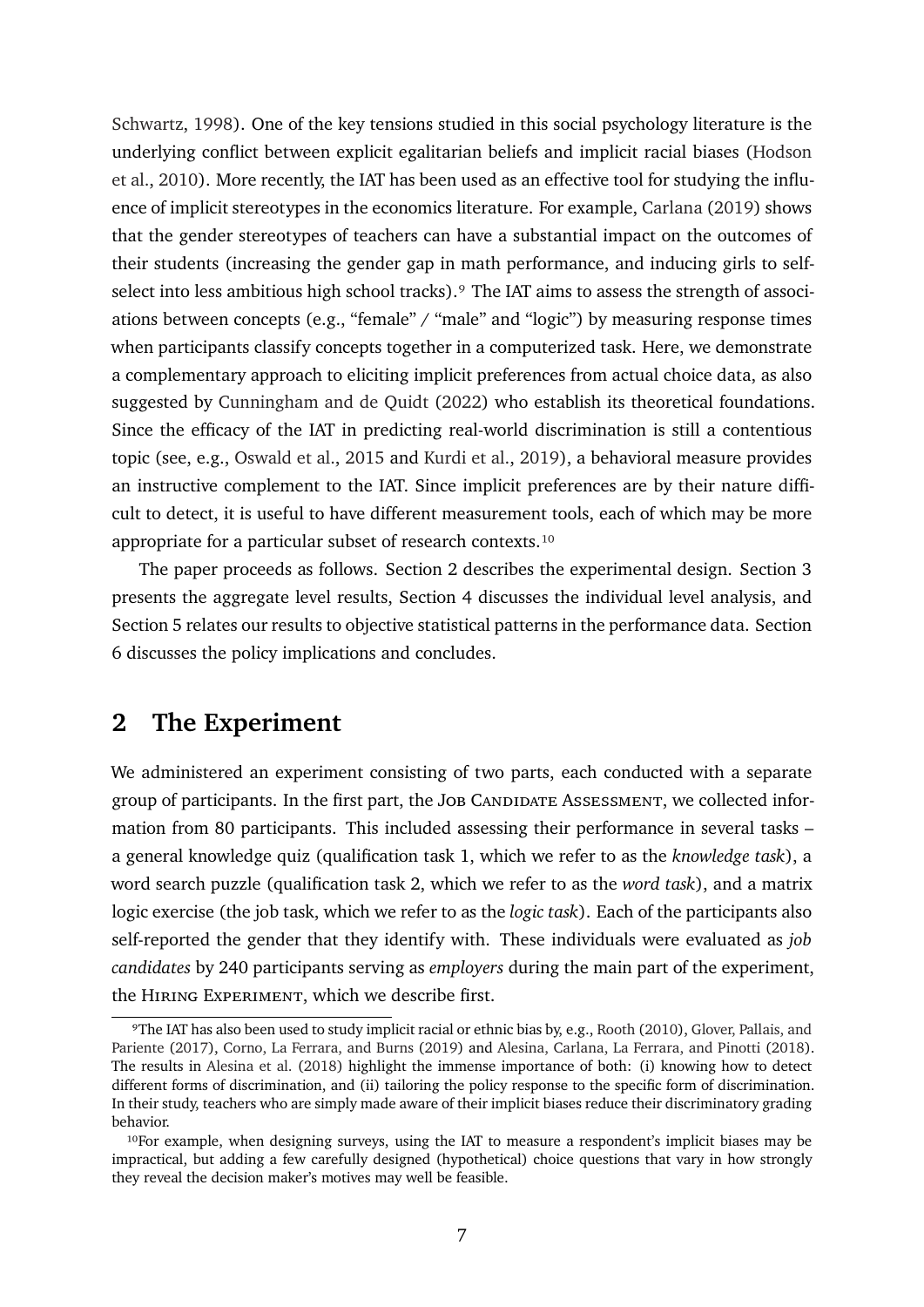#### **2.1 The Hiring Experiment**

In the Hiring Experiment, employers went through a sequence of nine binary hiring decisions in which they decided which of two job candidates to hire (see Figure [1](#page-8-0) for an example of the screen participants saw, translated to English). In each decision, employers were rewarded when they hired the candidate who performed better in the job task (with ties broken randomly). Across decisions, we systematically varied the CVs of the two candidates.

The CV of a candidate included three pieces of information: the gender of the candidate, and information about two possible qualifications that the candidate may or may not have. This qualification information was provided in the form of a *knowledge certificate* and a *word certificate*, which would certify that a candidate scored in the top 30% (i.e., top 24 out of 80) in the word or knowledge task, respectively. For each of these qualifications, the CV either indicated that the candidate possessed the respective qualification with certainty (the green tick in Figure [1\)](#page-8-0) or that it was unknown whether the candidate possessed that qualification (the question mark in Figure [1\)](#page-8-0). For instance, selecting a female candidate with a knowledge certificate therefore corresponded to selecting a random draw from all female candidates that scored in the top 30% in the knowledge task, irrespective of whether they also scored in the top 30% in the word task or not.



<span id="page-8-0"></span>

*Notes:* (i) The figure displays a replication of an example screen that an employer would face in the experiment, (ii) The placement (left or right) on the screen of candidates was randomized, (iii) This example corresponds to decision 2 faced by employers, (iv) the gendered icons shown in the figure were identical for all CVs of the respective gender.

The nine hiring decisions faced by employers consisted of: one *complex* decision (decision 1), where the choice was between a male and female candidate who were *differently qualified*, two gender decisions between *equally qualified* male and female candidates (decisions 2-3), two qualification decisions between *differently qualified* candidates of the same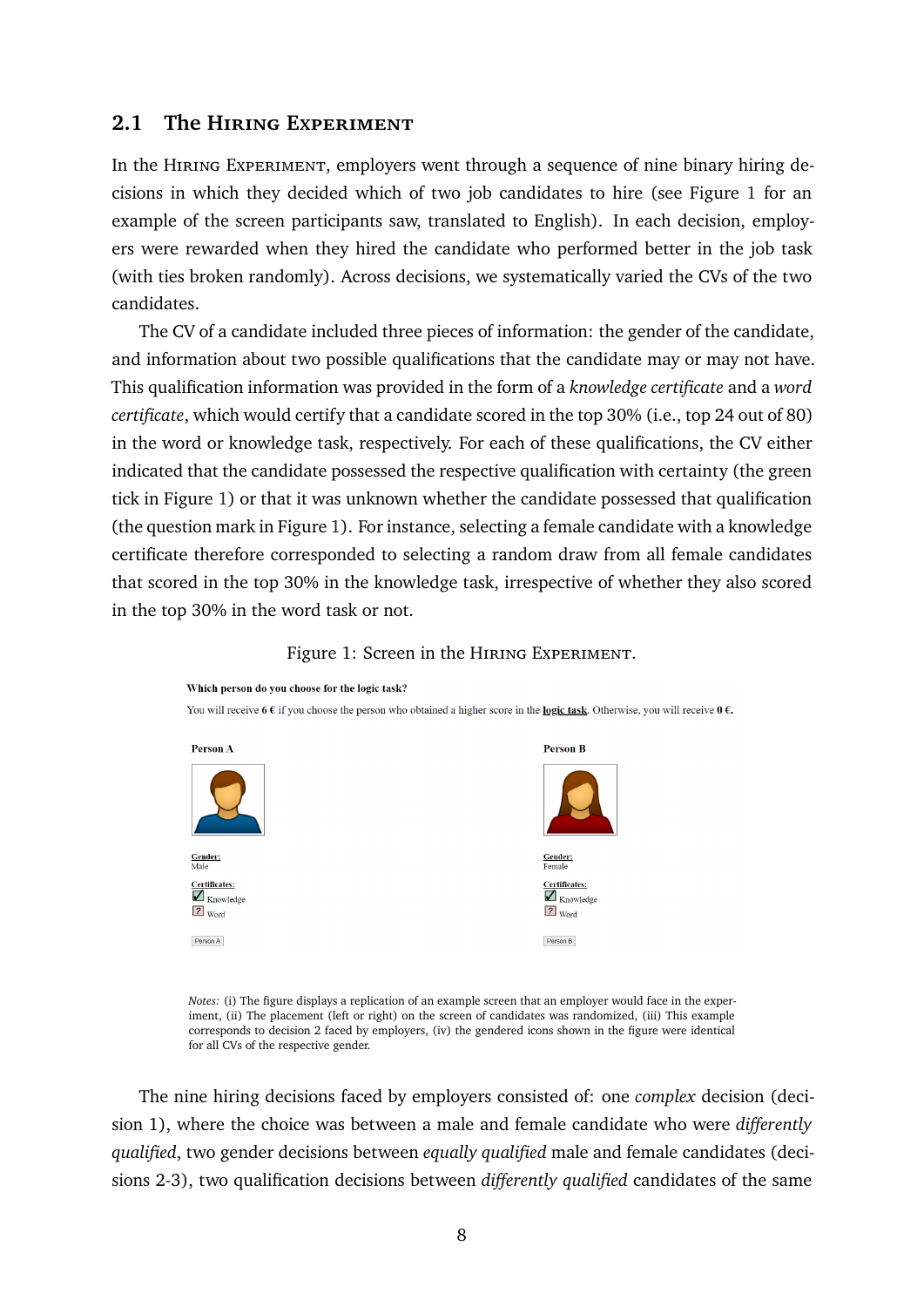gender (decisions 4-5), and four *simple* decisions, where one candidate was *more qualified* (decisions 6-9)[.11](#page-9-0) Table [1](#page-9-1) summarizes the decisions.

A simple hiring decision refers to a choice between a male and a female candidate where one candidate is more qualified, i.e., where one candidate has a certificate whereas the other has none. In the gender and qualification decisions, candidates only differ on one dimension (gender or qualification, respectively). In the complex hiring decision, both candidates are qualified (i.e., have one certificate), but differ on two dimensions (gender and the type of certificate). These complex decisions, therefore, involve a choice between differently qualified male and female candidates.

The experiment consisted of two between-subject treatment conditions, and a central part of the analysis exploits the within-subject dimension generated by the different hiring decisions that employers are presented with in sequence. The between-subject treatments only differed in the complex decision (decision 1). In treatment 1 (T1), the female candidate had a word certificate in the complex decision, and the male candidate had a knowledge certificate. In treatment 2 (T2), the certificates were reversed in the complex decision, with the female candidate possessing a knowledge certificate, while the male candidate had a word certificate (see Table [1\)](#page-9-1). The rationale for introducing this between-treatment variation was to allow us to examine whether participants shift their perception of the value of different certificates as a function of whether the male or female candidate held a given certificate (without inducing a demand effect for consistency by including these two decisions in sequence).

<span id="page-9-1"></span>

|            | <b>Candidate A</b> |                    | <b>Candidate B</b> |                    |                       |
|------------|--------------------|--------------------|--------------------|--------------------|-----------------------|
|            |                    | Gender Certificate |                    | Gender Certificate |                       |
| $D_1$ (T1) |                    | W                  | m                  | К                  | Complex decisions     |
| $D_1$ (T2) |                    | K                  | m                  | W                  |                       |
| $D_2$      |                    | K                  | m                  | К                  | Gender decisions      |
| $D_3$      |                    | W                  | m                  | W                  |                       |
| $D_4$      |                    | W                  | t                  | К                  | Certificate decisions |
| $D_5$      | m                  | W                  | m                  | К                  |                       |
| $D_6$      |                    | К                  | m                  |                    |                       |
| $D_7$      |                    | W                  | m                  |                    | Simple decisions      |
| $D_8$      |                    |                    | m                  | К                  |                       |
| $D_{9}$    |                    |                    | m                  | W                  |                       |

Table 1: CVs of candidates in all nine hiring decisions.

Notes: (i) "D<sub>1</sub>", "D<sub>2</sub>", etc. refer to decision 1, decision 2, etc., "T1" and "T2" refer to Treatment 1 and 2, "f" refers to female candidate, "*m*" refers to male candidate, "*W*" refers to the word task, while "*K*" refers to the general knowledge task. (ii) The labels "A" and "B" for the candidates are arbitrary, since they only represent the order in which they were presented on the screen, which was randomized.

<span id="page-9-0"></span><sup>11</sup>Our terminology of differently/equally/more *qualified* refers to a gender-blind benchmark, i.e., comparisons where the gender of both candidates is ignored.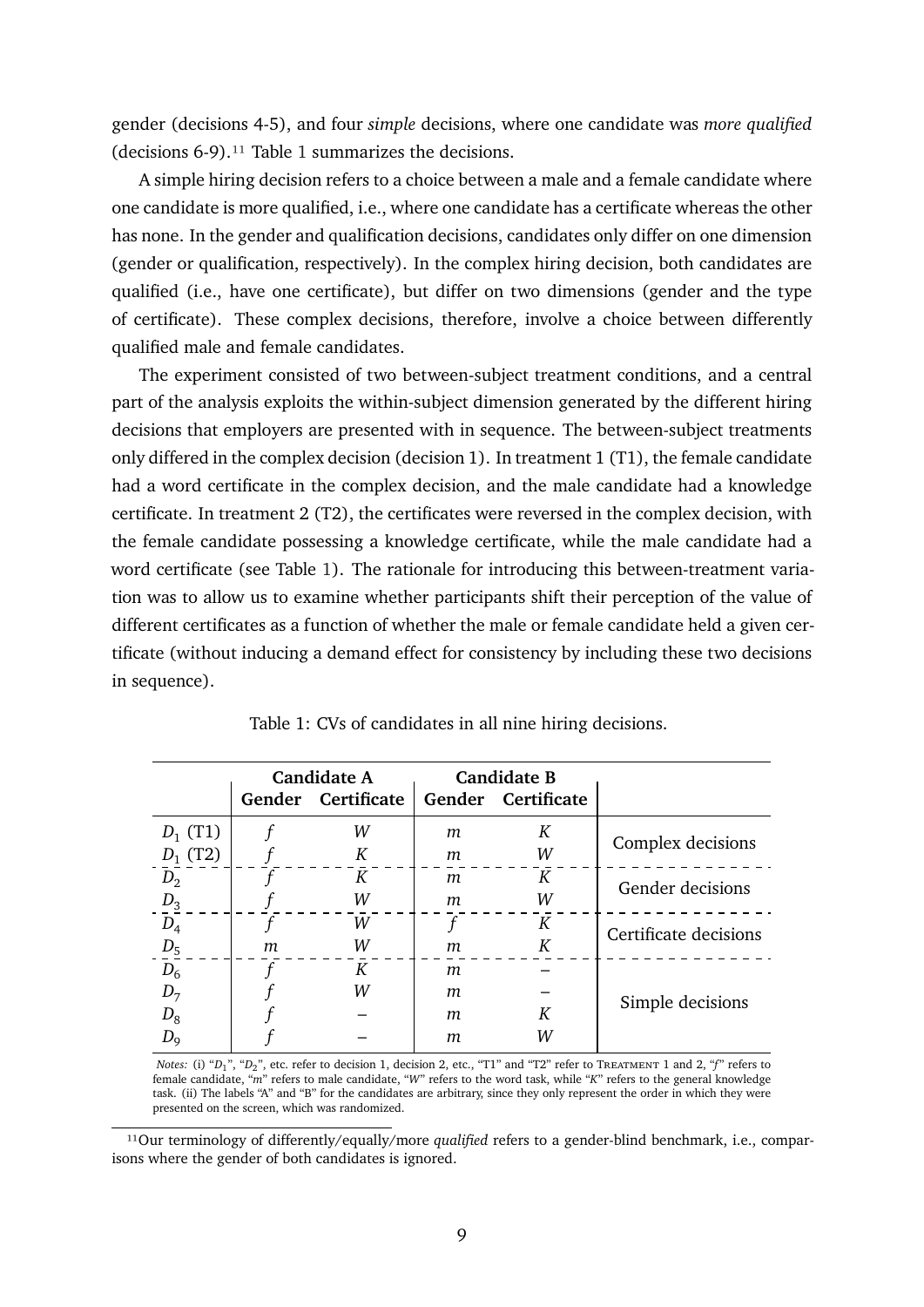In each hiring decision, the employer chose between two of the candidates who participated in the JOB CANDIDATE ASSESSMENT.<sup>12</sup> Importantly, the JOB CANDIDATE ASSESSMENT was completed earlier, and the employers' hiring decisions had no influence on the candidates' payoffs, nor did the candidates ever learn the employers' decisions (employers knew this). This feature of the design serves two purposes. First, it prevents the hiring decision from influencing the performance in the job task (e.g., in the spirit of a gift exchange). Second, it means we can rule out classical taste-based discrimination when interpreting our results[.13](#page-10-1) To ensure that the employers had a good understanding of exactly what all the tasks completed by the job candidates involved, they were provided with printed sheets which showed the full tasks (i.e., the knowledge task, word task and logic task) that job candidates worked on in the JOB CANDIDATE ASSESSMENT.

Employers earned  $6\in$  if they hired the better candidate in decision 1 (the complex decision) and an additional  $6\in$  if their candidate choice in a randomly drawn decision from 2 to 9 was correct. At no point in the sequence of their nine hiring decisions did employers receive any feedback on their decision, and all payoff information came at the very end of the experiment. After each decision, employers had to option to sell their choice for  $0.10 \in$ . Doing so meant that their initial hiring choice was replaced by a random draw from the two candidates.<sup>14</sup> We implemented this two-step procedure to gain greater insight into employers' motives. The initial step forces employers to rank one candidate above the other and thereby reflects hiring decisions in the real world, where one needs to make a concrete choice between distinct options. The second step measures employers' desire to actually implement the initial choice that they made between the candidates as a strict one, which will be especially important when we consider the hiring decisions that are explicitly about gender only (i.e., the gender decisions).

The order of decisions was partially randomized at the individual level. The treatmentspecific version of decision 1 was always taken first. It was followed by a block with decisions 2–5, randomly ordered, and then a block with decisions 6–9, randomly ordered. This partial randomization was implemented to limit the potential influence of order effects while ensuring that relatively more important decisions for our analysis appeared earlier. After decision 1, we also measured the employers' beliefs about the informativeness of each of the

<span id="page-10-0"></span><sup>&</sup>lt;sup>12</sup>More specifically, the employer made a choice between candidates with the two CVs that they saw. Hence, each candidate corresponded to a random draw from all candidates with that CV; e.g., candidate "A" in figure [1](#page-8-0) is a random draw from all male job candidates that scored in the top 30% on the knowledge task. The labels "A" and "B" were arbitrary and were randomized, along with the placement on the screen (left or right) of the two candidates.

<span id="page-10-1"></span><sup>&</sup>lt;sup>13</sup>Aside from the fact that employers' hiring decisions do not affect the outcomes of the job candidates in our experiment, we also rule out the possibility that employers will need to interact with the candidate that they hire. We therefore rule out, by design, these two classical sources of taste-based discrimination.

<span id="page-10-2"></span><sup>&</sup>lt;sup>14</sup> Expected-payoff maximization implies one would sell only if the subjective probability that one's initial choice is better lies below  $0.5 + \frac{1}{60} = 0.5167$ .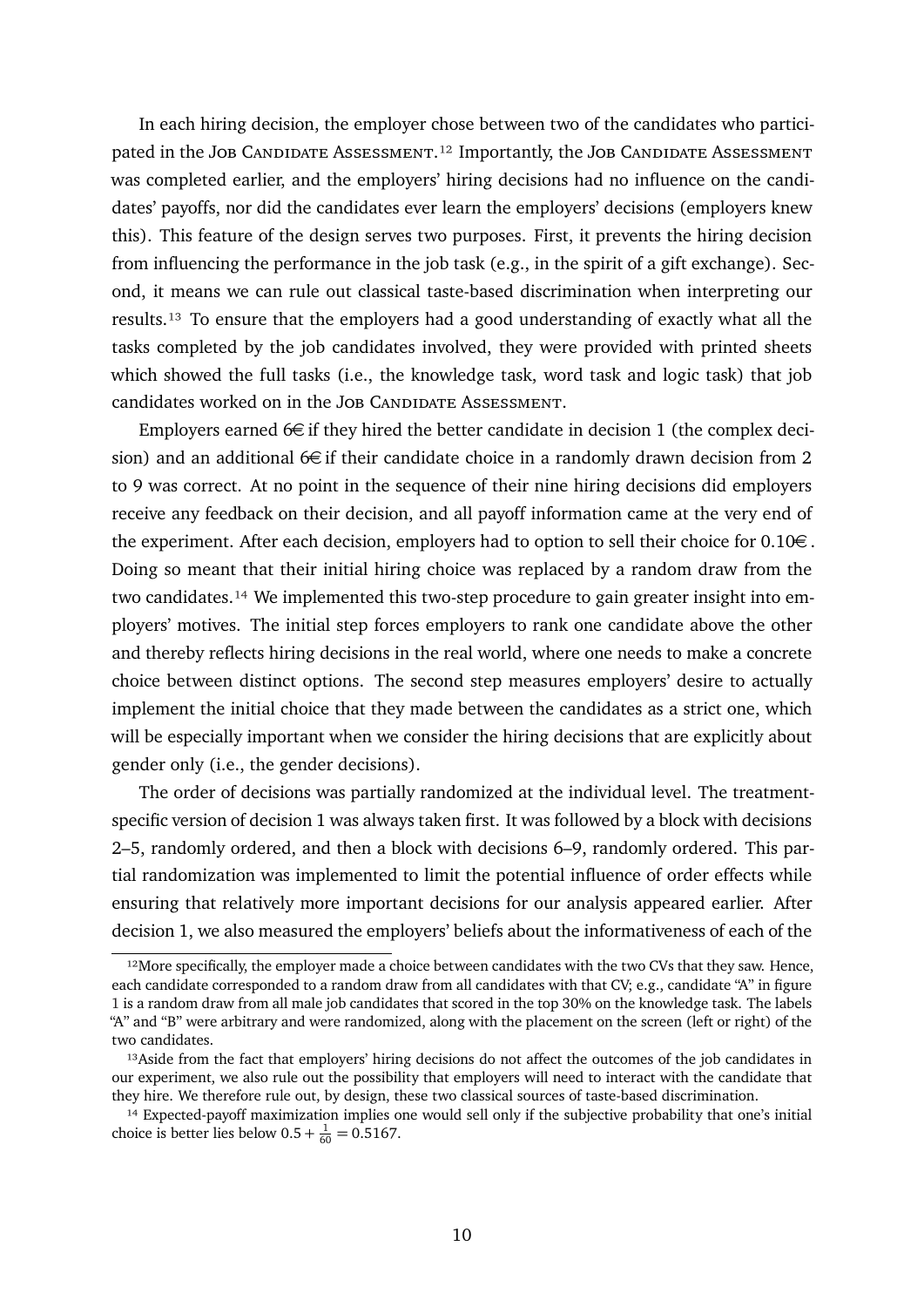two certificates about performance in the job task.<sup>15</sup> The reason for doing this was to assess whether participants shifted their beliefs in order to justify their decision 1 hiring choices as being purely qualification-based. For example, an employer holding a gender bias in favor of the male candidate, who happened to have a word certificate in decision 1 (i.e., who was presented in randomized treatment 2), might adjust their belief about the informativeness of the word certificate for job performance upwards to justify choosing the male candidate.

## **2.2 The Job Candidate Assessment**

This JOB CANDIDATE ASSESSMENT was carried out prior to the main HIRING EXPERIMENT and served three purposes. First, it allowed us to run the HIRING EXPERIMENT with candidates drawn from the same subject pool as the employers, and to populate the candidates' CVs with real qualification data (as opposed to constructing fictitious candidates). This added to the realism of the task and allowed us to incentivize choices, including belief reports. Second, we were thus able to evaluate the decisions of employers against the true distribution of performance in the job task, i.e., to test the accuracy of the employers' revealed beliefs. Third, it provided us with an additional sample of participants, separate from the employers, from whom we could elicit beliefs about the association of gender with performance in the different tasks, to measure potential stereotypes present in the study population.

These job candidates completed multiple tasks and were scored on their performance in each. After the completion of all tasks, one of the tasks was randomly drawn to be paid out, with the participant's payoff linearly increasing in their performance. After they completed the tasks, we also elicited job candidates' beliefs about the performance of male and female candidates in the job task, as well as second-order beliefs. A more detailed description of the tasks and procedures in the JOB CANDIDATE ASSESSMENT experiment is provided in Appendix [A.](#page-41-0)

<span id="page-11-0"></span><sup>&</sup>lt;sup>15</sup> This was done in the following way. Employers were told that a candidate had been randomly chosen from the pool of candidates and they would earn  $3\epsilon$  if the candidate was in the top 50% in terms of performance on the job task. The employer was then given the option to replace this candidate with one who had a word or knowledge certificate, respectively, but would have to make a payment to do so. We elicited participants' willingness to pay to replace the randomly drawn candidate with a candidate holding a certificate for prices between 0.10€ and 1€ (in steps of 0.10€) in multiple price lists. 11% of participants made inconsistent choices in at least one of the lists (i.e., they switched multiple times). After the price list task, participants were also asked to indicate how informative they thought each of the two certificates was about performance in the job task on two non-incentivized 5-point likert scales, with options ranging from "not informative" (1) to "very informative" (5). This provided a simpler, secondary instrument to measure essentially the same beliefs. We included the second measure due to the frequent miscomprehension and hence loss of observations in multiple price list tasks [\(Yu, Zhang, and Zuo,](#page-40-5) [2021\)](#page-40-5). Our secondary belief measure resembles the common rating scales used in closely related psychology research (e.g., [Uhlmann and Cohen,](#page-40-4) [2005\)](#page-40-4).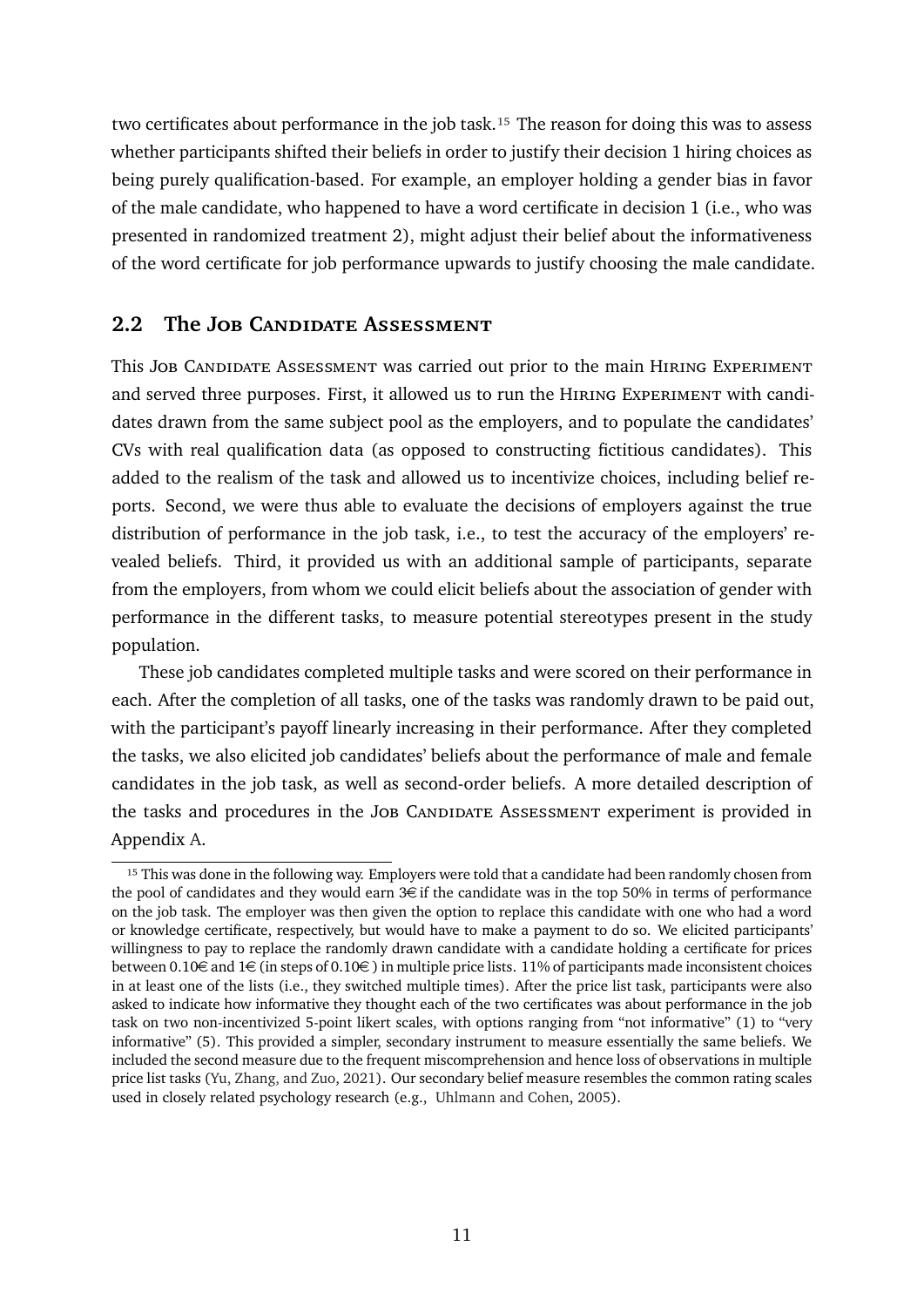### **2.3 Implementation details**

We conducted 10 sessions of the HIRING EXPERIMENT with 24 participants each. Therefore 240 participants took part in the experiment as employers, of which  $N = 119$  (49.6%) were female. The average age was 24.5 years (SD: 4.9 years) and the majority were students in a STEM (50%) or Economics/Business program (31%). An additional and separate group of 80 participants participated in the JOB CANDIDATE ASSESSMENT, which comprised 4 sessions of 20 participants each, of whom 44 were female. The sessions were conducted between October 2017 and January 2018 at the WZB-Technical University laboratory in Berlin. Participants were invited to participate in the experiment using ORSEE [\(Greiner,](#page-38-11) [2015\)](#page-38-11). The experiments were implemented in oTree [\(Chen, Schonger, and Wickens,](#page-36-11) [2016\)](#page-36-11), and randomization into treatment in the HIRING EXPERIMENT took place within session, resulting in  $N_1 = 119$  employers in Treatment 1 and  $N_2 = 121$  in Treatment 2. Demographics by treatment assignment are reported in Table [5](#page-43-0) of Appendix [B.](#page-43-1)

## <span id="page-12-0"></span>**3 Aggregate Analysis: Gender Bias and Discrimination**

As we are not imposing any assumptions on subjective beliefs or assuming a particular model of behavior, it is worthwhile clarifying what we mean by gender discrimination in our setting. We refer to the empirical/behavioral phenomenon that an employer's hiring decision is causally affected by the candidates' gender. Our design allows us to identify and measure such discrimination by presenting employers with several "symmetric-in-gender" pairs of binary decisions, in which the only difference is that the gender of the two candidates is reversed between CVs; e.g., the two complex decisions,  $D_1$ , where one treatment has  $(m,K)$ vs.  $(f, W)$ , and the other has  $(f, K)$  vs.  $(m, W)$  (see Table [1\)](#page-9-1). Any significant difference between the rates at which a given certificate is hired between two such gender-symmetric decisions can be cleanly attributed to the effect of gender information (the "gender of the certificate" has a causal effect on its hiring rate). Equivalently, if employers' choices were all about qualifications only, the rate at which men are hired in one such decision would equal the rate at which women are hired in the other, so both genders are hired at the same rate of 50% overall, when aggregating the two decisions. By measuring the difference in this overall rate between the two genders, which we will call *gender bias*, we can therefore identify whether some employers discriminate; e.g., if men are hired at a significantly higher rate, there is a gender bias against women, implying that some employers hire men over women irrespective of the two qualifications featured in the two decisions. Moreover, this aggregate-level measure of gender bias provides us with a lower bound on the amount of discrimination (e.g., against women) that occurs at the individual level.

We formally illustrate this relationship between aggregate level gender bias and individual level discrimination for the complex decisions  $(D_1)$  using Table [2.](#page-13-0) The row indicates the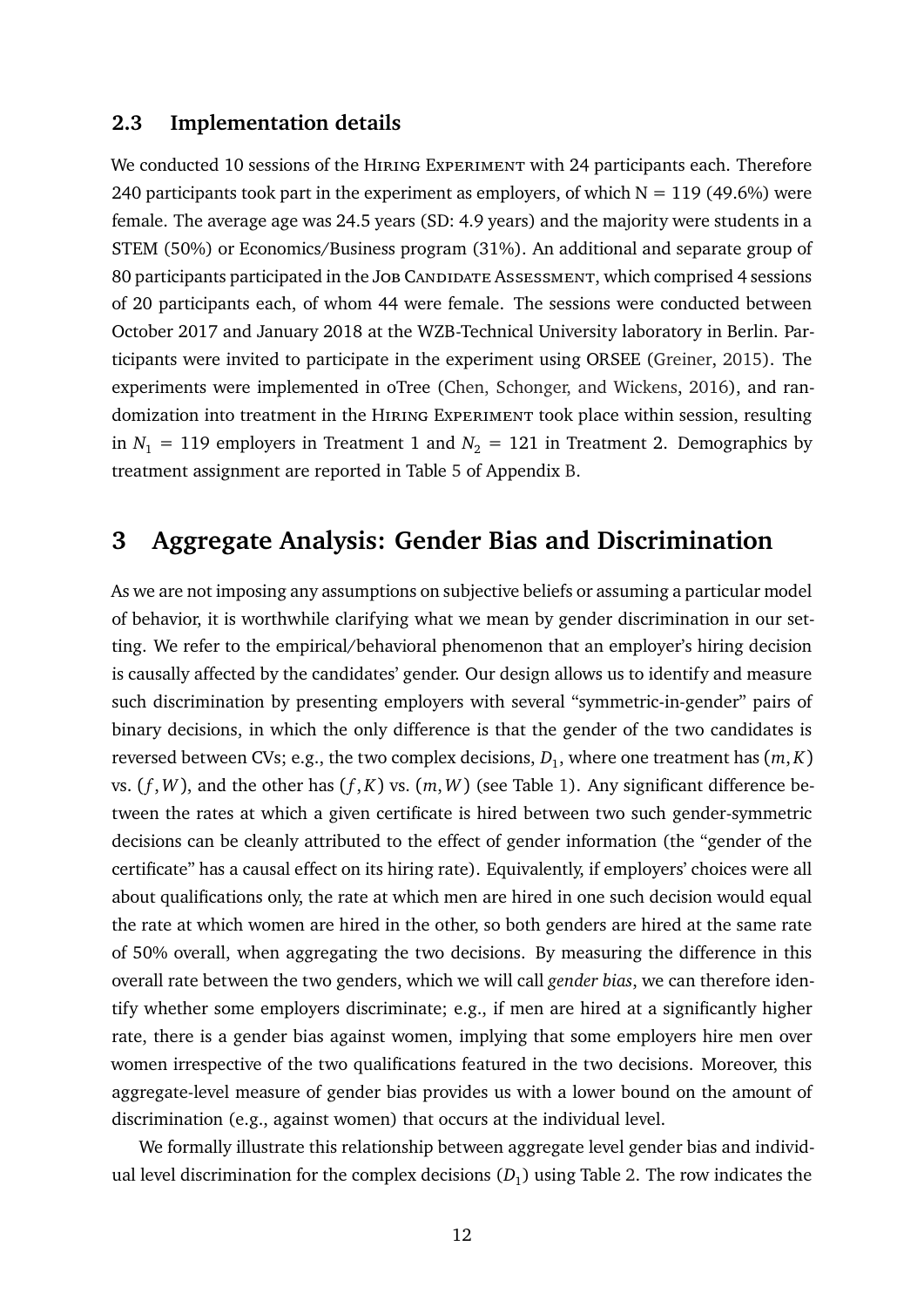Table 2: Identification of gender bias and discrimination.

|        | (f,K)                              | (m, W)                          |
|--------|------------------------------------|---------------------------------|
| (m,K)  | $\sigma_{\rm\scriptscriptstyle V}$ | $\sigma_m$                      |
| (f, W) |                                    | $\sigma_{\scriptscriptstyle W}$ |

<span id="page-13-0"></span>preferred candidate in  $D_1$  of treatment 1,  $(m, K)$  vs.  $(f, W)$ , and the column indicates the preferred candidate in  $D_1$  of treatment 2,  $(f, K)$  vs.  $(m, W)$ . The cells indicate the proportions of employers for all four possible preference combinations, i.e., the joint distribution over preference types, so all four entries sum to one. The two on-diagonal proportions  $\sigma_K$  and  $\sigma_W$  are those employers who would consistently choose one qualification over the other, regardless of gender and hence do not discriminate. The two off-diagonal proportions  $\sigma_f$  and  $\sigma_m$  are those employers who would consistently choose one gender over the other, regardless of qualification and hence do discriminate ( $\sigma_f$  against men and  $\sigma_m$  against women).<sup>16</sup>

Let *x* be the fractions of employers who would choose the candidate with the *K* certificate in the "row decision" (where this candidate is male, treatment 1) and similarly let  $(1-x')$ denote the fraction who would choose the candidate with the *K* certificate in the "column decision" (where this candidate is female, treatment 2). This allows us to define  $\bar{x}$  := (*x* + *x* 0 )*/*2 as the average rate at which men are hired across the two decisions/treatments. Given that treatment assignment is random, by observing these fractions, we obtain unbiased estimates of the marginals  $x = \sigma_K + \sigma_m$  and  $(1 - x') = \sigma_K + \sigma_f$ . Differencing out  $\sigma_K$  yields,

<span id="page-13-3"></span>
$$
b := 2 \cdot (\overline{x} - 0.5) \equiv x - (1 - x') = \sigma_m - \sigma_f \tag{1}
$$

which is our measure of gender bias, and which we can directly observe in our data. If no employers were to discriminate, i.e., if  $\sigma_m = \sigma_f = 0$ , then we would observe  $b = 0$ . Any significant gender bias  $b \neq 0$  therefore identifies the presence of relative discrimination at the aggregate level:  $b > 0$  implies  $\sigma_m > \sigma_f$  and hence that there are more employers discriminating against women than there are employers discriminating against men, and vice versa if  $b < 0.17$  Furthermore, the fact that we always have  $\sigma_f \ge 0$  implies  $\sigma_m \ge b$ , which means that the observed aggregate gender bias *b* provides us with a lower bound on the proportion of employers that discriminate against women. In other words, *b* provides an estimate of relative discrimination against women and thereby provides a lower bound on the amount of absolute discrimination against women. Similarly, using the observation

<span id="page-13-1"></span><sup>&</sup>lt;sup>16</sup>Note, since each participant in the experiment was either presented with the decision  $D_1$  from treatment 1 *or* from treatment 2 (in order to avoid making the comparison salient), we do not directly observe the individual types represented in Table [2.](#page-13-0)

<span id="page-13-2"></span><sup>&</sup>lt;sup>17</sup>While gender bias implies discrimination, the converse is not true. If there is an equal amount of discrimination against men and women, then *b* = 0. In general,  $\sigma_m = \sigma_f$  implies *x* = (1-*x'*). As an extreme example, if half of all employers prefer men irrespective of qualification, and half do so for women, then we will observe no gender bias even though every employer discriminates ( $\sigma_m = \sigma_f = 1/2$ ).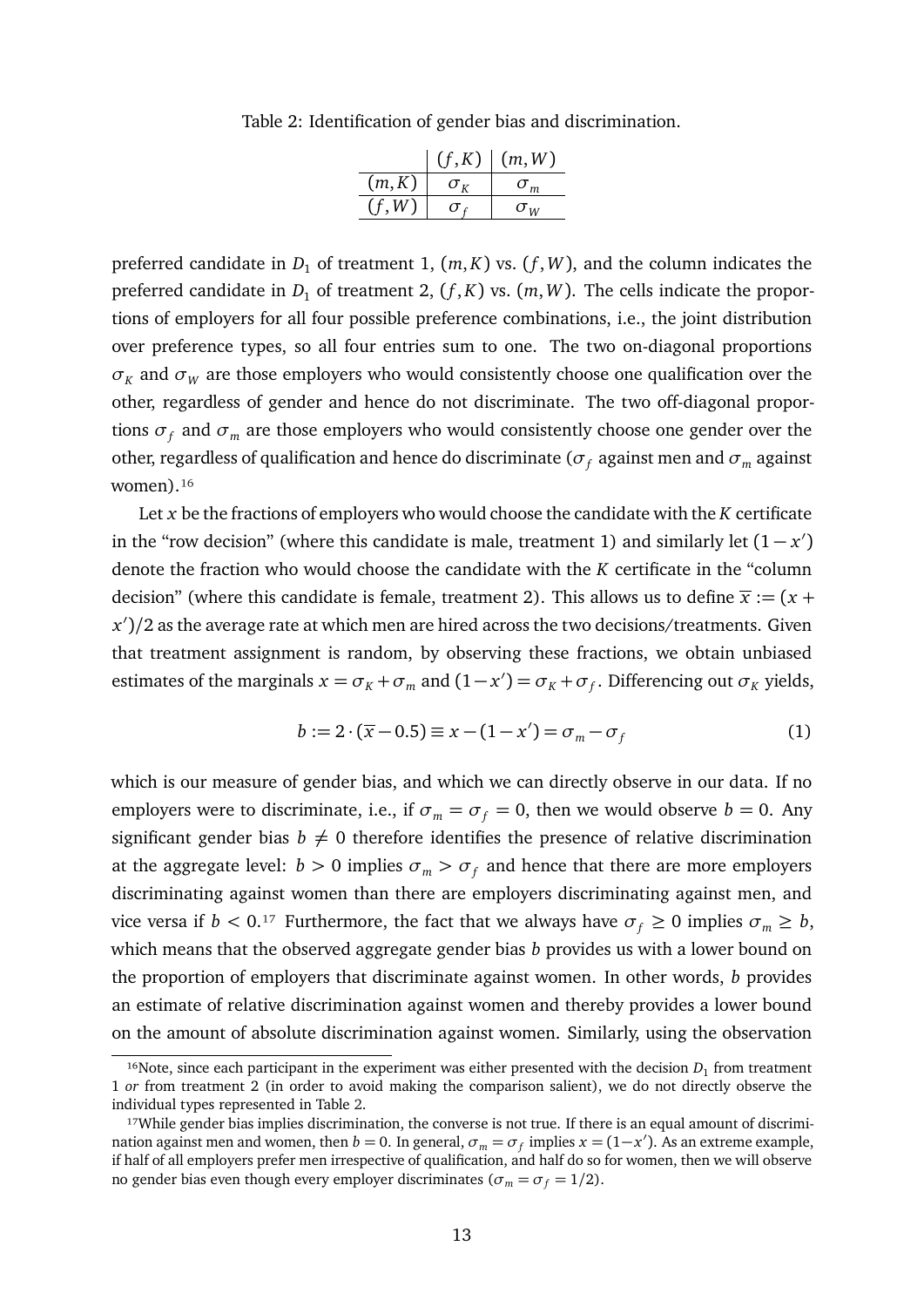that  $\sigma_m \geq 0$ , we obtain  $\sigma_f \geq -b$ . (Note, one such lower bound is positive if and only if the other is negative.) Of course,  $x$  and  $x'$  immediately yield also upper bounds, namely  $\sigma_m \le \min\{x, x'\}$  and  $\sigma_f \le \min\{1 - x, 1 - x'\} = 1 - \max\{x, x'\}.$ 

The simple decisions,  $D_6$  and  $D_8$  (knowledge certificate vs. no certificate) as well as  $D_7$  and  $D_9$  (word certificate vs. no certificate), also constitute gender-symmetric pairs of decisions for identifying discrimination via gender bias as with the two versions of  $D_1$ . Hence, in the sections below, we will carry out the very same analysis of discrimination using our measure of aggregate gender bias, allowing us to also compare discrimination across the different kinds of decisions. We will additionally relate our findings to the "pure" gender bias observed in  $D_2$  and  $D_3$ , where candidates have identical qualifications and differ solely in their gender, so that they are explicitly about gender. Since all decisions other than  $D_1$ are made by all employers (in both treatments), we are able to compute gender bias using the pooled/full sample for all of these analyses.<sup>18</sup> However, we will also summarize the two treatments separately and compare them at the end of this section.

In the analyses below, proportions are compared using  $\chi^2$  tests of independence.<sup>19</sup> That is, we also use such tests to evaluate the null hypothesis that  $b = 0$  against the two-sided alternative  $b \neq 0$ , in line with the definitions above (which is equivalent to a  $\chi^2$  goodness-offit test of the null hypothesis that men are hired with a propensity of  $\bar{x} = 0.5$ ). The reported 95% confidence intervals for proportions are Wilson score intervals.

### **3.1 Gender bias in simple and complex decisions**

It will be useful to first consider the simple hiring decisions, all of which are between one candidate with a certificate (knowledge or word) and another without a certificate. The two candidates being compared always differ in their gender in these simple hiring decisions. We shall refer to the candidate with the certificate as being *more qualified*. Figure [2](#page-15-0) reports the average propensity to choose the more qualified candidate for each of these four decisions. The two left-most bars show the hiring propensities when the female candidate has a knowledge or word certificate, and the competing male candidate has no certificate. Similarly, the two right-most bars show the hiring propensities when the more qualified candidate is male.

<span id="page-14-0"></span><sup>&</sup>lt;sup>18</sup>It is computed exactly as in equation [\(1\)](#page-13-3) but where  $x$  and  $x'$  both come from the full sample. Our aggregate analysis thus ignores within-subjects information, which will be key in our individual analysis in Section [4](#page-21-0) below.

<span id="page-14-1"></span><sup>&</sup>lt;sup>19</sup>Note that as soon as we pool data from decisions within treatments, inference based on the assumption of independence of observations is strictly speaking not appropriate, since the same participants contribute multiple observations. This can be taken into account via using the Cochran-Mantel-Haenszel (CMH) test statistic instead of the standard Pearson  $\chi^2$  statistic [\(Agresti,](#page-35-12) [2013\)](#page-35-12). Intuitively speaking, such tests are based on the null hypothesis that the the number of employers switching in one direction between decisions is equal to the number of employers switching in the other direction, thereby accounting for within-subject correlation of responses. Therefore, in the rare cases where our analysis pools multiple decisions of the same participants, we employ the CMH test.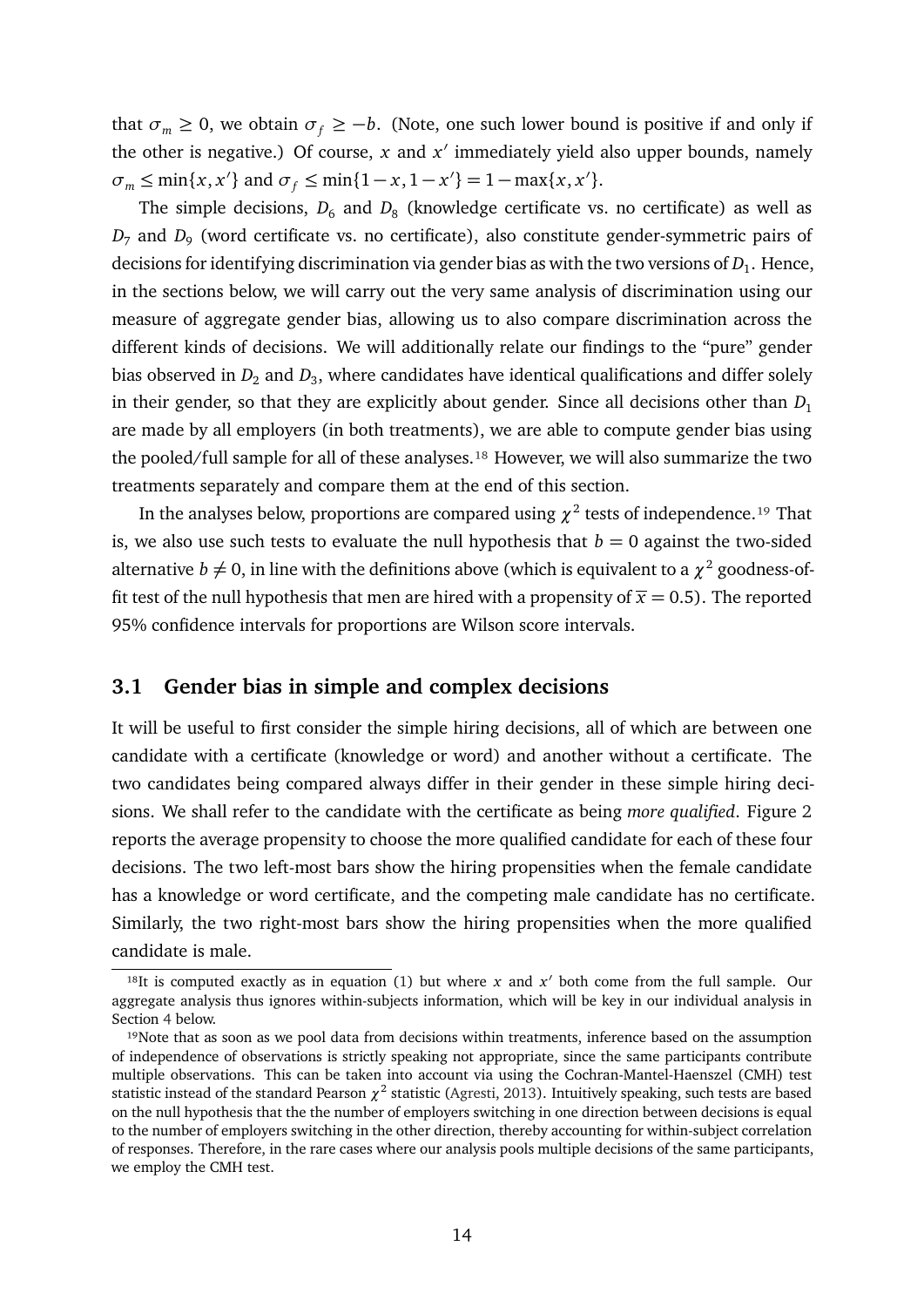In all four decisions, the vast majority of hiring choices favor the more qualified candidate (between 80% and 90%), irrespective of whether that candidate is a man or a woman. Therefore, we neither observe gender bias in hiring for these simple decisions when pooling decisions 6 and 8 (where candidates either have a knowledge certificate or none;  $\chi_1^2 = 0.35$ ,  $p = 0.56$ ), nor when pooling decisions 7 and 9 (where candidates either have a word certificate or none;  $\chi_1^2 = 0.24$ ,  $p = 0.62$ ). The fact that approximately 15% hire the candidate without a certificate is consistent with non-discrimination and heterogeneous beliefs.<sup>20</sup>

<span id="page-15-0"></span>

Figure 2: Initial hiring choices in simple decisions.

*Notes:* (i) The figure shows the propensity to hire the more qualified candidate in the Decisions 6-9, where the gender and certificate of the more qualified candidate varies, (ii) As described in Table [1,](#page-9-1) in  $D_6$  and  $D_7$  the more qualified candidate is a female, with a knowledge certificate  $(f, K)$  in  $D_6$ , and a word certificate in  $D_7$  ( $f$ ,  $W$ ). In  $D_8$  and  $D_9$ , the more qualified candidate is male, with  $D_8$  corresponding to  $(m, K)$  and  $D_9$  to  $(m, W)$ , (iii) In all four decisions, the comparison is between a male and a female candidate, (iv) Error bars show 95% confidence intervals, (v) The dashed horizontal line indicates an equal aggregate propensity to hire both candidates in a particular choice.

Turning to complex hiring decisions, Panel A of Figure [3](#page-16-0) reports the propensity to hire the male instead of the female candidate when the two candidates hold different certificates. Since they are *differently qualified*, it is more opaque which candidate is *better qualified*. The left bar shows that when the male candidate has the knowledge certificate and the female candidate has the word certificate (treatment 1), there is no significant difference between the rate at which male and female candidates are chosen ( $\chi_1^2 = 0.08$ , p = 0.78), with the

<span id="page-15-1"></span><sup>&</sup>lt;sup>20</sup>If we were to impose the assumption that every employer "must" perceive either certificate to be good news about job performance, so that the candidate with the certificate is unambiguously *better qualified*, then employers' choices of candidates without a certificate would constitute a significant amount of individual level gender discrimination. However, even then, it is worth noting that it affects men and women to the same extent and cancels out in the aggregate. Therefore, any individual level gender discrimination in these decisions does not translate into aggregate gender bias.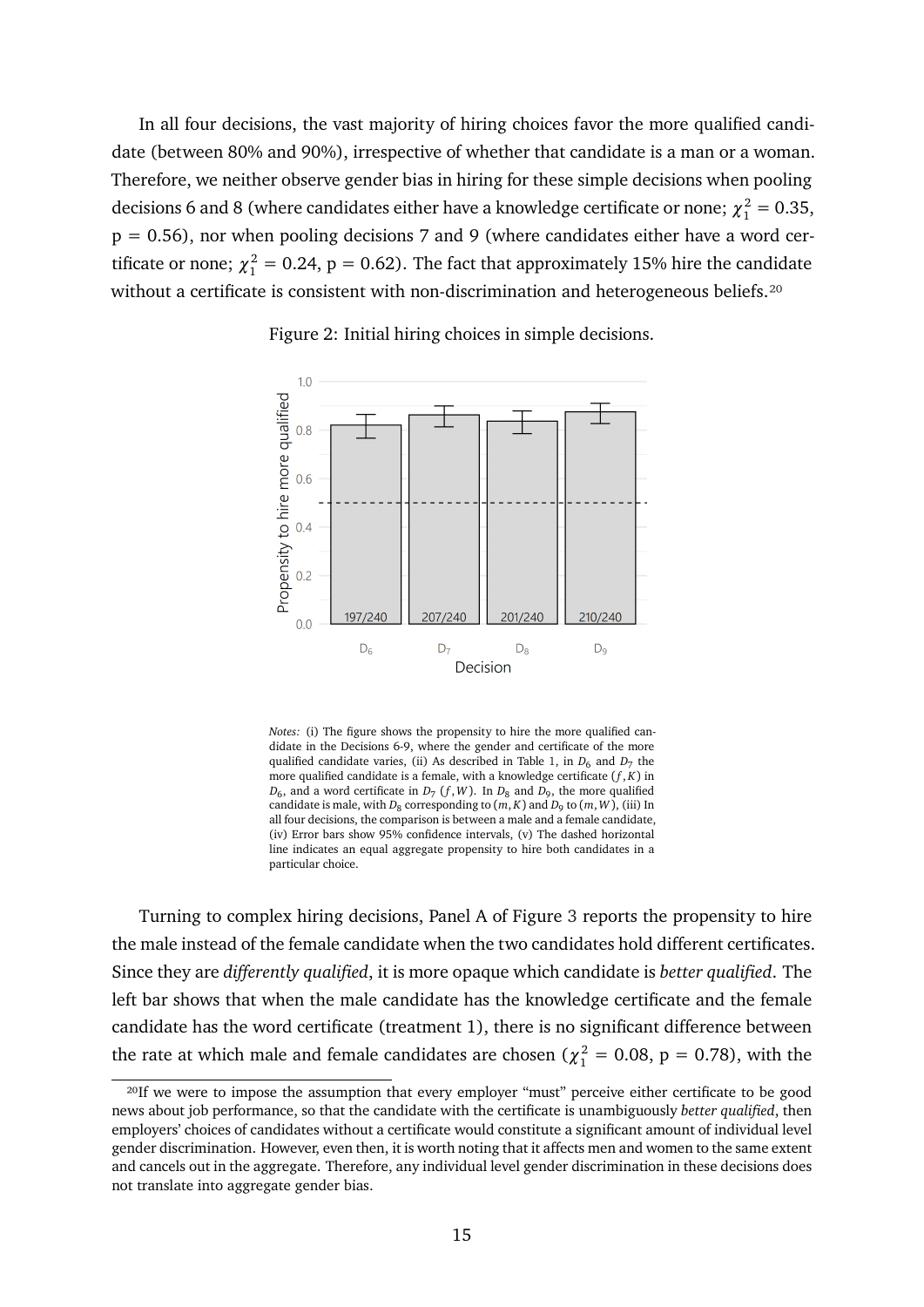male candidate chosen 48.7% of the time. However, when these qualifications are reversed (treatment 2), the male candidate is chosen 63.6% of the time, which implies that male candidates are chosen substantially more often than female candidates ( $\chi_1^2 = 9.00$ , p = 0.0027). Averaging across these two scenarios, men are hired 56.2% of the time, which is significantly higher than the gender-neutral benchmark of 50% ( $\chi_1^2 = 3.68$ , p = 0.055). This corresponds to a gender bias of 12.4% against women. It shows that in the more subjective, complex hiring decisions, we observe male-favoring discrimination amongst the same group of employers who display no gender bias in the simple hiring decisions, with a lower bound of 12.4% on the proportion of employers that discriminate against women.

Figure 3: Initial hiring choices in complex (A) and gender (B) decisions.

<span id="page-16-0"></span>

*Notes:* (i) Panel A reports the propensity to hire the male candidate in the Decision 1 between the two treatment conditions. These decisions involve a male and a female candidate with different qualifications, (ii) Panel B reports the propensity to hire the male candidate in Decisions 2 and 3, where the employer chooses between a male and female candidate with identical qualifications, (iii) Error bars show 95% confidence intervals, (iv) The dashed horizontal line indicates an equal aggregate propensity to hire both candidates in a particular choice.

### **3.2 Gender bias in gender decisions**

The discussion above has illustrated that: (i) when one candidate is *more qualified*, employers do not display a gender bias in their hiring decisions, and (ii) when candidates are *differently qualified* and the qualifications of the two candidates cannot be unambiguously ranked, the same group of employers preferentially hire men.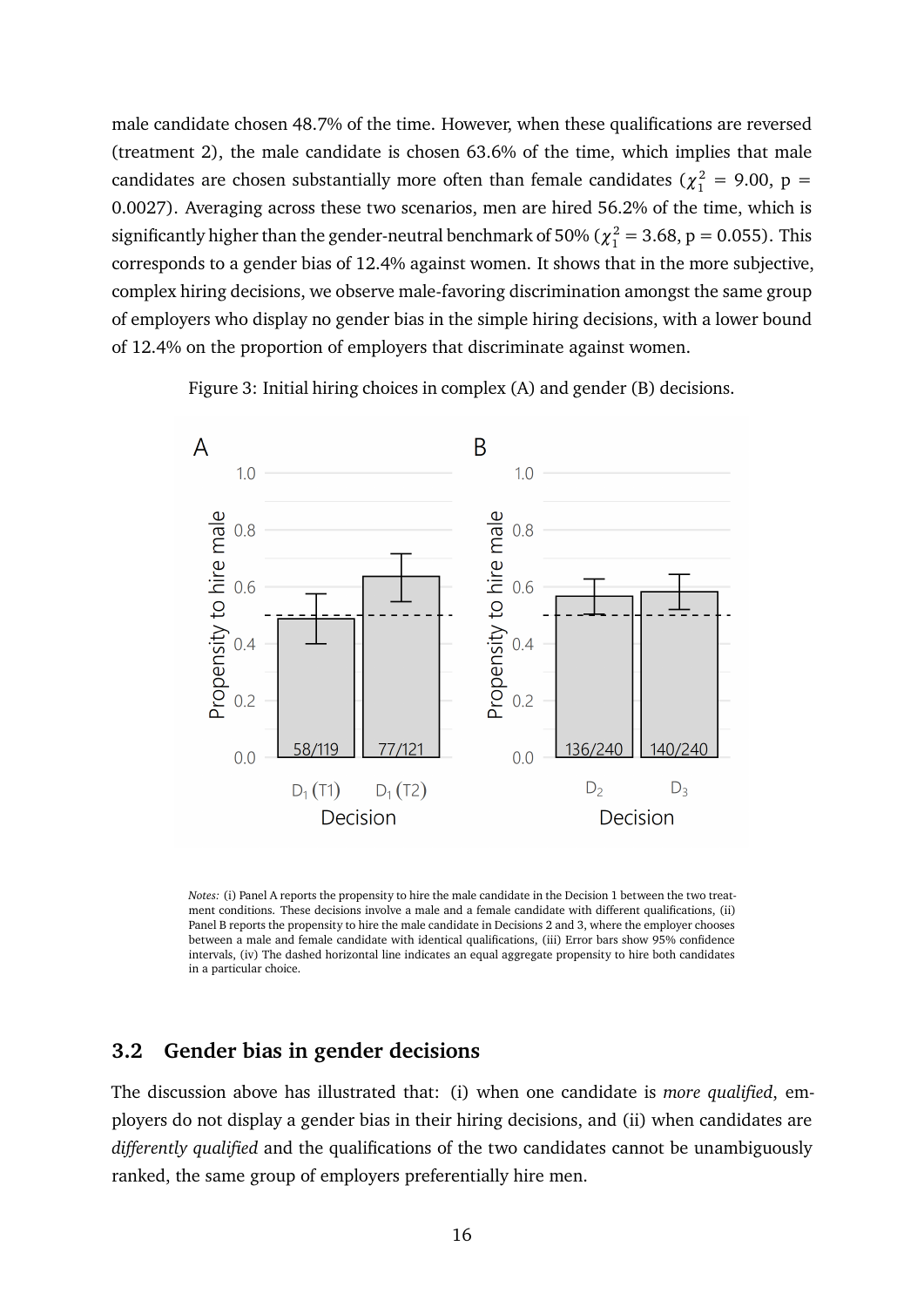This raises the question of whether employers display a gender bias when candidates are *equally qualified*. Here, we therefore examine the extent to which a gender bias arises even in decisions between identically qualified candidates that differ only in their gender, i.e., in our so-called gender decisions ( $D_2$  and  $D_3$ ). Given identical qualifications, at an individual level, non-discrimination requires indifference. At an aggregate level, the absence of a gender bias requires that men and women are hired equally often.<sup>21</sup> Panel B of Figure [3](#page-16-0) displays the propensity of employers to choose the male candidate. When both candidates have a knowledge certificate, men are hired in 56.7% of cases, and when both candidates have a word certificate, men are hired in 58.3% of cases. Both proportions are significantly different from 50% ( $\chi_1^2 = 4.27$ , p = 0.039, and  $\chi_1^2 = 6.67$ , p = 0.0098, respectively), and together imply an average gender bias of 15%. Thus, even when CVs are otherwise identical and it is salient that a choice is related directly to the candidate's gender, there is a significant gender bias against women in hiring and the magnitude is similar to that in the complex hiring decisions.

## **3.3 Summary of aggregate behavior in all decisions (by treatment)**

Figure [4](#page-18-0) provides an aggregate-level summary of the choices made in all decisions, by treatment. In Figure [4,](#page-18-0) each edge denotes a binary comparison between two nodes. The nodes each describe a particular candidate profile. For example, the north-east node in each panel refers to *(f,K)*, which reflects a female candidate with a knowledge certificate. When compared to another node, an arrow pointing away from a node reports the propensity to choose the profile at the base of the arrow. Similarly, the parallel arrow pointing towards a node shows the propensity to choose the comparison profile.

To interpret the figure, it is important to recall that after making each initial hiring decision, employers could "sell" their choice for 0.10€. So far, we have focused exclusively on studying these initial hiring choices in our aggregate analysis. Figure [4,](#page-18-0) however, summarizes the propensity to hire each candidate both in these initial hiring decisions as well as in the final decisions that after the selling option is exercised. We refer to these final decisions as "ultimate hiring choices". To calculate these ultimate hiring propensities, we make use of the feature of our design that whenever an employer sells their initial decision, there is an equal probability of each of the candidates being hired. Therefore, sold choices are assigned with equal probability to each candidate.

In Figure [4,](#page-18-0) the initial decision propensities (in %) are reported in parentheses next to the ultimate decision propensities. Each arrow in a figure has an associated initial and ultimate propensity, and the propensities associated with pairs of parallel arrows always sum to 100. For example, the figure shows that profile  $(f,K)$  is involved in decisions,  $D_2, D_4$ ,

<span id="page-17-0"></span><sup>&</sup>lt;sup>21</sup>In relation to the simple framework developed in Section [3](#page-12-0) above, we can measure gender bias directly from each single decision  $D_2$  or  $D_3$ ; formally, we simply replace the average  $\overline{x}$  in equation [\(1\)](#page-13-3) with the fraction of employers choosing the male candidate in that decision.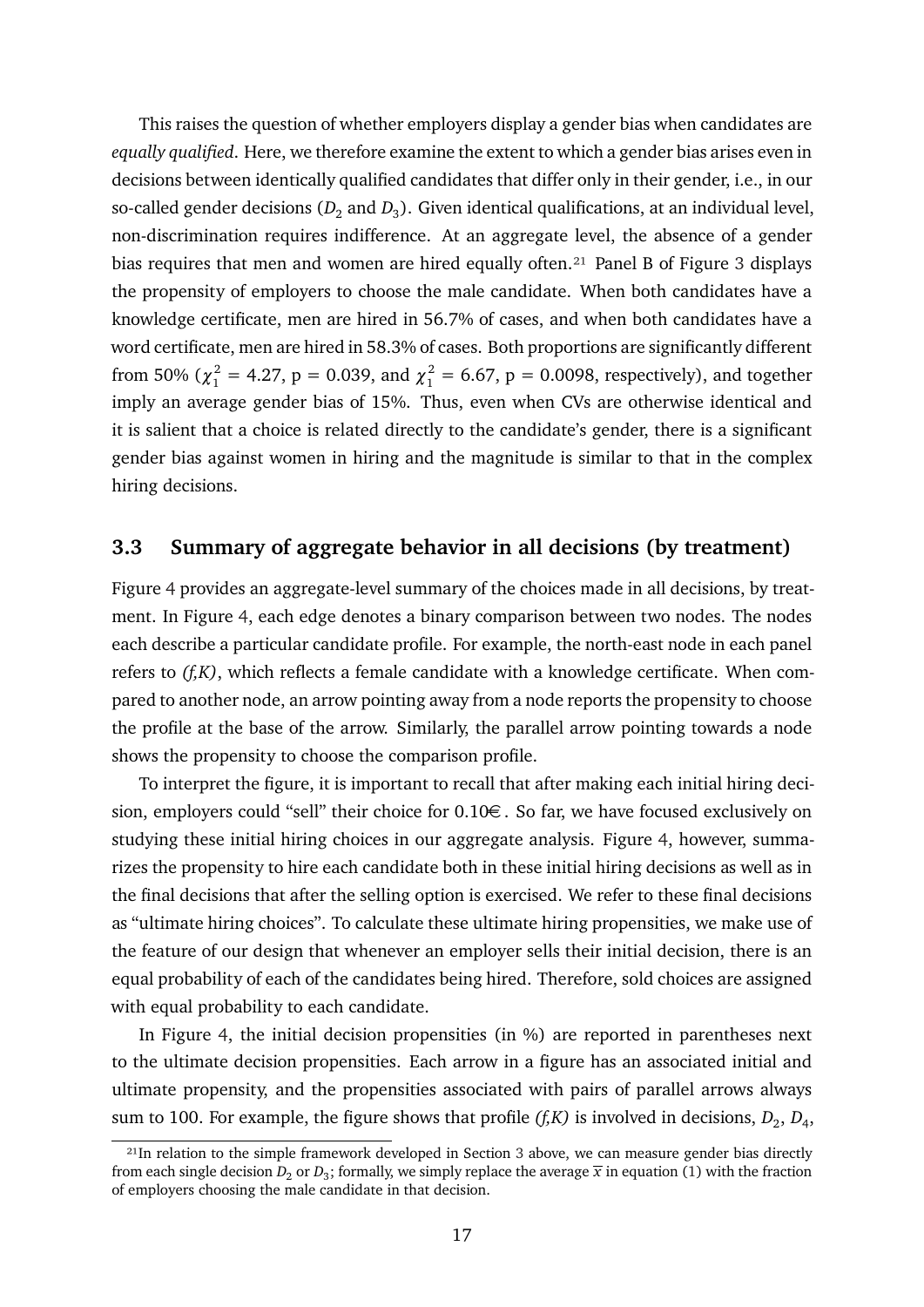and  $D_6$  and provides a full summary of all of these decisions for both treatments. In decision *D*6 in treatment 1 (left panel), *(f,K)* was chosen over *(m,-)* in 82% of initial hiring choices and in 74% of ultimate hiring choices.

<span id="page-18-0"></span>

Figure 4: Ultimate (initial) choice propensities in both treatments

*Notes:* (i) The left-hand panel summarizes the aggregate choices from Treatment 1 ( $N_1 = 119$ ), while the right-hand panel describes the same information for Treatment 2 ( $N_2 = 121$ ), (ii) Each edge of the figure contains a pair of parallel arrows and corresponds to a binary comparison,  $D_i$  ( $i = 1, ..., 9$ ), between two candidates ( $g, C$ ) and ( $g', C'$ ), which are described at the nodes of the figure. Each arrow is associated with two propensities, *X*(*Y* ), associated with the initial and ultimate choices propensities. This means that for an arrow from  $(g, \hat{C})$  to  $(g', C')$  that  $X$ % (resp.,  $Y$ %) of employers ultimately (resp. initially) hire  $(g, C)$  over  $(g', C')$ . The parallel arrow contains the corresponding propensities, such that summing the propensities for pairs of arrows always equals 100.

Since the treatments differ only in terms of which version of  $D_1$  employers make, whereas decisions  $D_2$  to  $D_9$  are made by all employers, we can directly compare these eight decisions between treatments. Figure [4](#page-18-0) shows clearly that the aggregate choice propensities are virtually identical between the two treatments for all eight decisions that they have in common (i.e., excluding the complex decisions,  $D_1$ ). This is true for both the initial and ultimate hiring choices. Importantly, the observed gender bias remains very similar after accounting for sold choices.

In addition to providing further evidence on the simple, complex and gender choices discussed above, Figure [4](#page-18-0) also reveals how employers value the information content of the two qualifications. This is done by examining the certificate decisions  $(D_4 \text{ and } D_5)$ , where there is no gender bias by construction because the two candidates are of the same gender and differ solely in their certificates (word vs. knowledge). In both decisions, a majority of close to 60% of employers hire the candidate with the word certificate, suggesting that this certificate is typically considered to be more informative about good job performance (irrespective of the gender of the pair of candidates).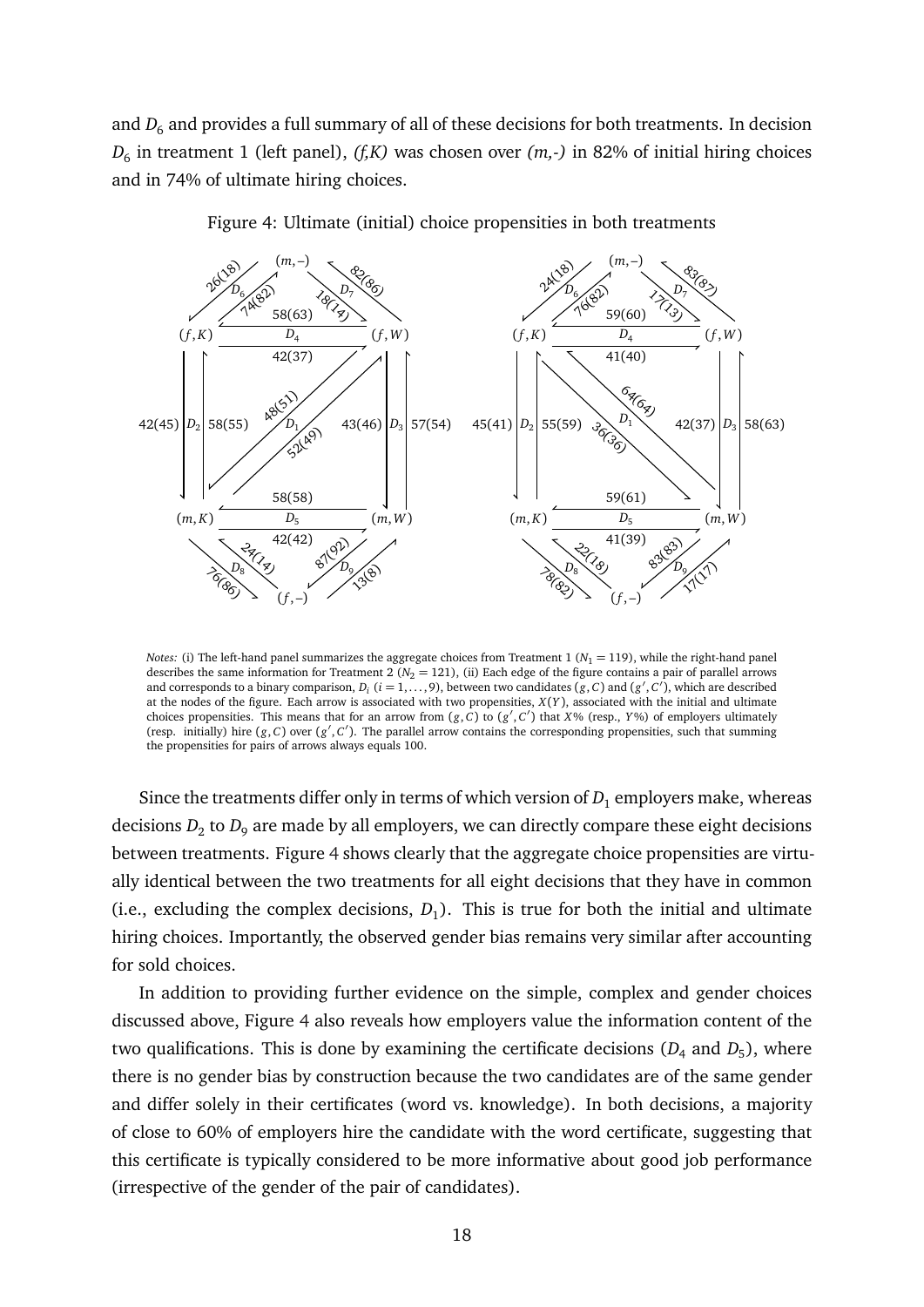To summarize: In simple hiring decisions, where one candidate is more qualified, employers show no aggregate gender bias in hiring. However, as soon as the pair of candidates' qualifications no longer display such a natural ranking—whether it is because the qualifications are actually identical or because their ranking is a matter of subjective assessment—a significant gender bias against women emerges. Comparing these two cases, i.e., gender decisions and complex decisions, we observe that the bias is of a similar magnitude, with men hired at a rate of approximately 57% and women 43%. While in the gender decisions, this hiring bias is largely independent of the specific certificates that the pair of candidates hold, in the complex decisions, the certificates do play a role: There, if the woman holds the certificate that is considered to be the better certificate by the majority of employers, namely the word certificate, this offsets the pure gender bias, such that in this scenario no gender bias is observed overall. However, when the man holds the certificate that is perceived to be better, the gender bias is exacerbated, and to a similar extent. This implies that on average, across the two scenarios, the gender bias is of a similar magnitude to that observed in the gender decisions.

## **3.4 Motivated reasoning through means of "redefining merit"**

In this section, we explore the idea that hiring decisions between candidates that are *differently qualified* presents employers with an opportunity to hide or obscure their discrimination from themselves and others. An employer who holds beliefs that are biased against a particular gender faces a very different decision problem in the complex decisions in comparison to the gender decisions. In the case of the complex decisions, the heterogeneity of the qualifications of the two candidates provides the employer with the opportunity to make a gender-biased decision, while convincing themselves that in fact their decision is based solely on the different qualifications of the candidates. In contrast, in the gender decisions, this is not possible—an employer that makes a gender-biased hiring decision here must confront their bias directly.

This phenomenon has also been studied by psychologists who refer to it as the propensity to "redefine merit" in a motivated manner. For example, [Uhlmann and Cohen](#page-40-4) [\(2005\)](#page-40-4) describe employers shifting their preferences over the value of different qualifications as a way to "allow people to maintain an image of themselves as objective and principled" (p. 479) despite discriminating by gender when hiring employees.<sup>22</sup> We investigate this psychological channel by comparing employers' beliefs about the predictive value of each of the two certificates (knowledge, word) for the job task between the two treatments. These beliefs are elicited immediately after their complex decision,  $D_1$ . Since the treatments differ

<span id="page-19-0"></span><sup>22</sup>One potential foundation for this idea is that image concerns are driven by a signaling motive, with individuals trying to maintain positive image of "who they are" through identity management [\(Bénabou and](#page-35-13) [Tirole,](#page-35-13) [2011\)](#page-35-13). In the closely related social psychology literature on aversive racism, signaling motives are also discussed as playing a key role [\(Hodson et al.,](#page-38-3) [2010\)](#page-38-3).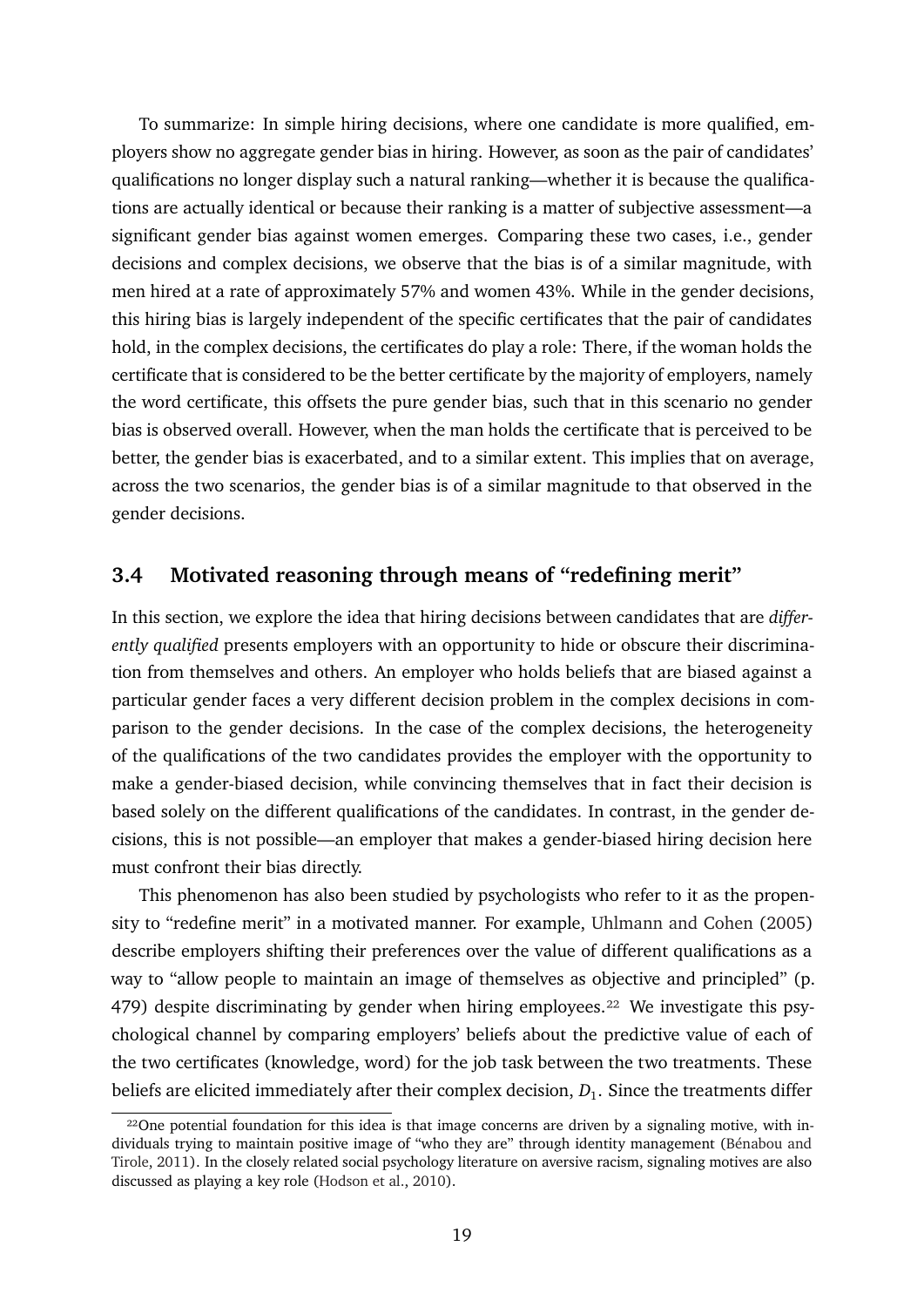in  $D_1$  in terms of whether the male of female candidate holds the word certificate (and vice versa), an employer who makes a gender-biased decision in  $D_1$  might (subconsciously) justify it to themselves by inflating the importance that they assign to the certificate that their preferred candidate holds.



<span id="page-20-0"></span>Figure 5: Beliefs about qualification informativeness (by treatment).

*Notes:* (i) The figure reports the elicited willingness to pay (WTP) of employers to hire a candidate that has a knowledge (word) certificate in comparison to a randomly drawn candidate, (ii) Sample means with  $\pm$  one sample standard deviation are reported.

Figure [5](#page-20-0) reports the employers' willingness to pay (WTP) for a candidate with a specific certificate in comparison to a randomly drawn candidate in each treatment (see footnote [15](#page-11-0) for details). Visually, this shows that the mean WTP for the two certificates in treatment 1 are close to one another, while in treatment 2, the word certificate (which is held by the male candidate) has a slightly higher mean WTP. We test whether there is a statistically significant difference between the beliefs held by employers regarding the value of the two certificates between the treatments by estimating a difference-in-difference model. The point estimate of the interaction coefficient is  $7.3 \in \text{cents}$ , indicating that employers have a slightly higher WTP for the word certificate relative to the knowledge certificate in the treatment where the male candidate holds the word certificate, however this difference is not statistically significant ( $t_{224} = 1.48$ ,  $p = 0.14$ ). One common issue with using a WTP measure is that there tend to be some individuals who engage in multiple switching [\(Yu](#page-40-5) [et al.,](#page-40-5) [2021\)](#page-40-5). We also observe this in our data. Since we also included a second simpler measurement of participants' beliefs about the relative value of the two certificates, we can use these to impute the missing data for those participants who switched multiple times in the price lists (This occurred in 42 out of 480 responses, of which 23[19] are in treatment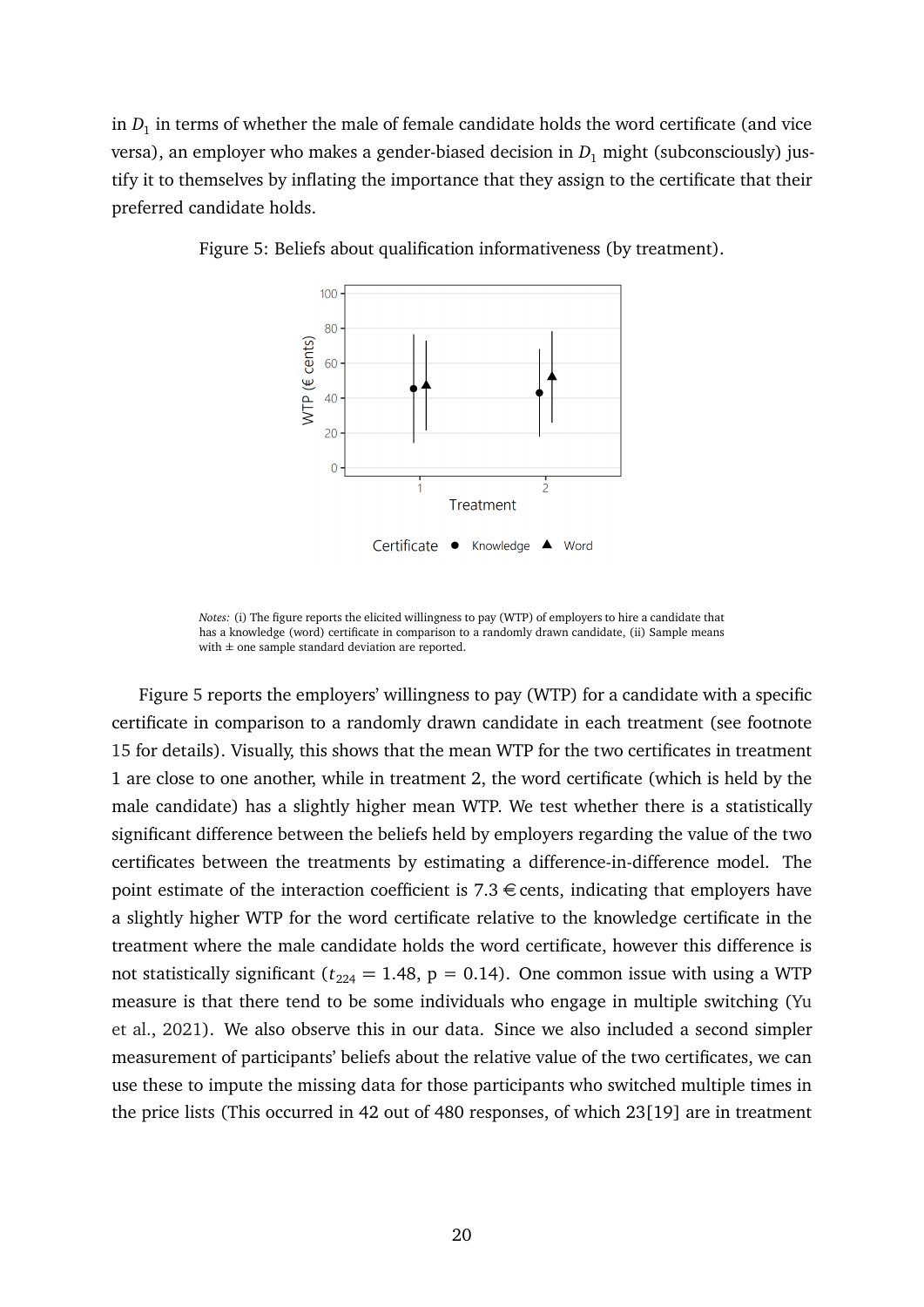1[2], and 20[22] are for the knowledge [word] certificate).<sup>23</sup> This exercise reveals a similar point estimate for the effect size, namely that employers' WTP is  $8.1 \in \text{cents}$  higher for the word certificate when it is held by the male candidate. However, here this coefficient is more precisely estimated—perhaps due to the larger sample size achieved when we are able to include the participants who switched multiple times in the price list ( $t_{239} = 1.77$ , p = 0.078; Appendix Table [7,](#page-45-0) columns 1, 2).

It is worthwhile noting that we would expect a causal effect only for those employers that have an interest in covering up their discriminatory behavior, which may explain the rather small estimated effect size. The following individual analysis will allow us to shed further light on this.

## <span id="page-21-0"></span>**4 Individual Analysis: Explicit and Implicit Discrimination**

Psychological research on discrimination emphasizes the potential conflict between an individual's discriminatory beliefs or tastes and social norms that portray discrimination as undesirable (see, e.g., [Snyder et al.,](#page-40-0) [1979;](#page-40-0) [Darley and Gross,](#page-37-9) [1983;](#page-37-9) [Greenwald and Banaji,](#page-37-10) [1995;](#page-37-10) [Dovidio and Gaertner,](#page-37-11) [2004;](#page-37-11) [Greenwald and Krieger,](#page-37-12) [2006\)](#page-37-12).<sup>24</sup> For instance, employers who believe that men are better at doing a particular type of job but also do not want to discriminate (or to appear to discriminate) against women may experience such a conflict when making hiring decisions. The key idea here is that the way in which this tension will be resolved may hinge on how easily the decision can be attributed to discrimination. Specifically, whether such an employer will end up discriminating depends on the degree to which their individual choice can be objectively identified as a violation of a social norm: The employer will tend to comply with the norm in decisions where violations are easy to detect ("explicit violations") and deviate from the norm where violations are hard to detect ("implicit violations").

<span id="page-21-1"></span><sup>23</sup>To do this, we exploit the strong theoretical and empirical correlation between the responses in the price list-based belief elicitation and unincentivized elicitation, which asked about the informativeness of each of the qualifications for performance in the job task on a 5-point scale ( $r = 0.48$ ,  $p < 0.001$ ; see Figure [9](#page-43-2) in Appendix [B\)](#page-43-1). Specifically, for the imputation, we predict the missing values in WTP by using the estimates from an OLS regression of the two measures. We then impute the WTP measure from the unintentivized measure for missing observations separately per certificate. We round them to the nearest  $10 \in \text{cents}$  so that they take a similar form to the non-missing observations measured directly from the price lists.

<span id="page-21-2"></span><sup>&</sup>lt;sup>24</sup>One reason for this is that discrimination as a topic fits neatly into the wave of work in psychology focused on studying scenarios where there is a tension between explicit and implicit attitudes. As noted by [Green](#page-37-12)[wald and Krieger](#page-37-12) [\(2006\)](#page-37-12), implicit attitudes are typically most interesting when they come into tension with explicit attitudes and this is often the case for discriminatory views. This literature has often used the implicit association test (IAT) to try to tease apart implicit and explicit attitudes [\(Greenwald et al.,](#page-38-9) [1998\)](#page-38-9).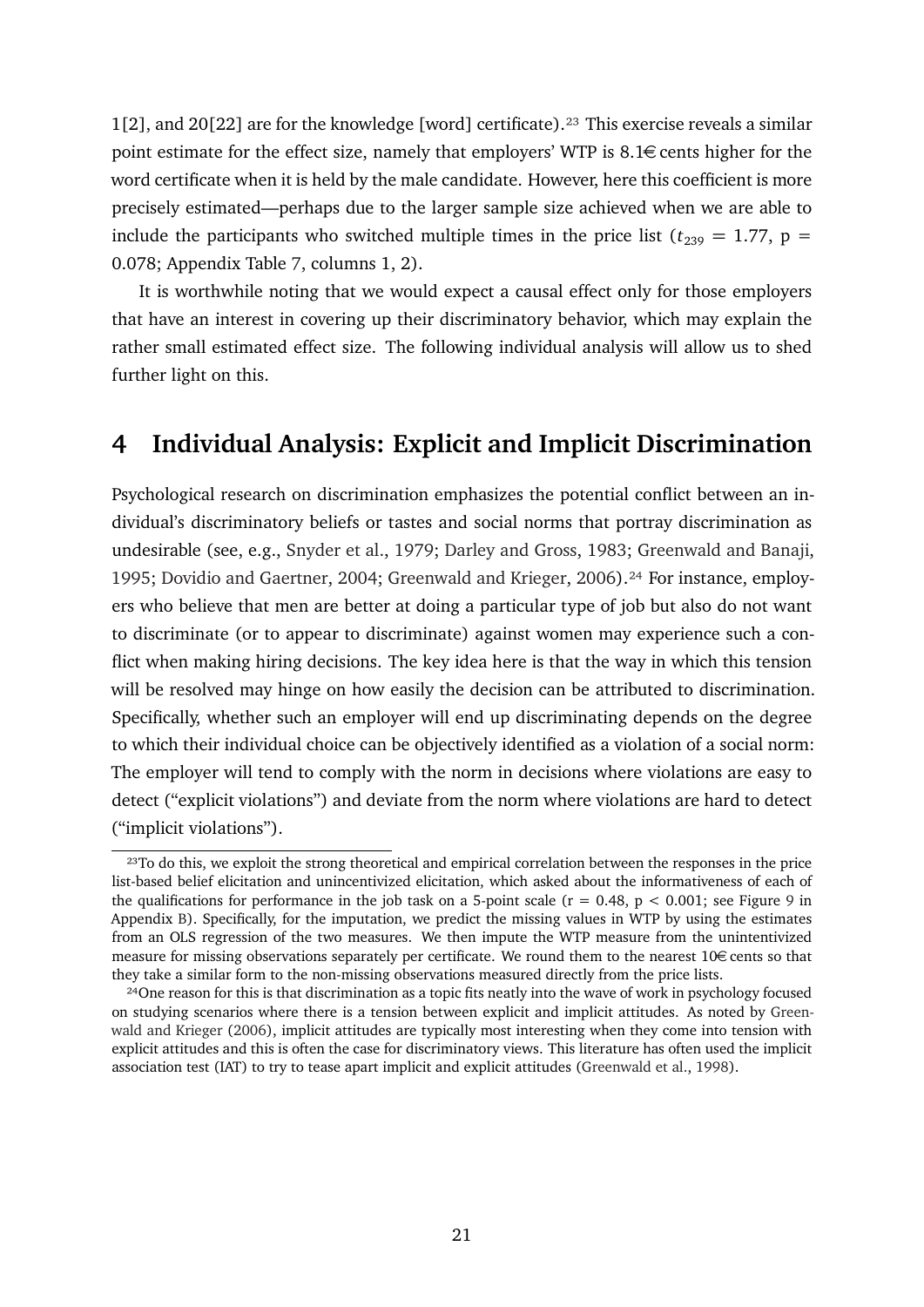### **4.1 Classifying discrimination types**

We now turn to the within-dimension of our experiment, and how it allows us to operationalize these notions and identify explicit and implicit discrimination. Essentially, we first use the two gender decisions  $(D_2 \text{ and } D_3)$  to classify individual employers into explicit discrimination types, based on the *individual* gender bias their choices explicitly reveal here, and then separately measure the gender bias of these types in the complex decisions (betweensubjects). Implicit discrimination against women is then identified as discrimination against women by employers that do not explicitly discriminate against women; analogously, for implicit discrimination against men. Observe here that the complex decisions involve the same qualifications as the gender decisions (candidates have either a knowledge or a word certificate), but such that the two candidates differ in terms of both gender and qualification, thus providing scope for employers to rationalize discriminatory decisions as being non-discriminatory and obscuring discrimination.

Any employer *strictly* choosing one candidate over the other, by not selling the initial choice, *in a gender decision* reveals both (i) that they believe gender matters here, and (ii) that they are willing to let this information affect their hiring decision. Accordingly, we interpret their hiring choices in these decisions as overt expressions regarding gender discrimination: We say that an employer *discriminates explicitly* if in at least one of the two gender decisions she does not sell her initial choice.<sup>25</sup> If she does sell both initial choices, we say that she *explicitly does not discriminate*. We will further distinguish explicit discriminators according to their individual gender bias and say that an employer *explicitly discriminates against men (resp., women)* if she explicitly discriminates while always choosing the woman (resp., man) initially. Here, "always" refers to making a consistent gender-choice in both gender decisions. Explicit discriminators that cannot be categorized in this way, because they choose the man in one decision but the woman in the other, will be referred to as "mixed" explicit discriminators.

Relating this classification to social norms, those employers that explicitly do not discriminate (and only these) comply with a strong gender-symmetric norm of non-discrimination that prescribes fully gender-blind decision making. By contrast, the norm of not discriminating *against women* is satisfied also by those employers that explicitly discriminate against men. Though weaker and gender-asymmetric, this norm allows for "affirmative action favoring women," in particular a *ceteris paribus* rule for preferential hiring of women over equally qualified men, as some organizations explicitly feature in their job adverts (e.g., in Germany). Our type classification separately considers these two types of explicit norm compliance.

Due to the fact that we do not observe aggregate-level treatment differences in the gen-

<span id="page-22-0"></span><sup>&</sup>lt;sup>25</sup>Recall that after making an initial "forced" hiring choice between two candidates, employers were given the option of having this choice replaced by a random draw and receiving a sure extra payment of  $\in 0.10$ .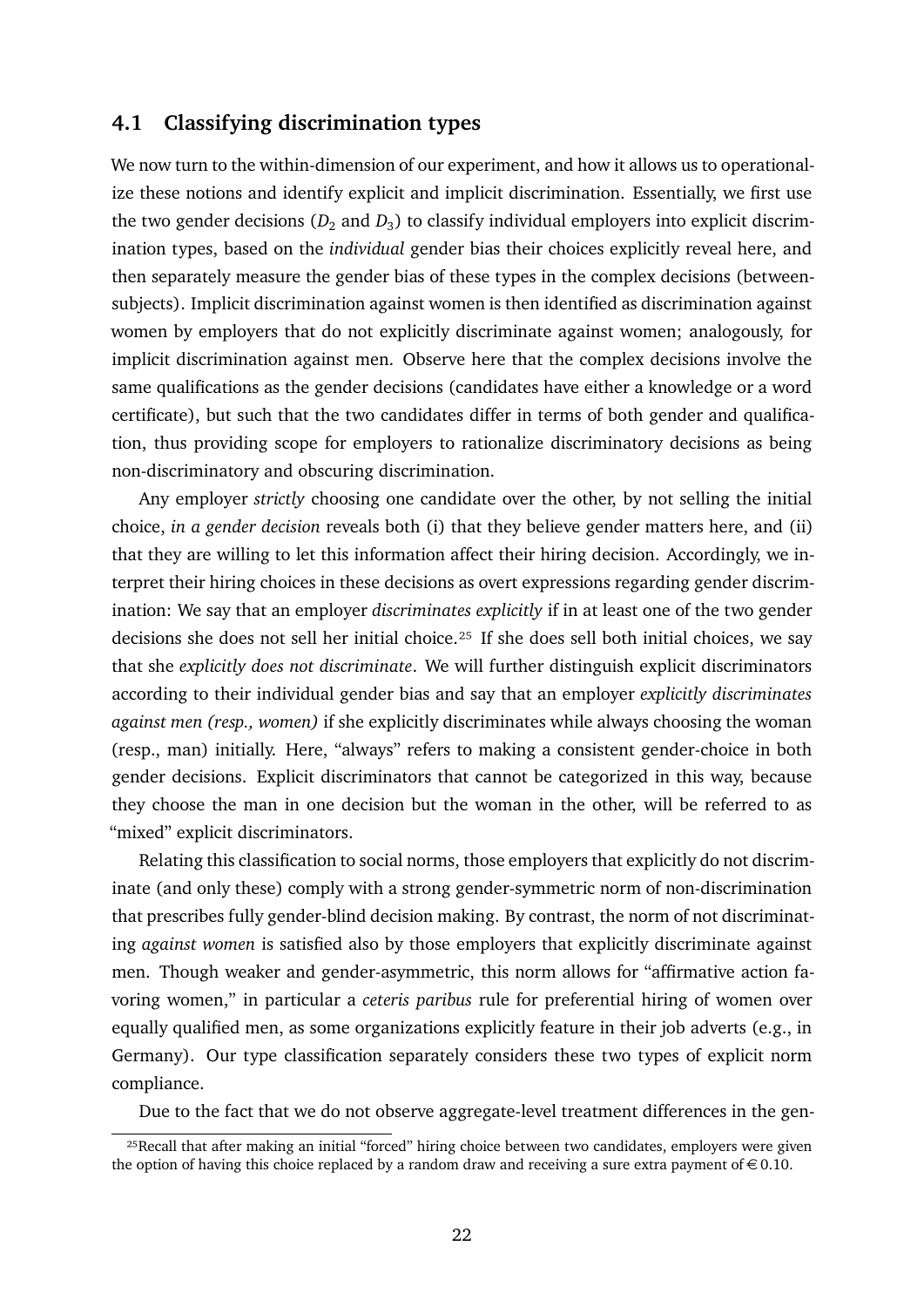der decisions  $(D_2 \text{ and } D_3)$ , we can carry out the same between-subjects analysis as in the previous section separately for each type of employer, by computing gender bias as in equation [\(1\)](#page-13-3). Thus, our methodology operationalizes the formal framework to behaviorally identify implicit preferences recently proposed by [Cunningham and de Quidt](#page-37-1) [\(2022\)](#page-37-1), whilst refining the explicit type classification by distinguishing two different candidate norms. Table [3](#page-23-0) reports the distribution of these discrimination types for each treatment. It also reports the propensity of each type to hire the male candidate in the complex decisions.

<span id="page-23-0"></span>

|                                |             | Frequency   | Propensity $m$ in $D_1$ |      |  |
|--------------------------------|-------------|-------------|-------------------------|------|--|
| <b>Discrimination type</b>     | Treatment 1 | Treatment 2 | Treatment 1 Treatment 2 |      |  |
|                                | (1a)        | (1b)        | (2a)                    | (2b) |  |
| <b>Explicit discrimination</b> | 68.1        | 72.7        | 58.0                    | 63.6 |  |
| - against men                  | 13.4        | 12.4        | 62.5                    | 66.7 |  |
| - against women                | 26.1        | 25.6        | 61.3                    | 67.7 |  |
| – mixed                        | 28.6        | 34.7        | 52.9                    | 59.5 |  |
| Explicit non-discrimination    | 31.9        | 27.3        | 28.9                    | 63.6 |  |

Table 3: Propensity to initially hire the male candidate in  $D_1$  by discrimination type.

*Notes:* (i) Columns (1a) and (1b) report the frequency distribution of different discrimination types (in %), based on the classification using  $D_2$  and  $D_3$ , (ii) Columns (2a) and (2b) report the propensity to initially hire the male candidate in  $D_1$ , by discrimination type within each treatment group (in %).

In line with the earlier observation that there is no treatment difference in the gender decisions, the type distributions in our two treatments are very similar. Approximately 70% of the employers discriminate explicitly, and they are roughly twice as likely to do so against women as against men. Most remarkably, however, employers that discriminate explicitly against *men* exhibit substantially male-biased hiring propensities in the complex decisions *D*1 . Moreover, comparing columns (2a) and (2b) shows that their propensities to hire the male candidate is strikingly similar across both decisions/treatments to those of employers that explicitly discriminate against women. Accordingly, the gender bias against women of these two types in  $D_1$  is similar: We thus obtain nearly identical lower bounds on the share of employers discriminating against women—hiring the male candidate irrespective of qualifications—of 29.2% and 29.0%, respectively, as well as also finding very similar upper bounds, where the shares of these two groups discriminating against women in  $D_1$  may be as high as 62.5% and 61.3%, respectively.<sup>26</sup> While these calculations are for initial hiring choices only, hardly any of these employers sell their initial choices in  $D_1$ , and we observe similar hiring propensities and gender bias estimates in the ultimate hiring decisions.<sup>27</sup>

<span id="page-23-1"></span><sup>&</sup>lt;sup>26</sup>Recall from Section [3](#page-12-0) above that we can calculate the lower bound on  $\sigma_m$  using  $\sigma_m \ge b = x - (1 - x')$ . Here, this yields  $b = 62.5 - (100 - 66.7) = 29.2$  for those who discriminate explicitly against men, and  $b = 61.3 - (100 - 67.7) = 29$  for those who discriminate explicitly against women. The upper bound is given by  $\sigma_m \le \min\{x, x'\} = \min\{62.5, 66.7\}$  for those who discriminate explicitly against men, and  $\sigma_m \le$ min{61.3, 67.7} for those who discriminate explicitly against women.

<span id="page-23-2"></span><sup>&</sup>lt;sup>27</sup>The propensities in Treatment 2 are identical when accounting for sold choices in comparison to the initial choices; in treatment 1, there is a slight drop from 62.5% to 59.4% among employers that explicitly discriminate against men and a slight increase from 61.3% to 62.9% among employers that explicitly discriminate against women.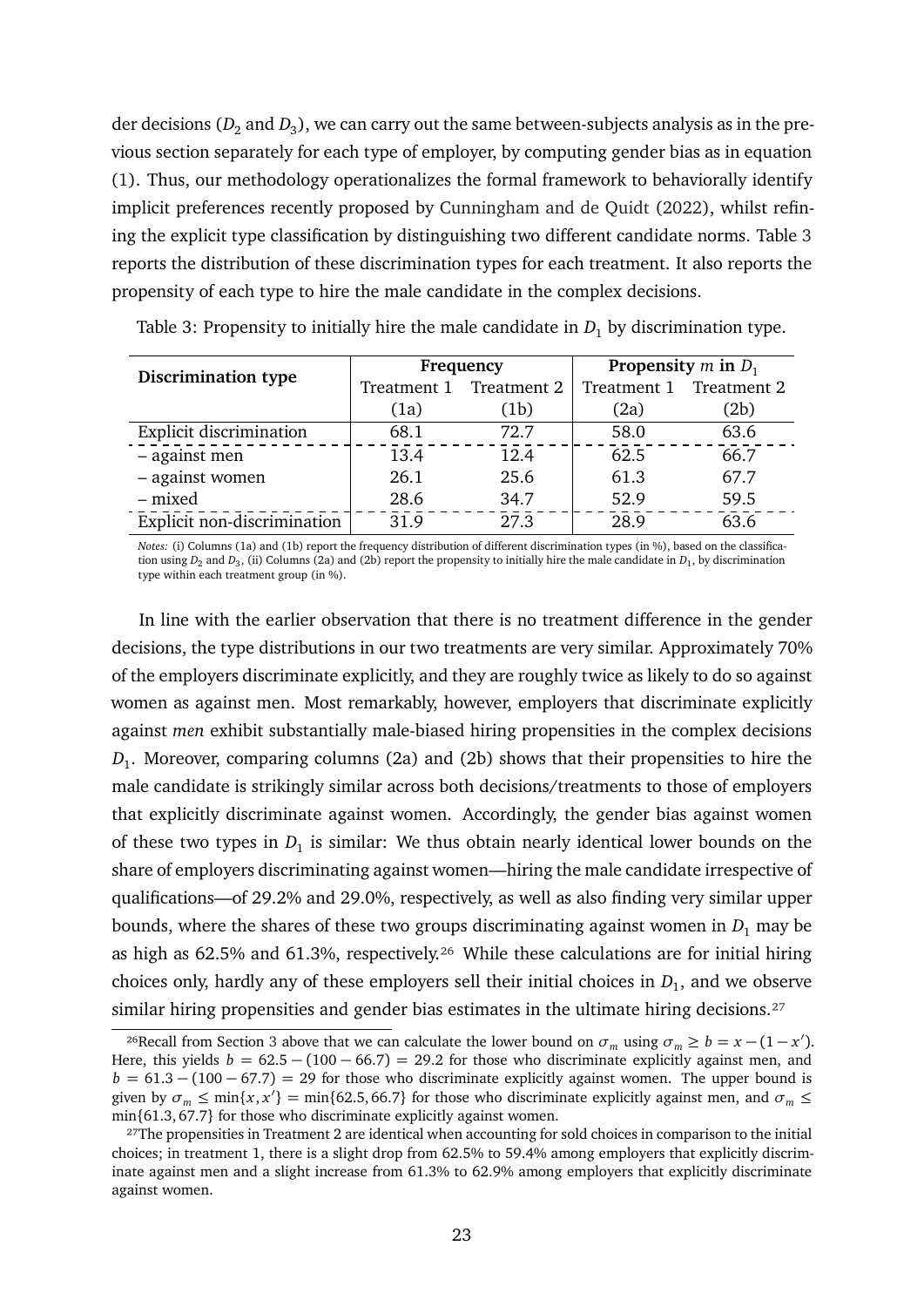In contrast, explicit non-discriminators display only a small gender bias of 7.4% in the complex decisions, and this goes in the opposite direction, namely against men. However, once we account for sold hiring choices, this gender bias against men is reversed and we observe a small gender bias against women of 2.9%.<sup>28</sup> Taken together, this evidence shows that explicit discriminators account for essentially all of the gender bias against women in the complex decisions.

<span id="page-24-1"></span>

Figure 6: Identifying explicit and implicit discrimination from within-subject data.

*Notes:* (i) The figure shows the relationship between the classification of employers into explicit discrimination types, as defined in the gender decisions ( $D_2$  and  $D_3$ ), and their decision making in the complex decision ( $D_1$ ). (ii) The colors of the flows and columns allow us to track the decisions of the employers in favor of the male (blue) or female (yellow) candidate across different choice settings. (iii) The two treatment groups are pooled together in this figure, (iv) The y-axis reports the number of employers in the experiment (240).

Figure [6](#page-24-1) yields further insight into the relationship between employer types and implicit discrimination by providing an illustration of how employer decision making in the gender decisions ( $D_2$  and  $D_3$ ) relates to their hiring choices in the complex decisions ( $D_1$ ). The figure contains three columns, with the left column displaying the fraction of each employer type in the gender decisions, the middle column showing the fraction choosing the male and female candidate initially in the complex decision and the right column reporting the fraction choosing the male candidate, female candidate or selling their choice in their ultimate decision. The key feature of the figure is that it also shows the flows between these columns, in relation to the entire sample of all 240 employers. This illustration reveals several interesting insights: (i) male candidates tend to be favored over female candidates overall, (ii)

<span id="page-24-0"></span><sup>&</sup>lt;sup>28</sup>This is because these employers sell their initial choices of the female candidate at a higher rate in treatment 1: Male hiring then increases from 28.9% to 40.8%.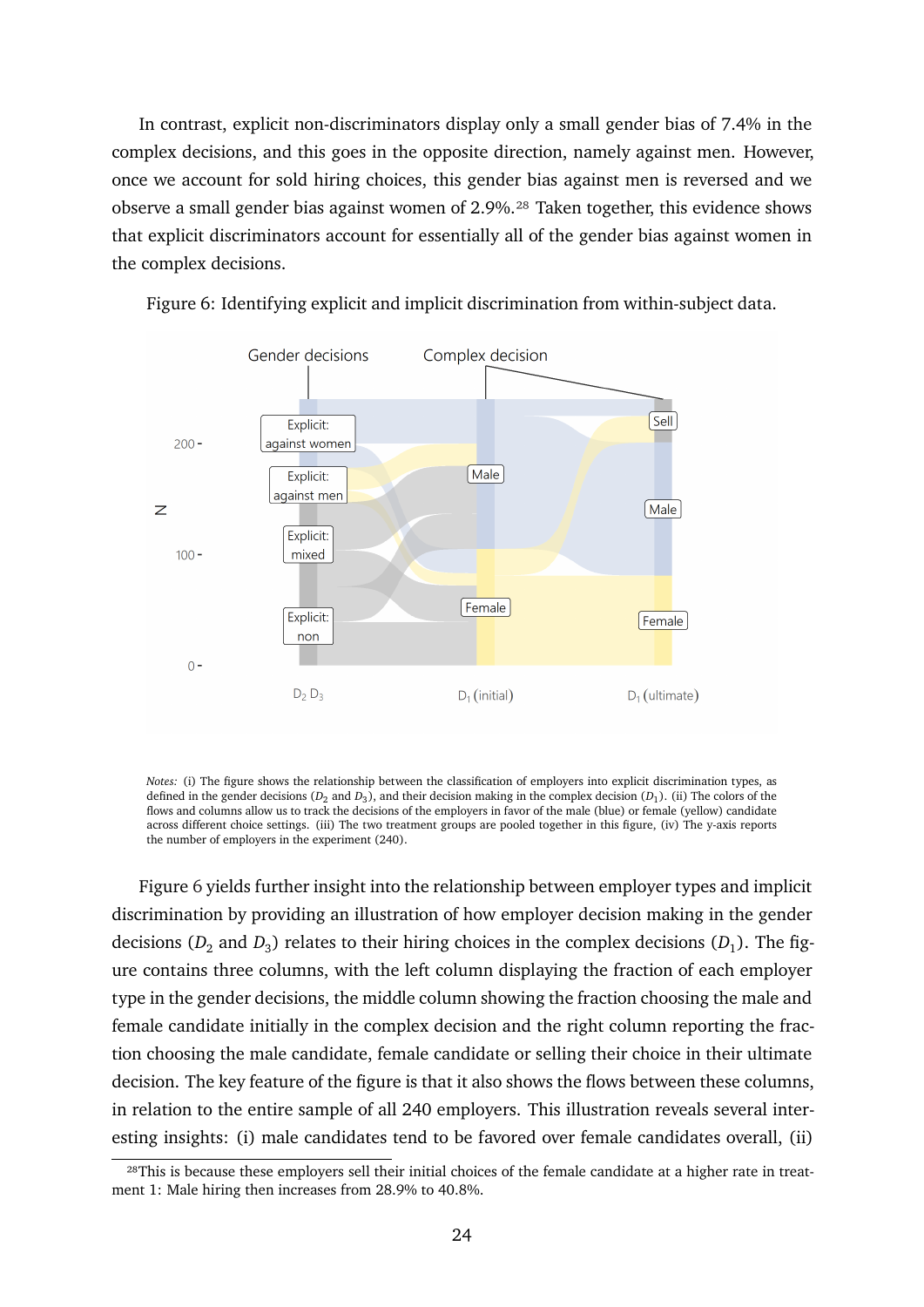employers who are classified as discriminating explicitly against women and those who are classified as discriminating explicitly against men are *both* more likely to choose the male candidate in the complex decisions, (iii) only a small fraction of initial  $D_1$  decisions are sold, but the propensity to sell initial hiring decisions where the female candidate was chosen is higher, (iv) the vast majority of the employers who hired the female candidate in the complex decision are classified as either non-discriminators or mixed explicit discriminators in the gender decisions. Together, these empirical patterns demonstrate a strong asymmetry in the treatment of male and female candidates by employers.

## **4.2 Implicit discrimination and heterogeneity by discrimination types**

How do these findings relate to implicit discrimination? First, the large bias against women that we observe in the complex decisions among employers that discriminate explicitly against men identifies a strict notion of implicit discrimination. It means that there are employers that explicitly comply with a norm of not discriminating against women, in the gender decisions, yet do discriminate against women implicitly, in the complex decisions, where they would choose the male candidate regardless of qualifications. Their choices correspond to the "figure-8" pattern that [Cunningham and de Quidt](#page-37-1) [\(2022\)](#page-37-1) highlight as the key distinctive choice implication of their formal model of implicit preferences, which cannot be rationalized by any single transitive preference over alternatives. In the "figure-8" pattern, explicit preferences regarding a particular attribute (gender) that are revealed when only this attribute differs (gender decisions, equally qualified candidates) are essentially the opposite of those that are revealed when this difference is mixed with difference on another attribute (complex decisions, differently qualified candidates), hence implicit.

Turning more specifically to our setting, a significant share of employers that reveal an explicit bias against men via the gender decisions are revealed to hold an implicit bias against women via the complex decisions. This cannot be rationalized by any single transitive preference, in particular by expected utility maximization, even allowing for any subjective beliefs.<sup>29</sup> Moreover, it is striking to note that, in addition to the male gender bias in the two complex decisions, even the hiring propensities in both of these decisions are basically identical between employers that explicitly discriminate against men (in favor of women) and employers that discriminate explicitly against women. This is consistent with an interpretation where the only difference between these two types is whether or not they

<span id="page-25-0"></span><sup>&</sup>lt;sup>29</sup>Given our incentives, which let employers compare distributions, rational choices are guaranteed to satisfy transitivity if the same candidate profile is perceived as the same candidate draw across decisions (e.g., "the" female candidate with a knowledge certificate in  $D_1$  (T2) and  $D_2$ ). If an employer perceives these as independent draws in each binary decision, rational choice may be intransitive, as with "intransitive dice" (see, e.g., [Savage, Jr.,](#page-40-6) [1994\)](#page-40-6). In this case, a sufficient condition for transitivity would be, for instance, that all distributions/beliefs are normal distributions with identical variances but different means, so there is first-order stochastic dominance. Reassuringly, given actual performance distributions and the perception of independent draws, our candidate profiles would not give rise to intransitive choices.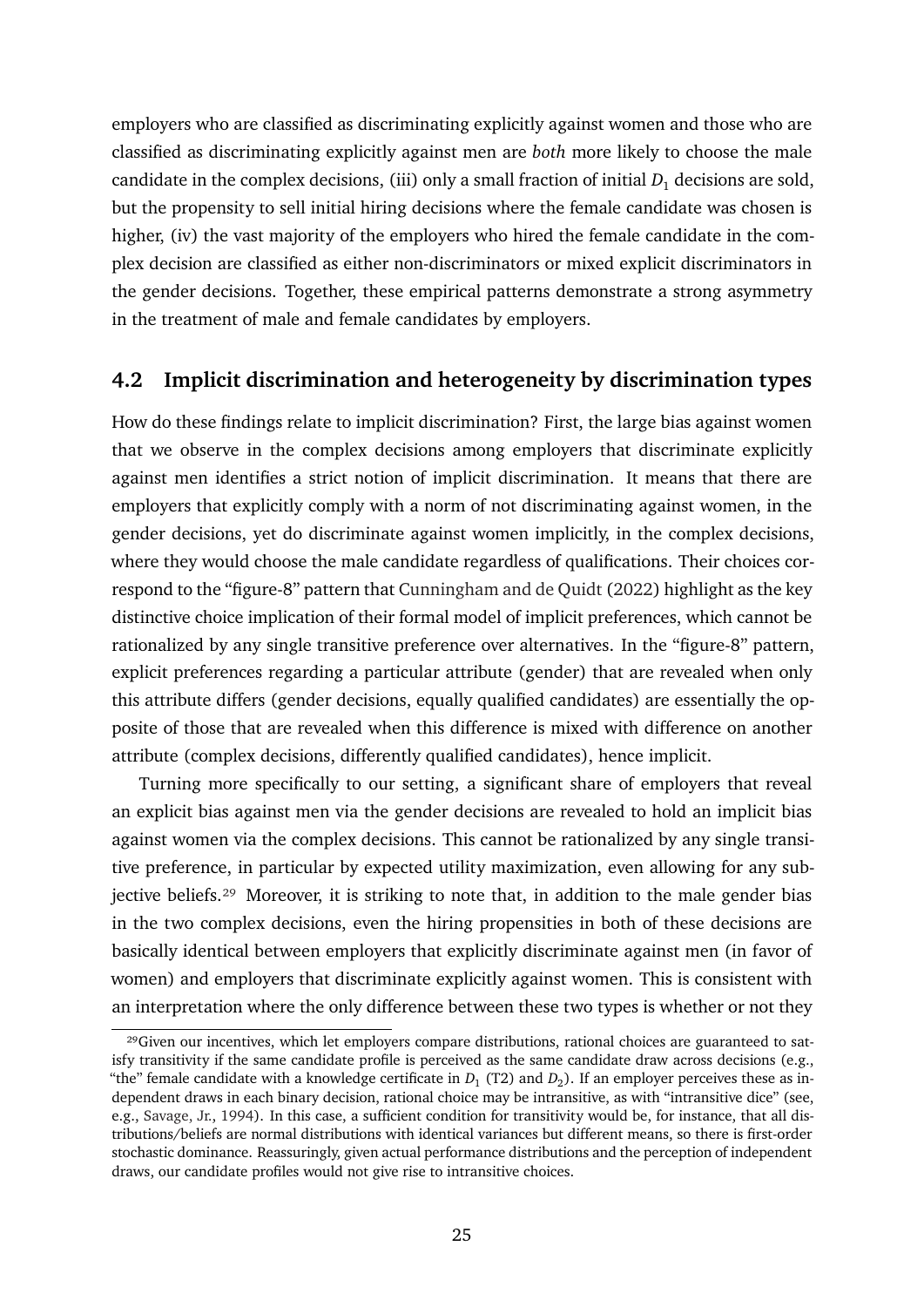are concerned about explicitly discriminating against women and thus violating an antidiscriminatory norm here.

Second, the absence of any significant gender bias in the complex decisions among employers that explicitly do not discriminate suggests that those who explicitly adhere to the strong gender-symmetric norm of not discriminating at all, by contrast, comply with nondiscrimination more generally, i.e., consistently choose between qualifications (the knowledge and word certificates) regardless of gender across all of decisions 1, 4 and 5. Indeed, we find that the majority of these explicitly non-discriminating employers (55.3% in Treatment 1, and 54.5% in Treatment 2) make choices that either (i) consistently favor the candidate with a specific certificate in all three hiring decisions where one of the two candidates holds the knowledge certificate and the other holds the word certificate, irrespective of the candidates' gender (i.e.,  $D_1$ ,  $D_4$  and  $D_5$ ), or (ii) consistently express (near-) indifference.<sup>30</sup> These "non-discriminators" make up around 16% of all employers, whereas the probability of observing such non-discrimination across the five decisions under random choice is less than 4%[.31](#page-26-1) Notably, even the other explicit non-discriminators, who are inconsistent in their choice of which certificate to favor across  $D_1$ ,  $D_4$  and  $D_5$ , do not exhibit any significant gender bias in the complex decisions (average initial and ultimate hiring rates of men are 48.0% and 52.1%, respectively), suggesting that these are best thought of as noisy non-discriminators.

Finally, we revisit discrimination in the simple decisions as well as the observed treatment effect on beliefs regarding the value of certificates, and examine heterogeneity based on our type classification. First, we find that employers who discriminate explicitly against a given gender (based on the gender decisions) also display a bias against the same gender in the simple decisions: Pooling employers of a given type across treatments, and aggregating over all four simple decisions, the rates at which men are hired are 46.8% for employers that discriminate explicitly against men and 57.3% for those that discriminate explicitly against women ( $\chi_1^2 = 4.74$ ,  $p = 0.029$ , for the comparison). Consequently, when ranking candidates' qualifications is less subjective, those employers that explicitly discriminate against men still tend to do so, and in any case do not discriminate against women, in contrast to their implicit discrimination in the complex decisions. Second, we find that it is also exactly these two types of employers whose valuations of the two certificates are subject to signifi-

<span id="page-26-0"></span><sup>3</sup>⁰This means one of the following three patterns: Always hire the *K* candidate, always hire the *W* candidate, or always sell. Note that even when just considering the two certificate decisions ( $D_4$  and  $D_5$ ), choosing the *K* candidate in one and the *W* candidate in the other constitutes gender discrimination; the dismissed candidate is then dismissed because of *both* candidates' particular gender. As an illustrative example, it is akin to making a hiring decision between two women for a particular job and choosing the candidate who is more caring, but then when making the exact same hiring decision between two men for the same job, choosing the candidate with better numeracy skills.

<span id="page-26-1"></span><sup>31</sup>Supposing an employer always picks at random, both initially and then also in deciding whether to sell (two binary decisions), this probability is the product of probability 1/4 of selling in both gender decisions and probability 2/64+1/8=5/32 of consistently choosing between the two certificates in the complex as well as the two certificate decisions.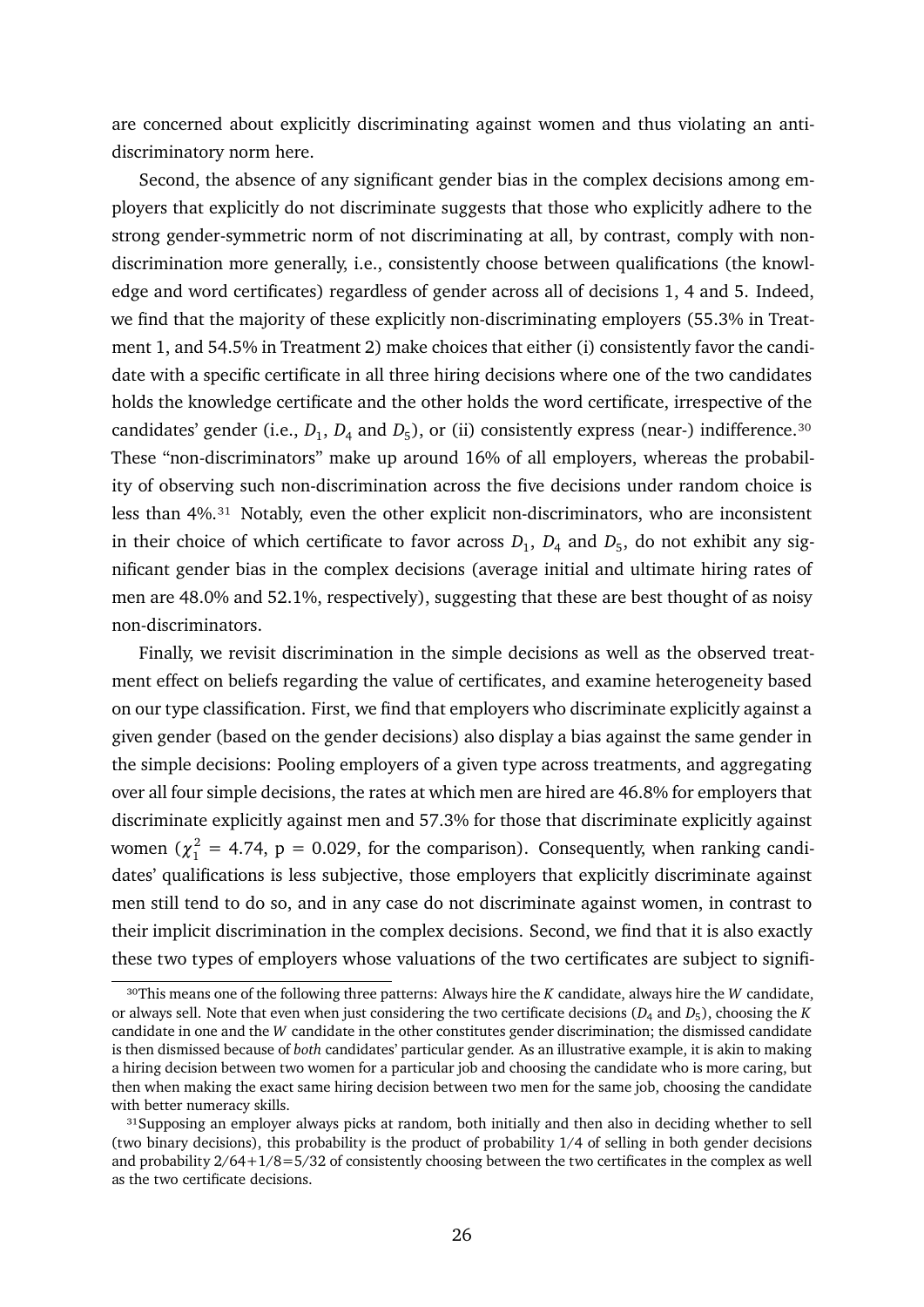cant treatment effects, thus both ex post redefining merit depending on which certificate the male candidate had in the preceding complex decision (see Appendix Table [7,](#page-45-0) columns 2a– d). In particular, even those employers that explicitly discriminate against women appear to justify their predominantly male hiring as qualification-based[.32](#page-27-0) This lends additional support to the basic idea that discrimination is subject to a tension between social norms against gender discrimination (in particular discrimination against women) and beliefs that gender matters (in particular gender stereotypes).

In summary, the significant aggregate gender bias against women in the complex decisions is largely driven by employers that discriminate explicitly, a significant share of whom are revealed to hold an implicit bias against women that contradicts their explicit bias against men. Indeed, this group's biased hiring behavior in complex decisions is indistinguishable from that of employers that explicitly discriminate against women (64.5% initial hires of the man for both types, see also Figure [6\)](#page-24-1). Moreover, both of these employer types have a tendency to adjust their assessment of qualifications to favor the qualification held by the male candidate and thus align their discriminatory behavior in complex decisions with a norm of not discriminating against women.

## **5 Statistical Accuracy of Discrimination**

The empirical economics literature on discrimination has largely focused on the question of whether observed discrimination is mainly taste-based or statistical, as these have different welfare and policy implications. In a recent survey of this literature, [Bohren et al.](#page-35-2) [\(2020\)](#page-35-2) point out that only very few studies have considered the possibility of *statistically inaccurate* beliefs, and they show that allowing for inaccurate beliefs results in an identification problem. At a general level, this result highlights once again how challenging it is to identify discrimination with naturally occurring data, which prompted the seminal use of field-experimental methods in economics by [Bertrand and Mullainathan](#page-35-10) [\(2004\)](#page-35-10).

We exploit the additional control afforded by a lab experiment to rule out taste-based discrimination by design and—as demonstrated—be able to identify discrimination without imposing any assumptions on subjective beliefs. It is indeed a distinctive feature of our design that it offers a clear (gender-blind) non-discrimination benchmark by presenting individuals with carefully designed related decisions. Thus, our analysis zooms in on belief-based discrimination, whilst allowing for any subjective and heterogeneous beliefs. This approach has the substantial advantage of not relying on strong assumptions about how employers form beliefs, which is a serious concern especially in laboratory settings.

<span id="page-27-0"></span> $32$ Explicit discriminators against men attach the same value to both certificates in treatment 1 (55€ cents), but a significantly lower value to each of them in treatment 2; while valuations of the two certificates in treatment 2 exhibit quite a gap (34€ cents for *K* vs.  $45€$  cents for *W*), the corresponding interaction coefficient is not statistically significant. In contrast, for employers that discriminate explicitly against women, this interaction term is significant.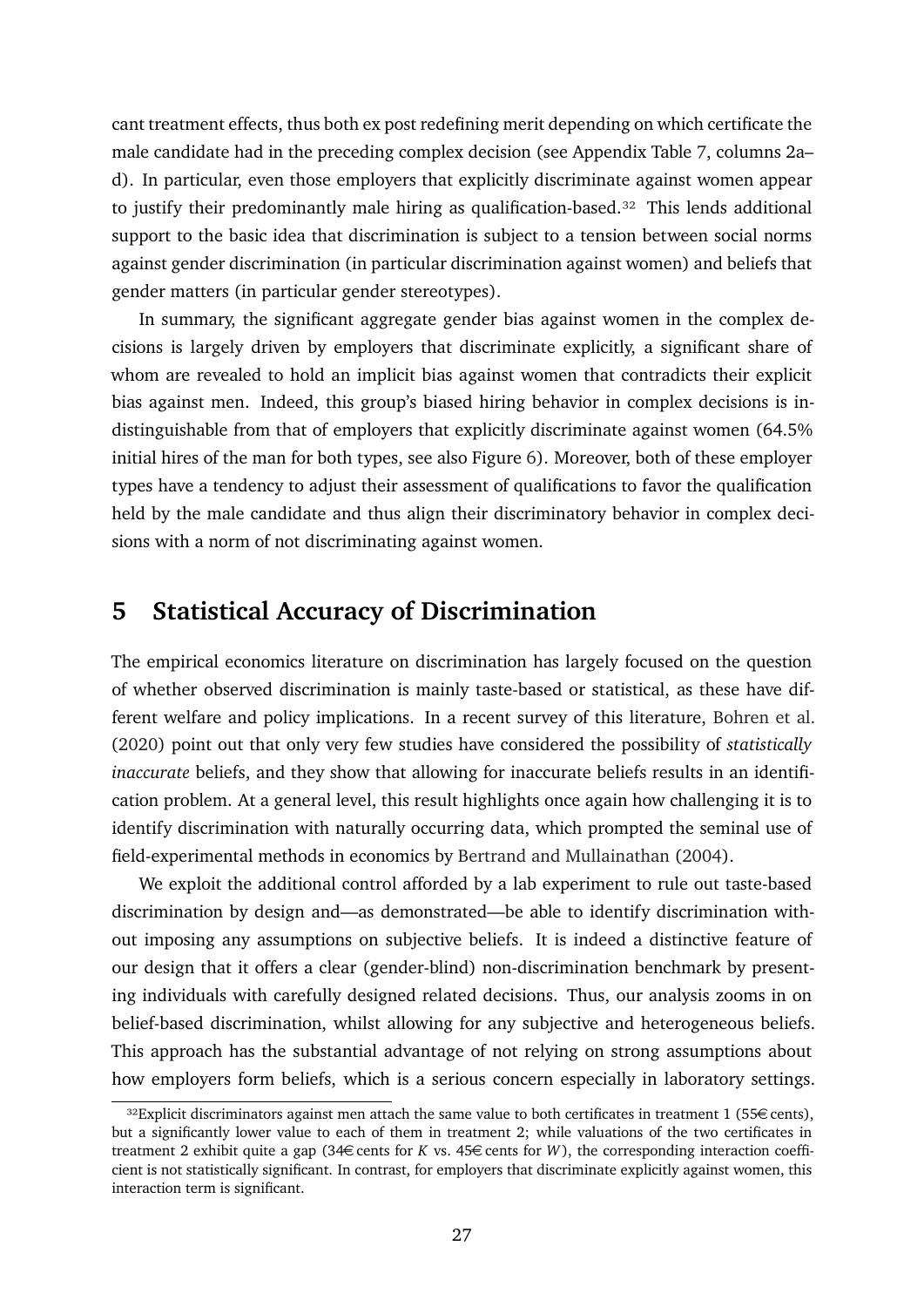Nonetheless, given the importance of ("accurate") statistical discrimination in the literature, we can also consider how observed discrimination and gender bias relate to actual performance differences in our experiment[.33](#page-28-0)

From a theoretical point of view, unless gender information is subjectively perceived to be independent of performance, non-discrimination is often a mistake from the perspective of classical rational decision-making. It means ignoring payoff-relevant information contained in the gender signal. Our employers had monetary incentives to discriminate whenever they believed there were even small performance differences between candidates. Nonetheless, around 13% of all employers are perfectly consistent with non-discrimination across all of their nine decisions (by treatment,  $14\%$  and  $11\%$ ).<sup>34</sup> Examining actual performance differences also allows us to gauge to what extent such non-discrimination is really "irrational" here.

## **5.1 Do men actually perform better than women? Stereotypes and aggregate gender bias**

We first look at the distribution of candidates' actual performance in the job task by gender. The smoothed distribution of scores is shown in Figure [7,](#page-29-0) and Table [8](#page-46-0) of the Appendix [B](#page-43-1) adds standard descriptive statistics. Though the distributions' shapes differ, we find no evidence of a performance difference between men and women in terms of their mean scores ( $t_{78}$ )  $= 0.23$ ,  $p = 0.82$ ); moreover, all three quartiles are identical. In fact, if we use the very statistic on which our employers incentives are based and compare the performance of a randomly drawn man and woman in our pool of job candidates, the probability that the woman scored higher equals 0.53 (see the final row of Table [4,](#page-31-0) which is discussed in more detail below). Loosely speaking, a discriminating employer that deems qualification in the form of our certificates completely uninformative should therefore always hire a woman over a man to maximize the expected payoff.

In contrast, when we look at the actual decisions of our employers by aggregating over all decisions, we find the opposite, namely a bias towards men (the only decisions where women are hired more often are those simple ones where they were more qualified). This indicates that employers, and specifically those that explicitly discriminate, tend to hold an inaccurate stereotype that men are better at the job task. We are further able to support this

<span id="page-28-0"></span><sup>33</sup>In contrast to taste-based discrimination, (accurate) statistical discrimination is often considered efficient, justifiable, or even "fair;" e.g., see the survey by [Bertrand and Duflo](#page-35-6) [\(2017\)](#page-35-6) for some discussion. Since we rule out taste-based discrimination here, it is worthwhile pointing out that, though individually rational, even accurate statistical discrimination may well be socially inefficient; see [Coate and Loury](#page-36-12) [\(1993\)](#page-36-12) for seminal work, [Fang and Moro](#page-37-13) [\(2011\)](#page-37-13) for a survey, and [Lepage](#page-39-11) [\(2021a](#page-39-11)[,b\)](#page-39-14) for very recent contributions. Moreover, in any case, it violates meritocratic principles.

<span id="page-28-1"></span> $34$ In addition to explicitly not discriminating in  $D_2$  and  $D_3$ , being consistent with non-discrimination across the nine decisions requires choosing consistently between qualifications *K*, *W* and – in all other decisions. Under random choice, the probability of satisfying this standard is less than 0.5%.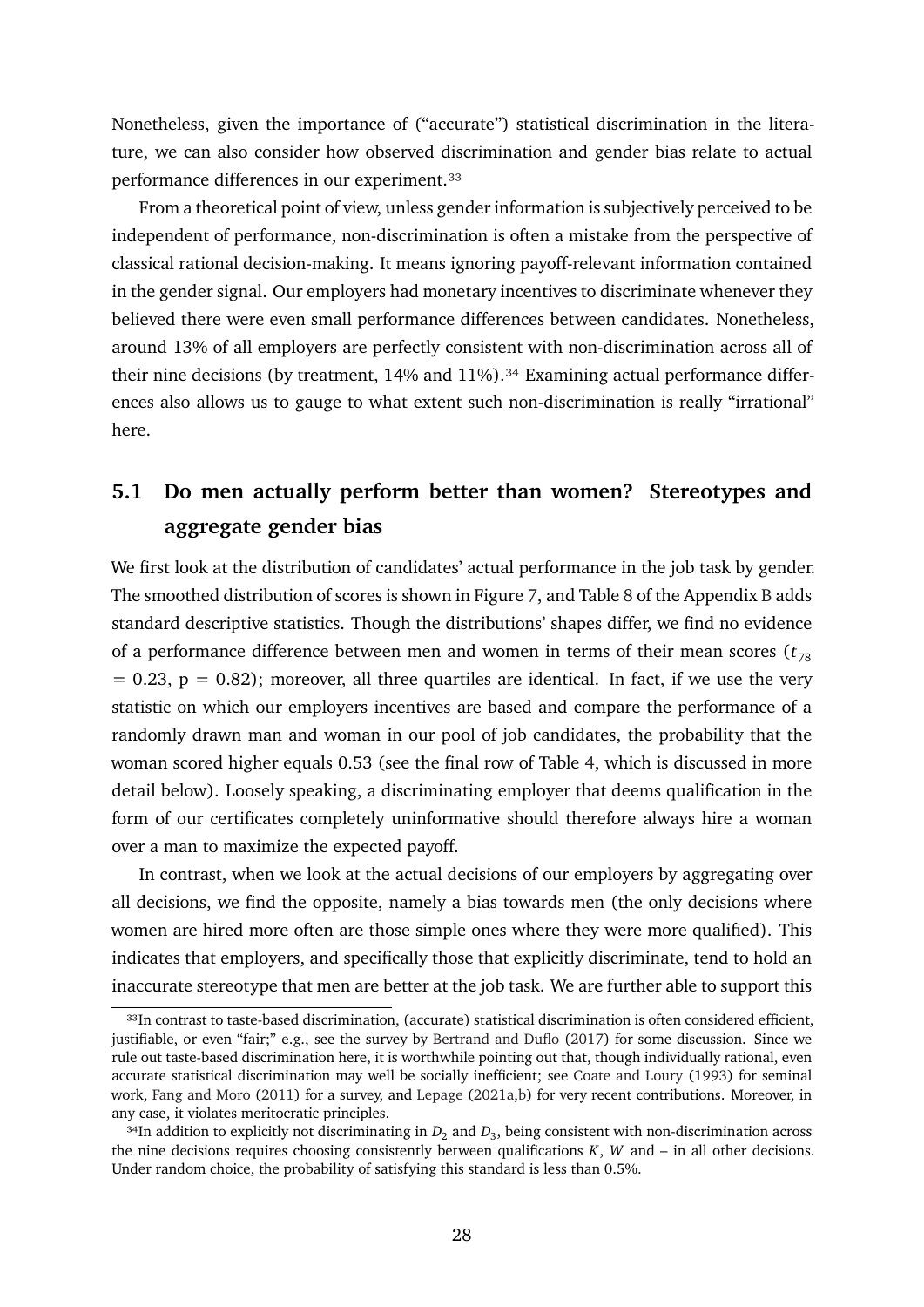conclusion, by drawing on the beliefs we elicited from the candidates themselves, who are from the same subject pool as employers, as part of the Job CANDIDATE ASSESSMENT. On average, our job candidates reported believing that in 55.4 (SD: 16.2) out of 100 comparisons between a randomly drawn man and a randomly drawn woman, the former would perform better in the job task. This is statistically greater than 50 ( $t_{79} = 2.99$ ,  $p = 0.0037$ ).<sup>35</sup>

<span id="page-29-0"></span>

Figure 7: Job task performance by gender.

*Notes:* (i) Kernel density estimate for the number of solved matrix exercises by gender of the job candidates.

However, this is only suggestive, since our employers are paid according to whether the candidate they hire performed better than the one not hired, and the hiring decisions they face concern candidate profiles that contain additional, potentially relevant information. Therefore, in a specific hiring decision, what is relevant for payoff maximization is the performance comparisons *conditional* also on this additional information. The next section examines these conditional comparisons.

## **5.2 Statistical accuracy of discrimination and non-discrimination**

Table [4](#page-31-0) considers each of the hiring decisions and reports the conditional probability that a randomly drawn candidate with the characteristics of Candidate A performed better than a randomly drawn candidate with the characteristics of Candidate B, with ties broken randomly (i.e., the tie probability mass is distributed equally on the two candidates, exactly

<span id="page-29-1"></span><sup>35</sup>In addition, candidates were asked about their second-order beliefs and also here expressed a clear expectation that others would expect men to be better in the job task, winning on average 56.3 out of 100 random pairings ( $t_{79}$  = 3.98, p < 0.001). Both distributions are visualised in Appendix [B.](#page-43-1)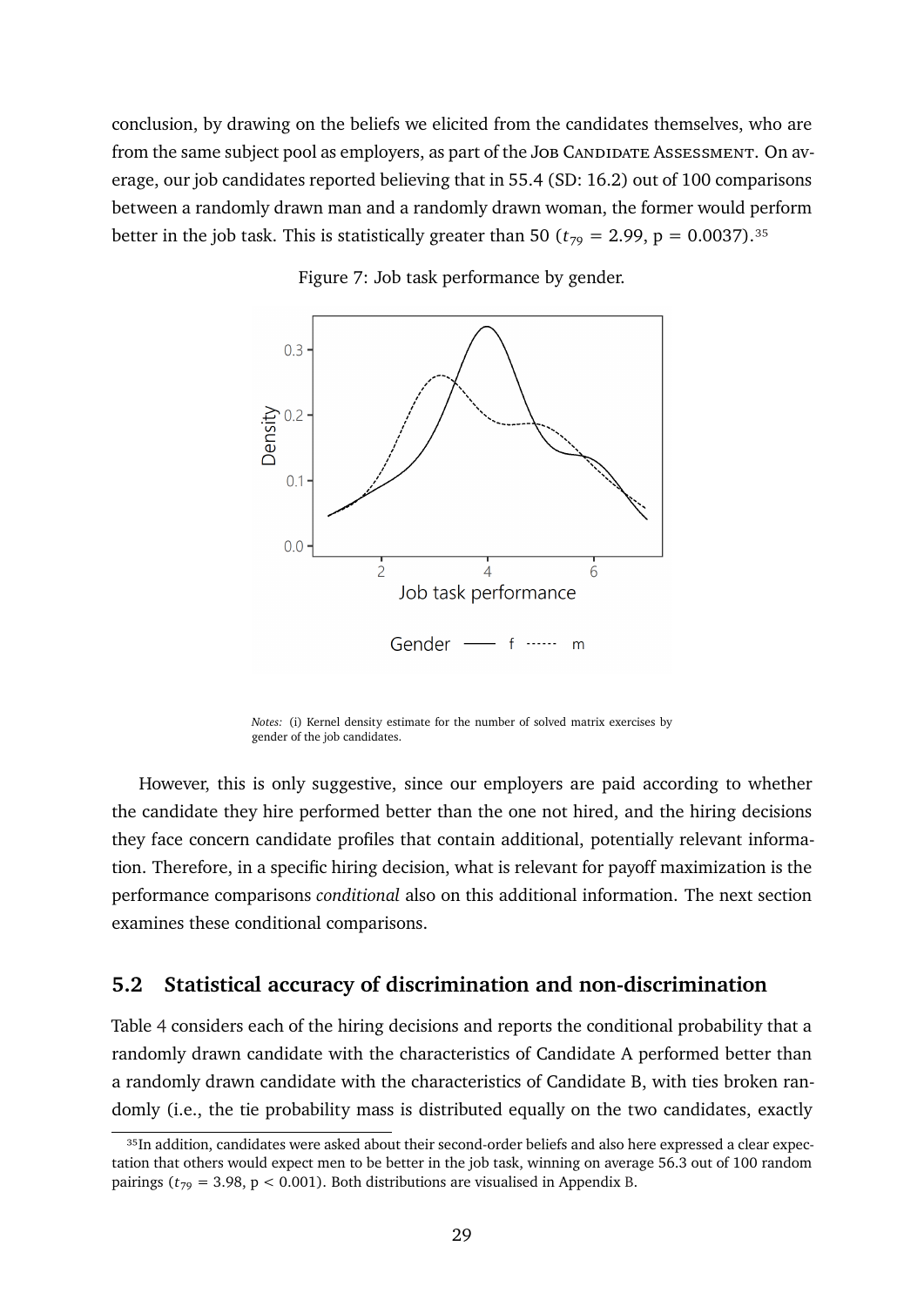as the random tie-breaking in determining employers' payoffs). It tells us who should be chosen in each of the nine decisions to maximize expected earnings according to the true conditional performance distributions (it is optimal to sell if the probabilities are less than 0.5167, see also footnote [14\)](#page-10-2). Additionally, rows 11–13 of the table carry out the analogous calculation for "gender-blind" comparisons that would be relevant to non-discriminators. The final row 14 shows the comparison of a randomly selected female candidate and a randomly selected male candidate.

It is clear from the table that subjective beliefs that consider qualification information irrelevant would be inaccurate. In fact, from a purely statistical point of view, both gender and certificates are informative about job performance; in other words, non-discriminators forgo earnings.

Accurate statistical discrimination would indeed result in a gender bias against women in the complex hiring decisions, and even in the simple ones (due to decision 7, where despite being more qualified a randomly drawn woman in our sample is not more likely to perform better on the job task than a randomly drawn man). However, the gender bias we actually observe is mainly due to (explicit discriminators') preferential hiring of men in treatment 2's complex decision  $(D_1)$ , where there truly is no performance difference. Moreover, in contrast to the similar degrees of gender bias observed against women in our data in both gender decisions, accurate statistical discrimination would imply no gender bias upon aggregating over the two. Hence, our explicit discriminators—i.e., those employers even openly relying on gender information—tend to be statistically inaccurate overall. Indeed, not a single employer in our experiment succeeds in consistently maximizing expected earnings across all their nine decisions.

We can conduct an analogous statistical exercise for those employers that are consistent with non-discrimination, by examining whether they maximize expected earnings but subject to a gender-blindness constraint. As Table [4](#page-31-0) shows in rows 11–13, when ignoring gender information, statistically, the knowledge certificate should be favored over the word certificate, and either of the two indicates better performance than that of a purely random candidate (corresponding to  $(-,-)$  in the table). Yet, a majority of around 64% of those employers that are "non-discriminators" across of decisions 1–5, which involve these two certificates, hire the word over the knowledge certificate in the two certificate decisions, which are only about qualification (64.3% and 63.9%in Treatment 1 and 2, respectively, and 61.9% and 63.9% in terms of ultimate as opposed to initial hiring). In this sense, also the majority of gender non-discriminators we observe could be classified as statistically inaccurate as well.

When it comes to reducing discrimination via information campaigns, as advanced by [Bohren et al.](#page-35-2) [\(2020\)](#page-35-2), inaccurate non-discriminators are a key target group, however: Any gender bias they cause is due to inaccurate beliefs about qualifications only, and it will disappear if their beliefs are corrected. For example, if qualifications that men are more likely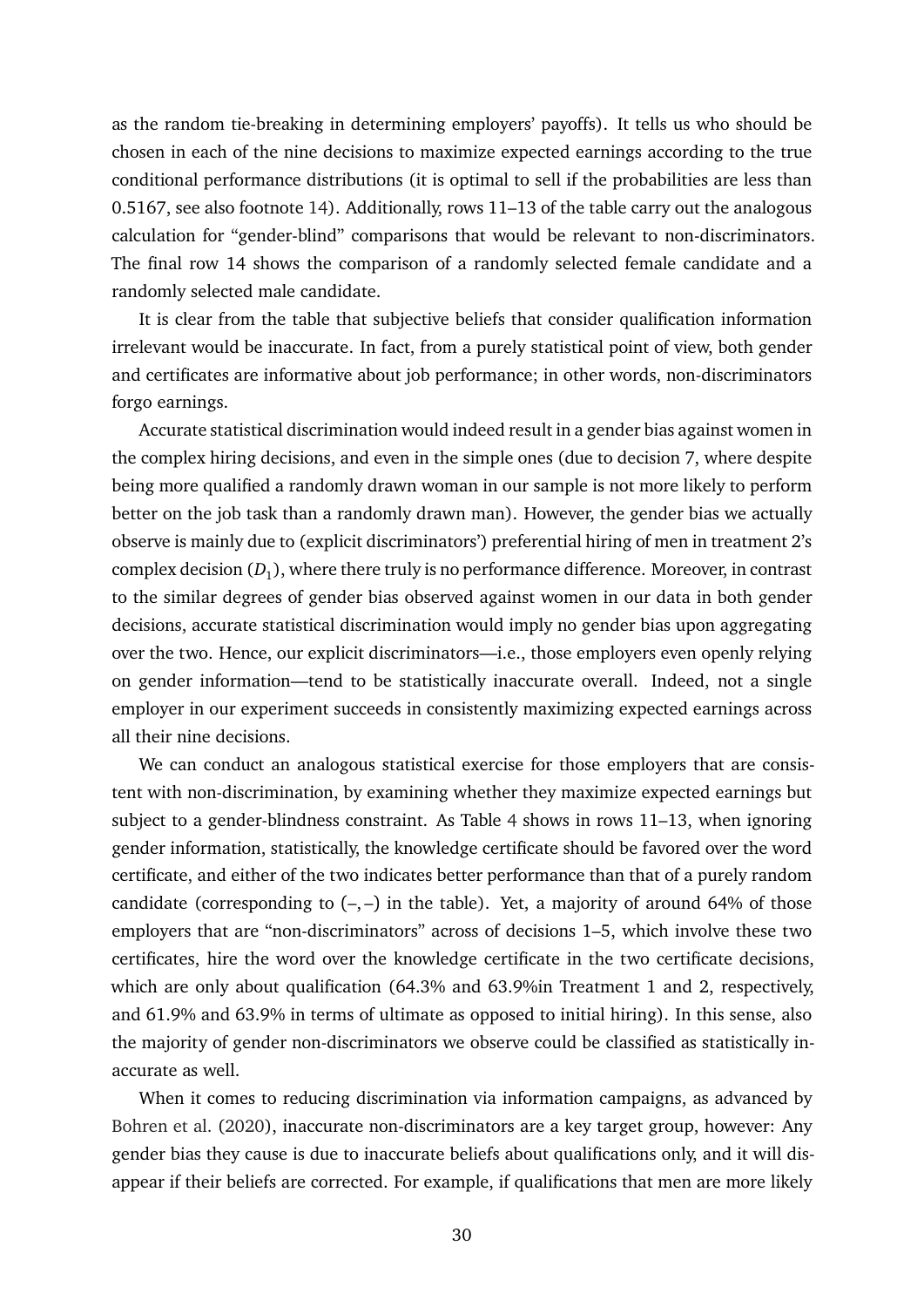|            | A        | B        | Pr(A better) | Pr(B better) | Pr(tie) |
|------------|----------|----------|--------------|--------------|---------|
| $D_1$ (T1) | (f, W)   | (m,K)    | 0.426        | 0.574        | 0.121   |
| $D_1$ (T2) | (f,K)    | (m, W)   | 0.499        | 0.501        | 0.169   |
| $D_2$      | (f,K)    | (m,K)    | 0.554        | 0.446        | 0.171   |
| $D_3$      | (f, W)   | (m, W)   | 0.374        | 0.626        | 0.107   |
| $D_4$      | (f, W)   | (f,K)    | 0.356        | 0.644        | 0.313   |
| $D_5$      | (m, W)   | (m,K)    | 0.540        | 0.460        | 0.188   |
| $D_6$      | (f,K)    | $(m,-)$  | 0.633        | 0.367        | 0.164   |
| $D_7$      | (f, W)   | $(m,-)$  | 0.500        | 0.500        | 0.139   |
| $D_8$      | $(f,-)$  | (m,K)    | 0.456        | 0.544        | 0.148   |
| $D_{9}$    | $(f,-)$  | (m, W)   | 0.406        | 0.594        | 0.139   |
| n.a.       | $(-, K)$ | $(-, W)$ | 0.542        | 0.458        | 0.190   |
| n.a.       | $(-, K)$ | $(-,-)$  | 0.578        | 0.422        | 0.188   |
| n.a.       | $(-, W)$ | $(-,-)$  | 0.536        | 0.464        | 0.199   |
| n.a.       | $(f,-)$  | $(m,-)$  | 0.528        | 0.472        | 0.161   |

<span id="page-31-0"></span>Table 4: True probabilities of which candidate is the better one in the job task, with random tie breaking.

to have tend to be overvalued, even those committed to non-discrimination introduce an unwarranted gender bias in favor of men due purely to their mistaken beliefs about the value of qualifications more likely to be held by men. For rational discriminators, information campaigns will work to reduce discrimination only in settings where there truly are no group differences; otherwise such campaigns may even backfire.

## **6 Conclusion**

The economics literature has typically dichotomized discrimination into taste-based [\(Becker,](#page-35-0) [1957\)](#page-35-0) and (accurate) statistical discrimination [\(Phelps,](#page-39-0) [1972;](#page-39-0) [Arrow,](#page-35-1) [1973\)](#page-35-1). Even though our experimental design (i) does not permit employers to preferentially reward or choose to interact with candidates from one gender, and (ii) involves a job task where there is no gender gap in performance on average we still observe substantial discrimination against women in the hiring task. In particular, we observe evidence of both explicit and implicit belief-based discrimination, with women discriminated against more often than men. Further, our type classification exercise showed that when hiring decisions are revealing about an individual's gender bias (explicit discrimination), we observe one group of employers who discriminate against women and another group who discriminate against men. However, strikingly, both these groups display a similarly substantial gender bias against women in the complex decisions (implicit discrimination), where attribution to gender information is obscured. Taken together, our results are consistent with the idea that a majority of em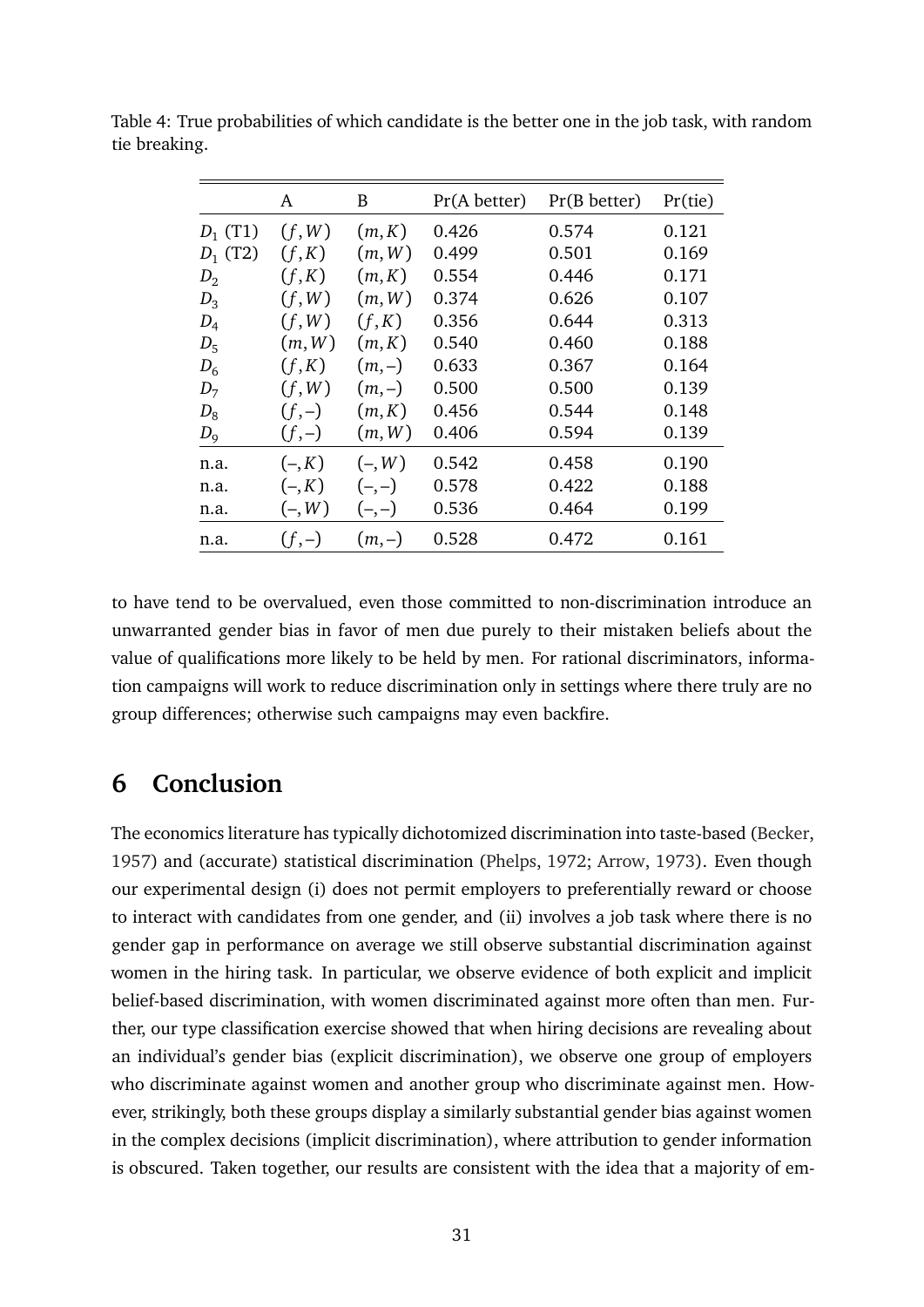ployers hold a statistically inaccurate gender stereotype that women perform worse in a logic task, but that a subset of employers are reticent to make hiring choices that clearly reveal that they hold this stereotype. Further, our results highlight the importance of the choice setting for determining whether and how discrimination will manifest.

One important caveat to our results is that the degree of implicit discrimination that we detect is likely to be underestimated in relation to its occurrence in natural settings in the general population. There are several reasons for this. First, our population is comprised of young and highly educated students who are likely to hold less gender-stereotyped beliefs than the general population.<sup>36</sup> Second, the hiring decisions that participants make in our experiment are anonymous. Therefore, the role of social image concerns is substantially dampened. Since implicit discrimination involves a tension between an underlying preference and the signal that one's actions send (to oneself and others), the dampening of social image concerns is likely to yield a shift towards more explicit discrimination and less implicit discrimination. In many real-world contexts, decisions are not anonymous, and one would expect that the increased role of social image would lead to a shift away from explicit discrimination. At the same time, real-world hiring decisions are typically complex, especially among the "finalists" in a hiring process. In such scenarios, implicit discrimination is likely to play a larger role. Together, these considerations point towards the worrying conclusion that if we are able to detect implicit discrimination in the stark, anonymous environment of our experiment, it is likely to be substantially more prevalent in real world contexts.

A key question to address in future research, therefore, is: What are the contextual and institutional factors that are likely to generate implicit discrimination? As implicit discrimination can result from a conflict between what an individual would like to do (preferences), and what is socially acceptable behavior (norms), $37$  it follows that it is more likely to be observed in hiring scenarios with the following characteristics. Scenarios where: (i) preferentially hiring a candidate from a particular group is socially stigmatized, (ii) many individuals in the population of decision makers hold stereotypes (or tastes) that favor this group, (iii) the job candidates are (horizontally) heterogeneous, or the expertise and attributes required for the job are more opaque (i.e., the "revealingness" of the hiring decisions about biases is low).

One important lesson from the recent discrimination literature is that it is imperative that policy interventions are tailored to address the source of the problem. In the case of implicit discrimination, the design of policy interventions depends critically on whether indi-

<span id="page-32-0"></span><sup>&</sup>lt;sup>36</sup>A large fraction of the participants in our experiment attend a technical university, implying that they interact regularly with male and female classmates that are selected to be above-average in terms of their quantitative abilities. This may serve to ameliorate gender stereotypes they previously held.

<span id="page-32-1"></span><sup>&</sup>lt;sup>37</sup>In situations with these characteristics, the motive to discriminate explicitly is reduced by social stigma. For example, [Barr, Lane, and Nosenzo](#page-35-14) [\(2018\)](#page-35-14) provide evidence that discrimination is reduced when it is perceived to be more socially inappropriate (although, they focus on taste-based discrimination). We argue here that depending on the context, these underlying preferences may instead manifest as implicit instead of explicit discrimination.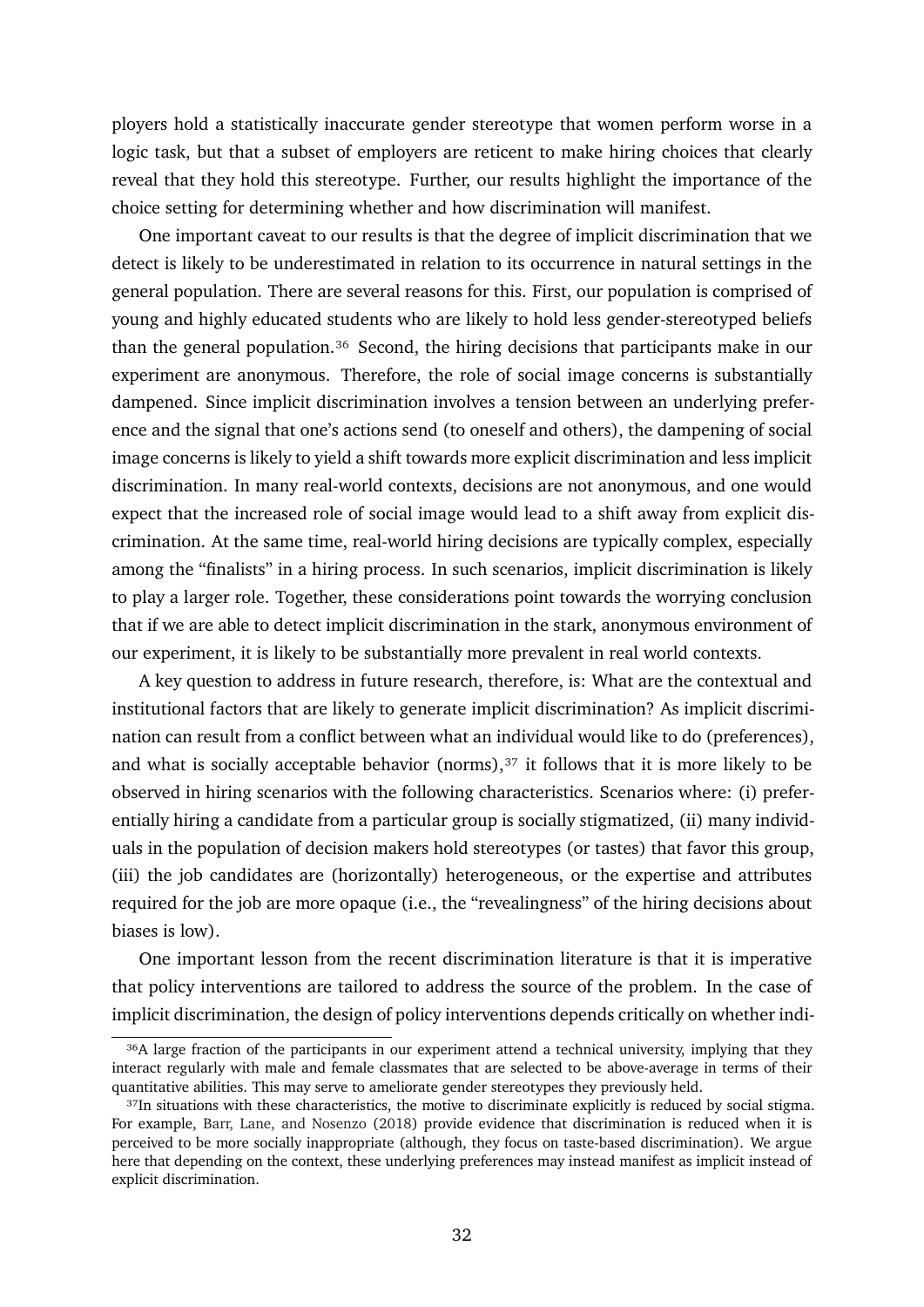viduals are masking their discriminatory preferences from themselves (self-image) or others (social image) – i.e., whether they are really aware of their bias or not. In situations where individuals are unaware of their own bias, it may be sufficient to inform these individuals about the bias present in their own or other individuals' past decision making. [Alesina et al.](#page-35-11) [\(2018\)](#page-35-11) demonstrate that this can be effective in de-biasing teachers with implicit discriminatory preferences. If instead, individuals are fully aware of their bias and are hiding their preferences from others, the policy prescription is very different. Here, carefully designed procedures, such as requiring clear and transparent ex ante decision rules that leave little wiggle room might be more effective (see, e.g., [Uhlmann and Cohen,](#page-40-4) [2005\)](#page-40-4).

In cases where inaccurate gender-biased beliefs or stereotypes are at the heart of discrimination, as presented here, confronting these beliefs with information can also be an effective approach. This solution is discussed by [Bohren et al.](#page-35-2) [\(2020\)](#page-35-2). [Bordalo et al.](#page-36-0) [\(2016\)](#page-36-0) argue that stereotypes are typically based on a "kernel of truth".<sup>38</sup> If one can demonstrate in a particular context that there are no statistical differences between two groups, this may induce a re-evaluation of the stereotype. However, discriminatory beliefs can be sticky even in the presence of informative signals that contradict them [\(Reuben et al.,](#page-39-8) [2014\)](#page-39-8). This may especially be the case when a motivation exists to maintain false beliefs against incoming data (as for favorable in-group beliefs, demonstrated by [Cacault and Grieder,](#page-36-13) [2019\)](#page-36-13). Such motivated tastes over beliefs are harder to combat – doing so requires influencing the formation of preferences, which is a complex process taking place over a long period of time and not easy to influence. [Lai et al.](#page-38-12) [\(2016\)](#page-38-12) show that brief interventions like presenting counter-stereotypical examples are unlikely to have long-lasting impacts on implicit bias. Further, [Dovidio et al.](#page-37-14) [\(2016\)](#page-37-14) discuss how many well-intentioned interventions aimed at reducing intergroup bias may backfire.

Interestingly, our results imply that hiring procedures which force joint rather than separate evaluation of candidates, as suggested by the lab experiments of [Bohnet et al.](#page-35-5) [\(2015\)](#page-35-5), are not a panacea when performance signals are less straightforward to interpret (i.e., there is not a clear and simple correspondence between qualifications and the job being hired for) and do not allow one to unambiguously rank one candidate over the other. In line with their results though, we find no gender bias in joint evaluations of female-male candidate pairs where ranking by qualification is simple (in our case, one certificate vs. no certificate).

Thus, together with the contemporary discrimination literature, this paper highlights that in order to find effective remedies to combat discrimination, it is crucial to have a finegrained and accurate understanding of the underlying causes of discrimination and to be able to detect the different manifestations that discriminatory preferences can take in differ-

<span id="page-33-0"></span><sup>38</sup> However, it is important to note that the "kernel of truth" may be the result of endogenous processes in society that make stereotypes self-fulfilling. For example, [Chauvin](#page-36-14) [\(2018\)](#page-36-14) demonstrates that in a society where individuals are prone to exhibit the Fundamental Attribution Error, they underestimate the role played by differing circumstances on the outcomes of different groups, and therefore form biased beliefs about underlying characteristics of these groups.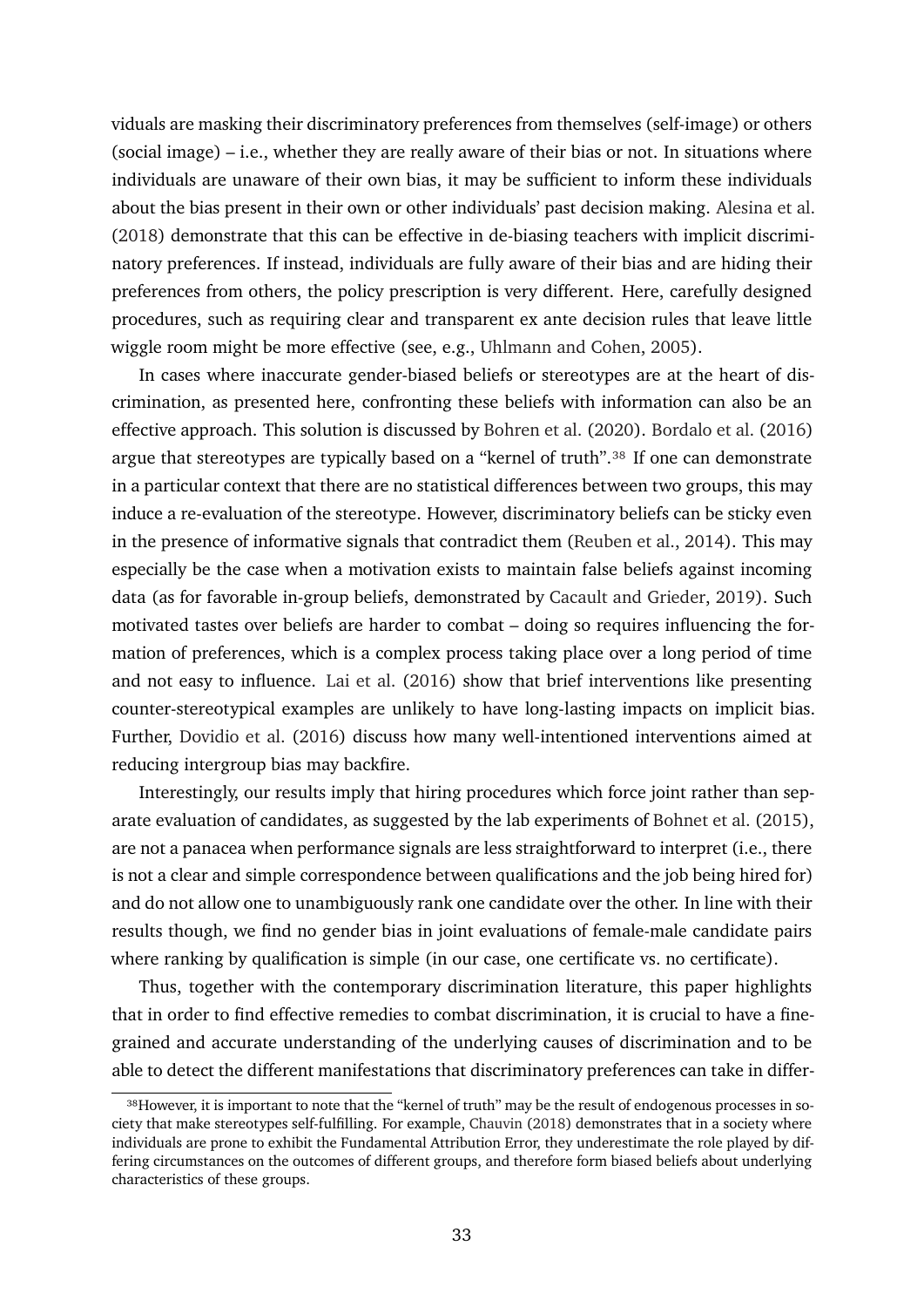ent contexts. The paper also demonstrates a central role for beliefs in the formation of discriminatory behavior. Future work in this area might investigate the relative importance of self-image and social-image in generating implicit discrimination, and systematically study the contextual and institutional factors that exacerbate and alleviate it. Lessons learned from these exercises would be invaluable for designing effective policy tools that are able to treat the underlying problem, as opposed to just treating the symptoms and allowing discrimination to simply manifest in a different form.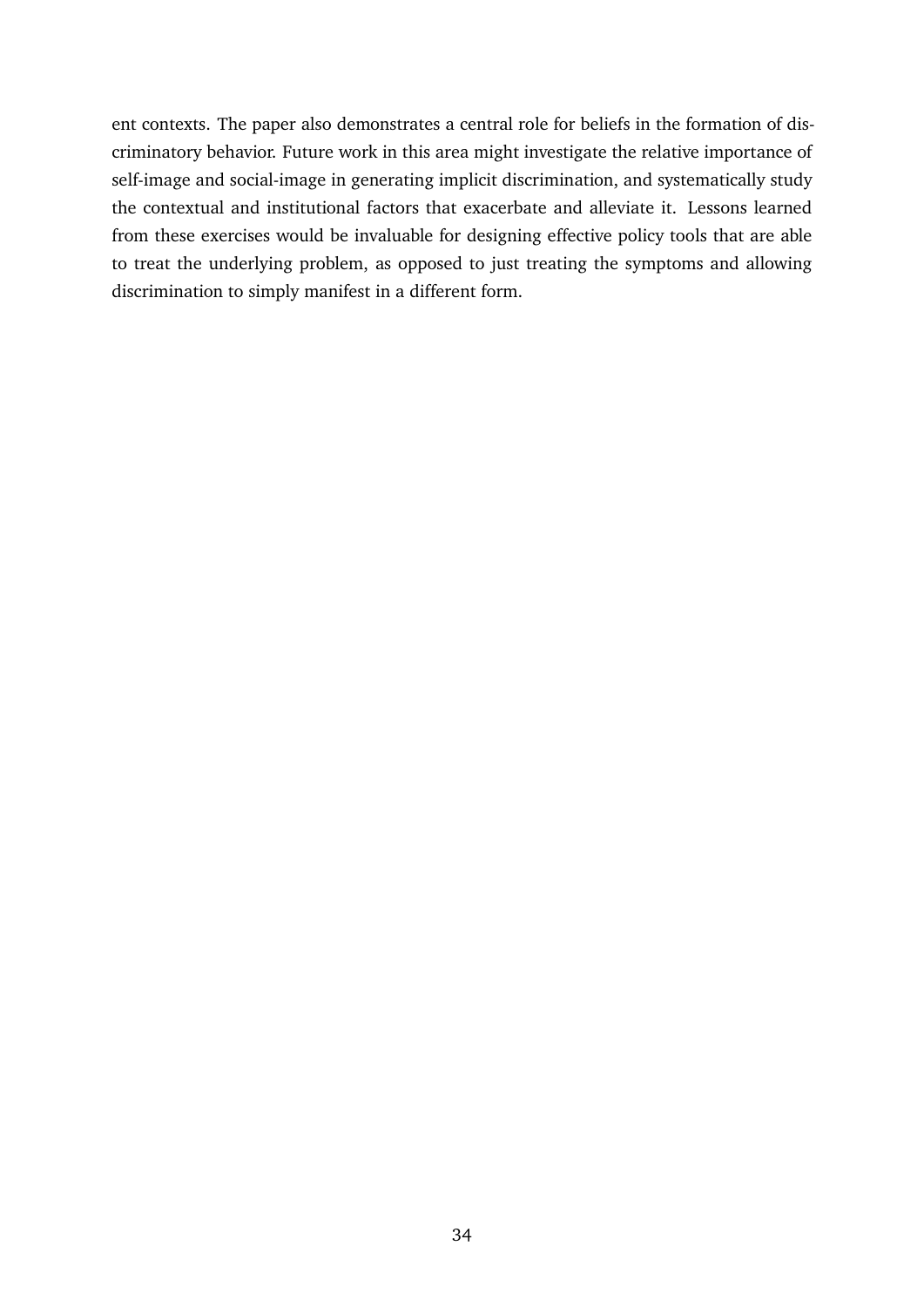## **References**

- <span id="page-35-12"></span>Agresti, A. (2013). *Categorical data analysis* (3 ed.). John Wiley & Sons.
- <span id="page-35-11"></span>Alesina, A., M. Carlana, E. La Ferrara, and P. Pinotti (2018). Revealing stereotypes: Evidence from immigrants in schools. *NBER Working Paper 25333*.
- <span id="page-35-1"></span>Arrow, K. J. (1973). The theory of discrimination. In O. Ashenfelter and A. Rees (Eds.), *Discrimination in Labor Markets*. Princeton University Press.
- <span id="page-35-8"></span>Ayres, I. and P. Siegelman (1995). Race and gender discrimination in bargaining for a new car. *American Economic Review 85*(3), 304–321.
- <span id="page-35-3"></span>Banaji, M. R. and A. G. Greenwald (1995). Implicit gender stereotyping in judgments of fame. *Journal of Personality and Social Psychology 68*(2), 181.
- <span id="page-35-14"></span>Barr, A., T. Lane, and D. Nosenzo (2018). On the social inappropriateness of discrimination. *Journal of Public Economics 164*, 153–164.
- <span id="page-35-0"></span>Becker, G. S. (1957). *The Economics of Discrimination*. Chicago: University of Chicago Press.
- <span id="page-35-13"></span>Bénabou, R. and J. Tirole (2011). Identity, morals, and taboos: Beliefs as assets. *Quarterly Journal of Economics 126*(2), 805–855.
- <span id="page-35-4"></span>Bertrand, M., D. Chugh, and S. Mullainathan (2005). Implicit discrimination. *American Economic Review 95*(2), 94–98.
- <span id="page-35-6"></span>Bertrand, M. and E. Duflo (2017). Field experiments on discrimination. In A. Banerjee and E. Duflo (Eds.), *Handbook of Field Experiments*. North Holland.
- <span id="page-35-10"></span>Bertrand, M. and S. Mullainathan (2004). Are Emily and Greg more employable than Lakisha and Jamal? A field experiment on labor market discrimination. *American Economic Review 94*(4), 991–1013.
- <span id="page-35-9"></span>Biernat, M. and D. Kobrynowicz (1997). Gender-and race-based standards of competence: Lower minimum standards but higher ability standards for devalued groups. *Journal of Personality and Social Psychology 72*(3), 544.
- <span id="page-35-7"></span>Blau, F. D. and L. M. Kahn (2017). The gender wage gap: Extent, trends, and explanations. *Journal of Economic Literature 55*(3), 789–865.
- <span id="page-35-5"></span>Bohnet, I., A. Van Geen, and M. Bazerman (2015). When performance trumps gender bias: Joint vs. separate evaluation. *Management Science 62*(5), 1225–1234.
- <span id="page-35-2"></span>Bohren, A., K. Haggag, A. Imas, and D. G. Pope (2020). Inaccurate statistical discrimination. *Mimeo*.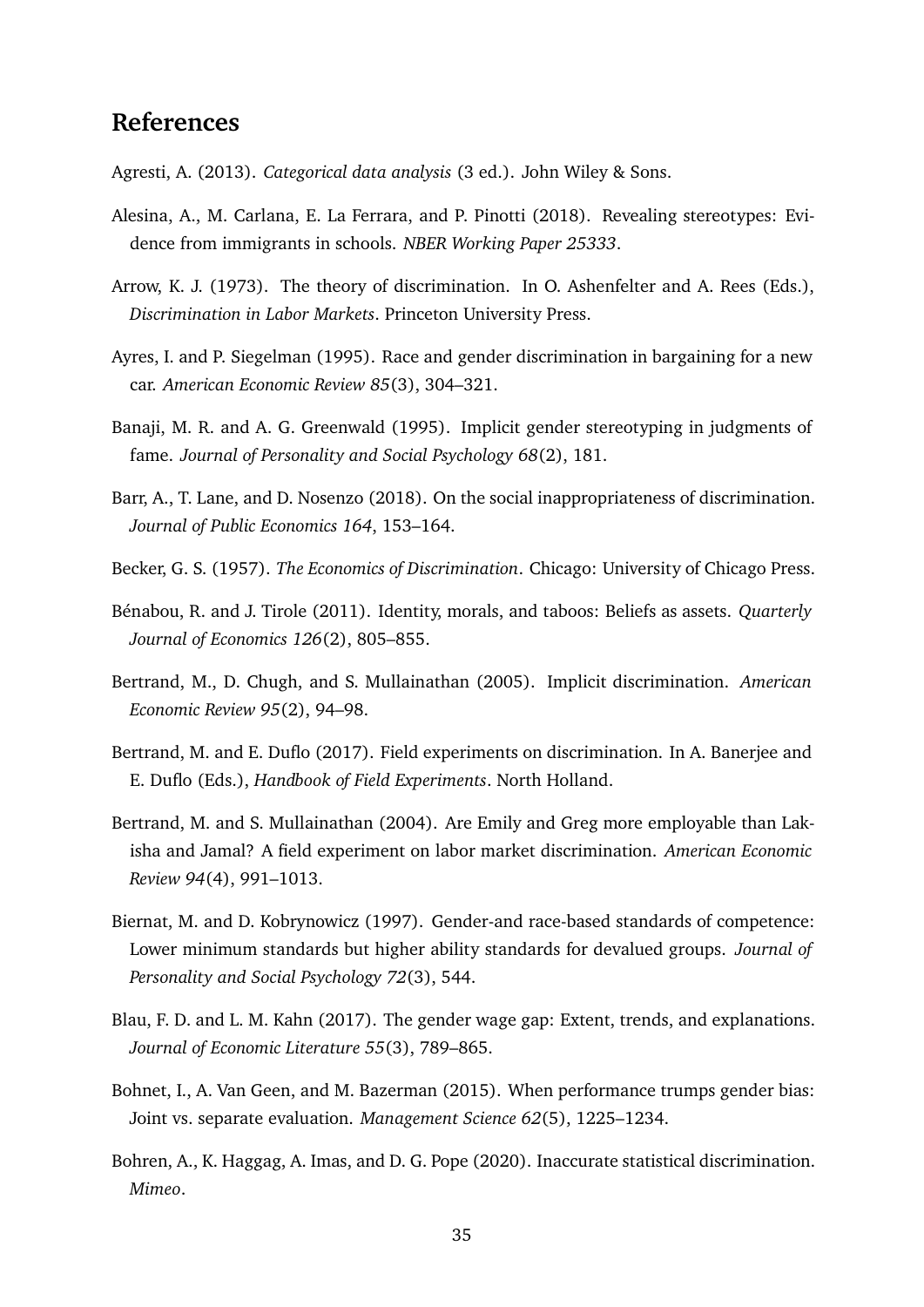- <span id="page-36-6"></span>Bohren, A., A. Imas, and M. Rosenberg (2019). The dynamics of discrimination: Theory and evidence. *American Economic Review 109*(10), 3395–3436.
- <span id="page-36-10"></span>Bohren, J. A., P. Hull, and A. Imas (2022). Systemic discrimination: Theory and measurement. *Mimeo*.
- <span id="page-36-0"></span>Bordalo, P., K. Coffman, N. Gennaioli, and A. Shleifer (2016). Stereotypes. *Quarterly Journal of Economics 131*(4), 1753–1794.
- <span id="page-36-7"></span>Bordalo, P., K. Coffman, N. Gennaioli, and A. Shleifer (2019). Beliefs about gender. *American Economic Review 109*(3), 739–73.
- <span id="page-36-3"></span>Bowles, H. R., L. Babcock, and L. Lai (2007). Social incentives for gender differences in the propensity to initiate negotiations: Sometimes it does hurt to ask. *Organizational Behavior and Human Decision Processes 103*(1), 84–103.
- <span id="page-36-13"></span>Cacault, M. P. and M. Grieder (2019). How group identification distorts beliefs. *Journal of Economic Behavior & Organization 164*, 63 – 76.
- <span id="page-36-5"></span>Card, D., S. DellaVigna, P. Funk, and N. Iriberri (2020). Are referees and editors in economics gender neutral? *Quarterly Journal of Economics 135*(1), 269–327.
- <span id="page-36-1"></span>Carlana, M. (2019). Implicit stereotypes: Evidence from teachers' gender bias. *Quarterly Journal of Economics 134*(3), 1163–1224.
- <span id="page-36-2"></span>Charles, K. K. and J. Guryan (2011). Studying discrimination: Fundamental challenges and recent progress. *Annual Review of Economics 3*(1), 479–511.
- <span id="page-36-14"></span>Chauvin, K. P. (2018). A misattribution theory of discrimination. *Mimeo*.
- <span id="page-36-11"></span>Chen, D. L., M. Schonger, and C. Wickens (2016). oTree—An open-source platform for laboratory, online, and field experiments. *Journal of Behavioral and Experimental Finance 9*, 88–97.
- <span id="page-36-12"></span>Coate, S. and G. C. Loury (1993). Will affirmative-action policies eliminate negative stereotypes? *American Economic Review 83*, 1220–1240.
- <span id="page-36-8"></span>Coffman, K., M. Collis, and L. Kulkarni (2021). Stereotypes and belief updating. *Mimeo*.
- <span id="page-36-9"></span>Coffman, K. B., P. U. Araya, and B. Zafar (2021). A (dynamic) investigation of stereotypes, belief-updating, and behavior. *NBER Working Paper 29382*.
- <span id="page-36-4"></span>Coffman, K. B., C. L. Exley, and M. Niederle (2020). The role of beliefs in driving gender discrimination. *Management Science (forthcoming)*.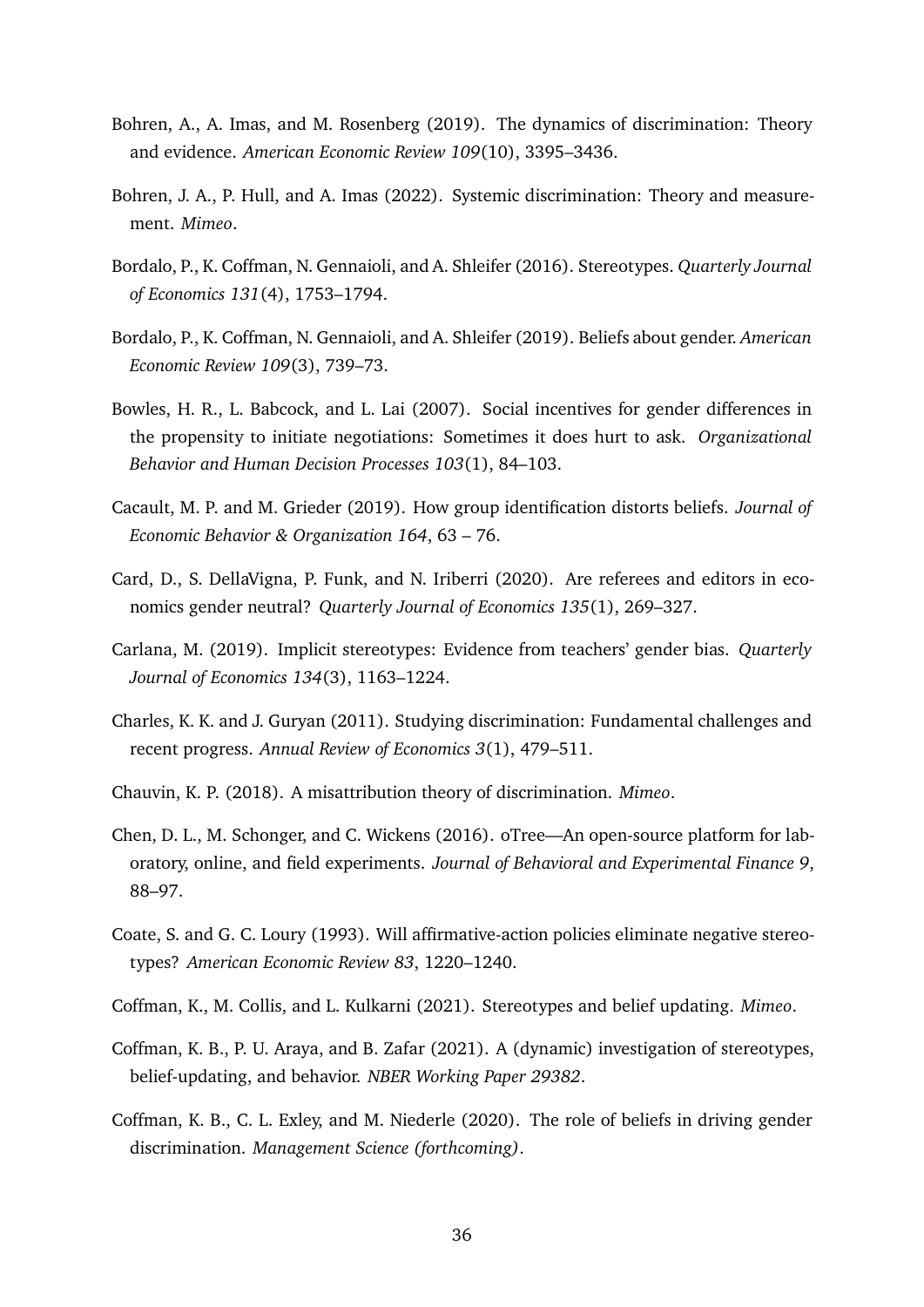- <span id="page-37-4"></span>Coffman, K. B., C. B. Flikkema, and O. Shurchkov (2021). Gender stereotypes in deliberation and team decisions. *Games and Economic Behavior (forthcoming)*.
- <span id="page-37-8"></span>Corno, L., E. La Ferrara, and J. Burns (2019). Interaction, stereotypes and performance: Evidence from South Africa. *IFS Working Papers*.
- <span id="page-37-1"></span>Cunningham, T. and J. de Quidt (2022). Implicit preferences inferred from choice. Mimeo.
- <span id="page-37-0"></span>Danilov, A. and S. Saccardo (2017). Discrimination in disguise. Mimeo.
- <span id="page-37-9"></span>Darley, J. M. and P. H. Gross (1983). A hypothesis-confirming bias in labeling effects. *Journal of Personality and Social Psychology 44*(1), 20.
- <span id="page-37-11"></span>Dovidio, J. F. and S. L. Gaertner (2004). Aversive racism. In M. P. Zanna (Ed.), *Advances in experimental social psychology*, Volume 36, pp. 1–52. Elsevier Academic Press.
- <span id="page-37-14"></span>Dovidio, J. F., S. L. Gaertner, E. G. Ufkes, T. Saguy, and A. R. Pearson (2016). Included but invisible? Subtle bias, common identity, and the darker side of "we". *Social Issues and Policy Review 10*(1), 6–46.
- <span id="page-37-5"></span>Erkal, N., L. Gangadharan, and B. H. Koh (2021). Gender biases in performance evaluation: The role of beliefs versus outcomes. *Available at SSRN 3979701*.
- <span id="page-37-6"></span>Esponda, I., R. Oprea, and S. Yuksel (2022). Discrimination without reason: Biases in statistical discrimination. *Mimeo*.
- <span id="page-37-13"></span>Fang, H. and A. Moro (2011). Chapter 5 - theories of statistical discrimination and affirmative action: A survey. Volume 1 of *Handbook of Social Economics*, pp. 133–200. North-Holland.
- <span id="page-37-2"></span>Glick, P., C. Zion, and C. Nelson (1988). What mediates sex discrimination in hiring decisions? *Journal of Personality and Social Psychology 55*(2), 178.
- <span id="page-37-7"></span>Glover, D., A. Pallais, and W. Pariente (2017). Discrimination as a self-fulfilling prophecy: Evidence from french grocery stores. *Quarterly Journal of Economics 132*(3), 1219–1260.
- <span id="page-37-3"></span>Goldin, C. and C. Rouse (2000). Orchestrating impartiality: The impact of "blind" auditions on female musicians. *American Economic Review 90*(4), 715–741.
- <span id="page-37-10"></span>Greenwald, A. G. and M. R. Banaji (1995). Implicit social cognition: attitudes, self-esteem, and stereotypes. *Psychological Review 102*(1), 4.
- <span id="page-37-12"></span>Greenwald, A. G. and L. H. Krieger (2006). Implicit bias: Scientific foundations. *California Law Review 94*(4), 945–967.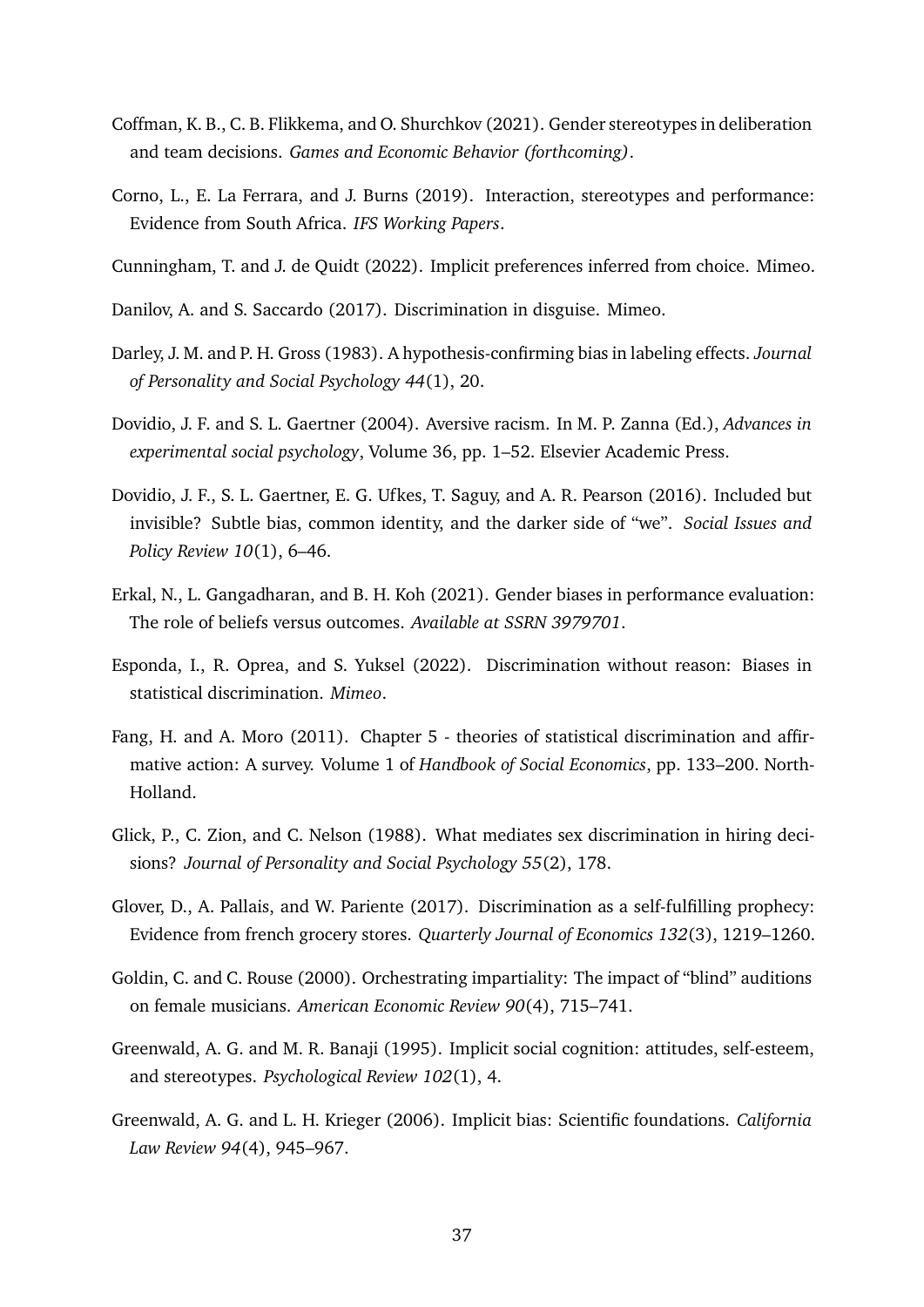- <span id="page-38-9"></span>Greenwald, A. G., D. E. McGhee, and J. L. Schwartz (1998). Measuring individual differences in implicit cognition: the implicit association test. *Journal of Personality and Social Psychology 74*(6), 1464.
- <span id="page-38-11"></span>Greiner, B. (2015). Subject pool recruitment procedures: organizing experiments with ORSEE. *Journal of the Economic Science Association 1*(1), 114–125.
- <span id="page-38-2"></span>Heilman, M. E. (2001). Description and prescription: How gender stereotypes prevent women's ascent up the organizational ladder. *Journal of Social Issues 57*, 657–674.
- <span id="page-38-7"></span>Hengel, E. (2022). Publishing while female. Are women held to higher standards? Evidence from peer review. *Mimeo*.
- <span id="page-38-1"></span>Hilton, J. L. and W. Von Hippel (1996). Stereotypes. *Annual Review of Psychology 47*(1), 237–271.
- <span id="page-38-8"></span>Hodson, G., J. F. Dovidio, and S. L. Gaertner (2002). Processes in racial discrimination: Differential weighting of conflicting information. *Personality and Social Psychology Bulletin 28*(4), 460–471.
- <span id="page-38-3"></span>Hodson, G., J. F. Dovidio, and S. L. Gaertner (2010). The aversive form of racism. In J. L. Chin (Ed.), *Race and ethnicity in psychology. The psychology of prejudice and discrimination: Racism in America*, Volume 1, pp. 119–135. Praeger Publishers.
- <span id="page-38-6"></span>Isaksson, S. (2018). It takes two: Gender differences in group work. *Mimeo*.
- <span id="page-38-4"></span>Jowell, R. and P. Prescott-Clarke (1970). Racial discrimination and white-collar workers in britain. *Race 11*(4), 397–417.
- <span id="page-38-0"></span>Judd, C. M. and B. Park (1993). Definition and assessment of accuracy in social stereotypes. *Psychological Review 100*(1), 109.
- <span id="page-38-5"></span>Kübler, D., J. Schmid, and R. Stüber (2018). Gender discrimination in hiring across occupations: a nationally-representative vignette study. *Labour Economics 55*, 215–229.
- <span id="page-38-10"></span>Kurdi, B., A. E. Seitchik, J. R. Axt, T. J. Carroll, A. Karapetyan, N. Kaushik, D. Tomezsko, A. G. Greenwald, and M. R. Banaji (2019). Relationship between the implicit association test and intergroup behavior: A meta-analysis. *American Psychologist 74*(5), 569.
- <span id="page-38-12"></span>Lai, C. K., A. L. Skinner, E. Cooley, S. Murrar, M. Brauer, T. Devos, J. Calanchini, Y. J. Xiao, C. Pedram, C. K. Marshburn, S. Simon, J. C. Blanchar, J. A. Joy-Gaba, J. Conway, L. Redford, R. A. Klein, G. Roussos, F. M. H. Schellhaas, M. Burns, X. Hu, M. C. McLean, J. R. Axt, S. Asgari, K. Schmidt, R. Rubinstein, M. Marini, S. Rubichi, J.-E. L. Shin, and B. A. Nosek (2016). Reducing implicit racial preferences: II. Intervention effectiveness across time. *Journal of Experimental Psychology: General 145*(8), 1001–1016.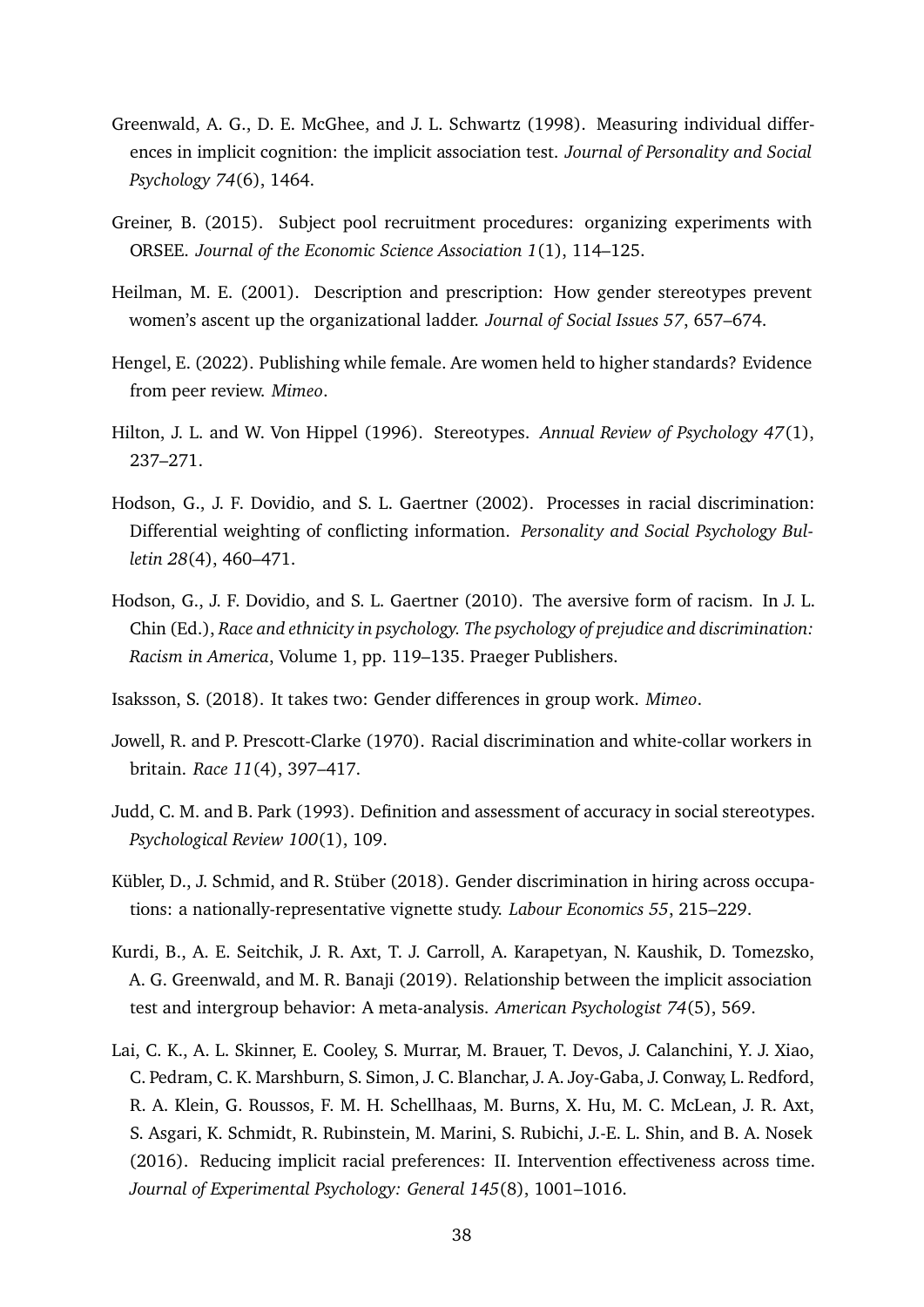- <span id="page-39-3"></span>Lane, T. (2016). Discrimination in the laboratory: A meta-analysis of economics experiments. *European Economic Review 90*, 375–402.
- <span id="page-39-11"></span>Lepage, L.-P. (2021a). Bias formation and hiring discrimination. *Mimeo*.
- <span id="page-39-14"></span>Lepage, L.-P. (2021b). Endogenous learning, persistent employer biases, and discrimination. *Mimeo*.
- <span id="page-39-5"></span>McIntyre, S., D. J. Moberg, and B. Z. Posner (1980). Preferential treatment in preselection decisions according to sex and race. *Academy of Management Journal 23*(4), 738–749.
- <span id="page-39-1"></span>Mengel, F. and P. Campos-Mercade (2022). Non-bayesian statistical discrimination. *Mimeo*.
- <span id="page-39-9"></span>Milkman, K. L., M. Akinola, and D. Chugh (2015). What happens before? A field experiment exploring how pay and representation differentially shape bias on the pathway into organizations. *Journal of Applied Psychology 100*(6), 1678.
- <span id="page-39-7"></span>Neumark, D., R. J. Bank, and K. D. Van Nort (1996). Sex discrimination in restaurant hiring: An audit study. *Quarterly Journal of Economics 111*(3), 915–941.
- <span id="page-39-4"></span>Newman, J. M. (1978). Discrimination in recruitment: An empirical analysis. *Industrial and Labor Relations Review 32*(1), 15–23.
- <span id="page-39-12"></span>Oswald, F. L., G. Mitchell, H. Blanton, J. Jaccard, and P. E. Tetlock (2015). Using the IAT to predict ethnic and racial discrimination: Small effect sizes of unknown societal significance. *Journal of Personality and Social Psychology 108*(4), 562–571.
- <span id="page-39-0"></span>Phelps, E. S. (1972). The statistical theory of racism and sexism. *American Economic Review 62*(4), 659–661.
- <span id="page-39-8"></span>Reuben, E., P. Sapienza, and L. Zingales (2014). How stereotypes impair women's careers in science. *Proceedings of the National Academy of Sciences 111*(12), 4403–4408.
- <span id="page-39-6"></span>Riach, P. A. and J. Rich (1987). Testing for sexual discrimination in the labour market. *Australian Economic Papers 26*(49), 165–178.
- <span id="page-39-2"></span>Riach, P. A. and J. Rich (2002). Field experiments of discrimination in the market place. *Economic Journal 112*(483), F480–518.
- <span id="page-39-13"></span>Rooth, D.-O. (2010). Automatic associations and discrimination in hiring: Real world evidence. *Labour Economics 17*(3), 523–534.
- <span id="page-39-10"></span>Sarsons, H. (2019). Interpreting signals in the labor market: Evidence from medical referrals. *Working Paper*.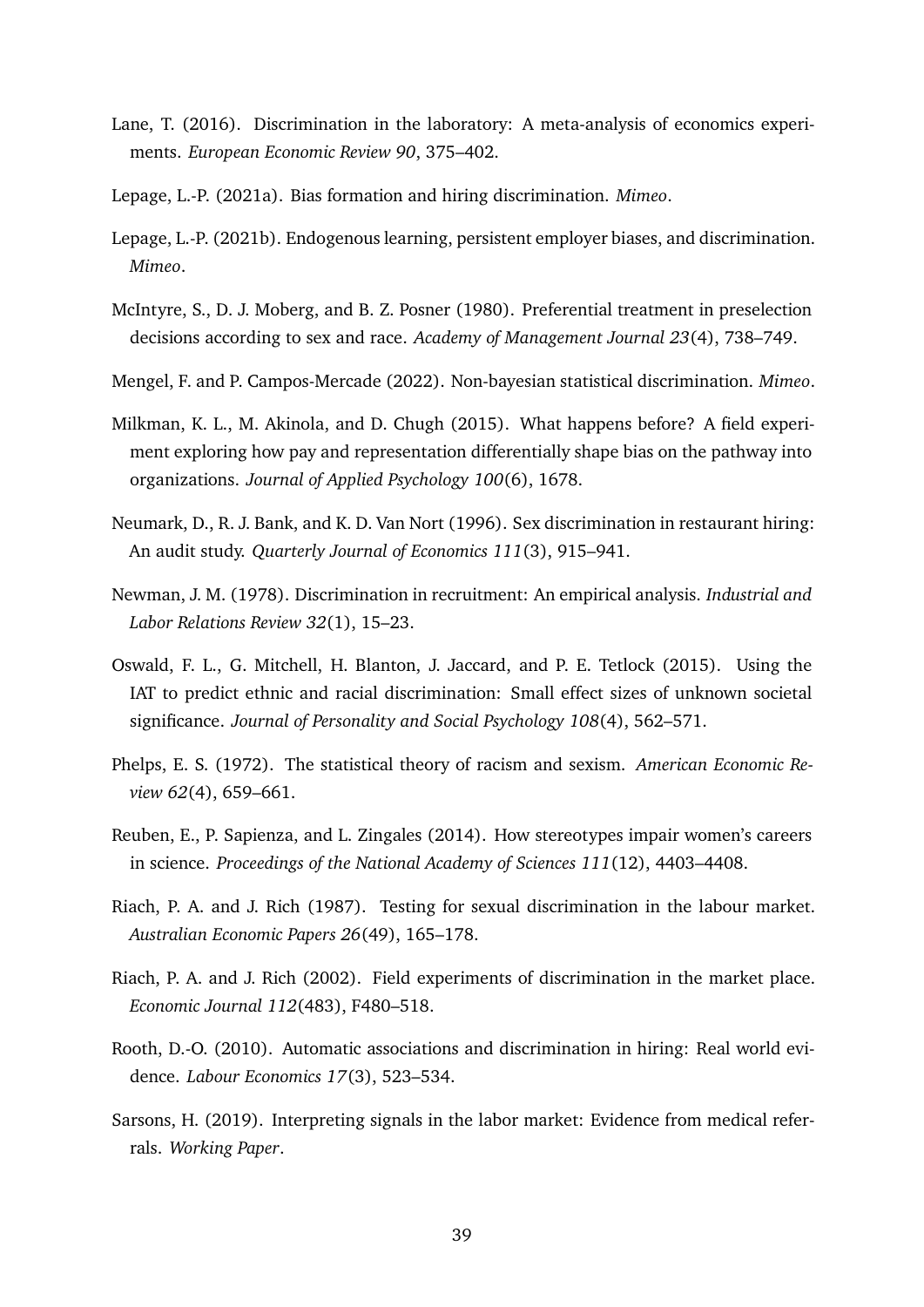- <span id="page-40-3"></span>Sarsons, H., K. Gërxhani, E. Reuben, and A. Schram (2021). Gender differences in recognition for group work. *Journal of Political Economy 129*(1), 101–147.
- <span id="page-40-6"></span>Savage, Jr., R. P. (1994). The paradox of nontransitive dice. *The American Mathematical Monthly 101*(5), 429–436.
- <span id="page-40-1"></span>Small, D. A., M. Gelfand, L. Babcock, and H. Gettman (2007). Who goes to the bargaining table? The influence of gender and framing on the initiation of negotiation. *Journal of Personality and Social Psychology 93*(4), 600.
- <span id="page-40-0"></span>Snyder, M. L., R. E. Kleck, A. Strenta, and S. J. Mentzer (1979). Avoidance of the handicapped: an attributional ambiguity analysis. *Journal of Personality and Social Psychology 37*(12), 2297.
- <span id="page-40-4"></span>Uhlmann, E. L. and G. L. Cohen (2005). Constructed criteria: Redefining merit to justify discrimination. *Psychological Science 16*(6), 474–480.
- <span id="page-40-2"></span>Yinger, J. (1986). Measuring racial discrimination with fair housing audits: Caught in the act. *American Economic Review 76*(5), 881–893.
- <span id="page-40-5"></span>Yu, C. W., Y. J. Zhang, and S. X. Zuo (2021). Multiple switching and data quality in the multiple price list. *Review of Economics and Statistics 103*(1), 135–150.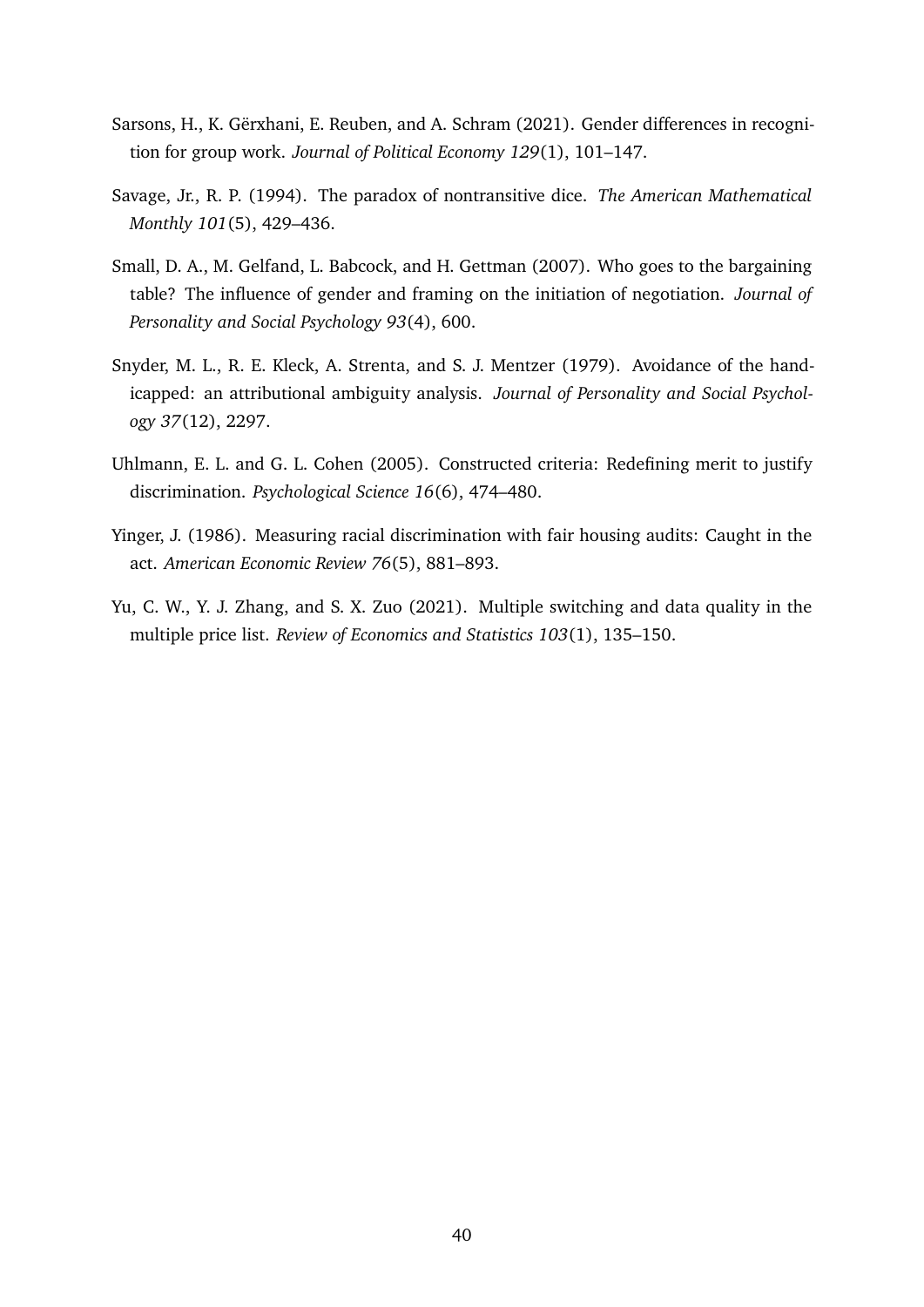## <span id="page-41-0"></span>**A The Job Candidate Assessment: Tasks and Procedure**

## **A.1 The word task (word certificate)**

Participants solved three word search puzzles.<sup>39</sup> They had 90 seconds to work on each puzzle. Each of the puzzles contained 10 hidden words, and participants were presented with 30 possible answers. Participants selected answers they thought were correct. For each correct answer, participants gained  $0.40\epsilon$ . For each wrong answer, they lost  $0.40\epsilon$  (we restricted the total payoff in this task to be non-negative). On average, participants earned 5.03€(SD: 1.80€) in this task. Performance was measured as the total number of selected correct response options minus the number of selected incorrect response options.

## **A.2 The knowledge task (knowledge certificate)**

This task consisted of 30 general knowledge questions, for which four minutes were available. Questions were selected from several categories (geography, environmental sciences, pop culture, arts, literature and history) but were presented in an arbitrary order. Four response options were presented for each question, of which only one was correct. Each correct answer was worth 0.60€. On average, participants earned 5.08€(SD: 2.14€) in this task. Performance was measured as total number of questions answered correctly.

## **A.3 The logic task (job task)**

Participants solved matrix reasoning exercises of the type that are commonly used in general intelligence tests. Each of the ten questions consisted of a 3-by-3 matrix in which one cell was empty. Matrices had to be completed by choosing one of the six response options.<sup>40</sup> Participants were given five minutes to work on this task. They earned  $1.30 \in$  for each matrix problem they solved correctly. On average, they earned  $5.22 \in (\text{SD: } 1.87 \in)$  in this task. Performance was measured as total number of matrix exercises solved correctly.

## **A.4 Procedure in the Job Candidate Assessment**

The order of the tasks was held constant for all participants. After the completion of all tasks, an incentivized belief elicitation and questions on demographics followed. For each of the tasks mentioned above, participants were asked how often they believed a randomly drawn

<span id="page-41-2"></span><span id="page-41-1"></span><sup>&</sup>lt;sup>39</sup>Each puzzle had a theme: animals, countries or fruit.

<sup>&</sup>lt;sup>40</sup>Matrix exercises were taken from the online resources of the ICAR project. See: [https://icar-project.](https://icar-project.com/projects/icar-project) [com/projects/icar-project](https://icar-project.com/projects/icar-project)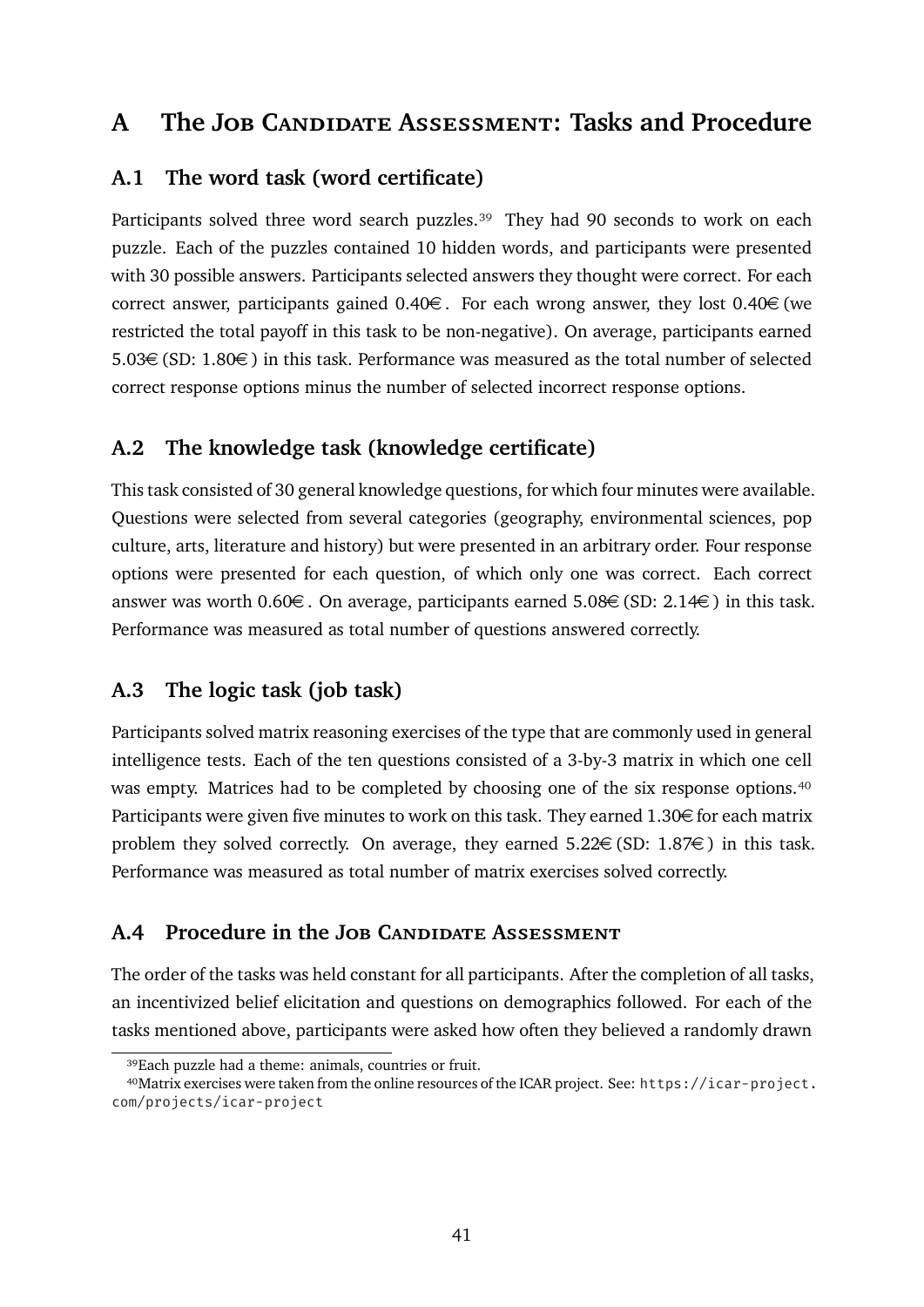male would perform better than a randomly drawn female.<sup>41</sup> They were also asked what they thought all other people in the experiment on average responded to the previous belief elicitation. Participants' beliefs were incentivized by means of a quadratic scoring rule.

Figure 8: Examples of the logic task (upper panel), the word task (middle panel) and the knowledge task (lower panel). These examples and their solutions were shown to participants in the JOB CANDIDATE ASSESSMENT as part of the instructions before they worked on the problems they were scored for.







Wählen Sie Ihre Antwort:

- **Johannes Rau**
- **Walter Scheel**
- Hans-Dietrich Genscher
- Gustav Heinemann

<span id="page-42-0"></span><sup>&</sup>lt;sup>41</sup>More specifically, we asked participants to think about taking 100 draws of a pair of participants, each containing a randomly drawn male and a randomly drawn female from their session. They were asked to indicate how often they believed that the randomly drawn male performed better than the randomly drawn female in the respective task (with ties broken randomly).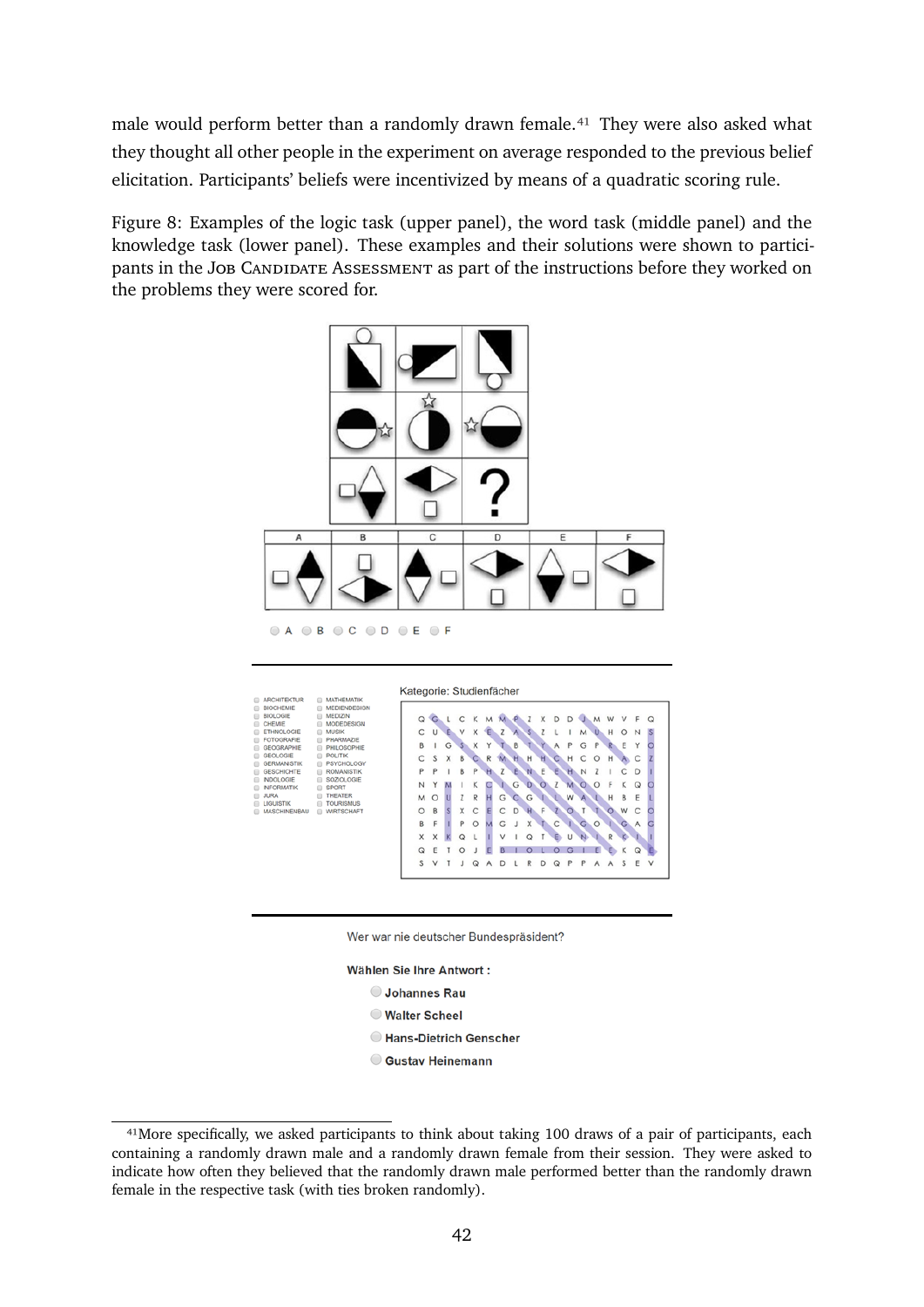## <span id="page-43-1"></span>**B Additional Tables and Figures**

| Variable                                 | Treatment 1 Treatment 2 |           |
|------------------------------------------|-------------------------|-----------|
| Age (mean, SD)                           | 24.8(5.4)               | 24.2(4.4) |
| Gender: female (N, %)                    | 59 (49.6)               | 60(49.6)  |
| Study subject: STEM (N, %)               | 56(47.1)                | 65 (53.7) |
| Study subject: Economics/Business (N, %) | 38 (31.9)               | 38 (31.4) |

<span id="page-43-0"></span>Table 5: Demographic information of participants in the HIRING EXPERIMENT.

<span id="page-43-2"></span>Figure 9: Correlation between methods of belief elicitation.



*Notes:* Scatter plot comparing incentivized (WTP via price lists) and non-incentivized (5-point scale from 1="not informative" to 5="very informative") elicitation of certificate informativeness among the same employers. Responses for both certificates are pooled. Point size is proportional to number of responses. Line shows OLS fit.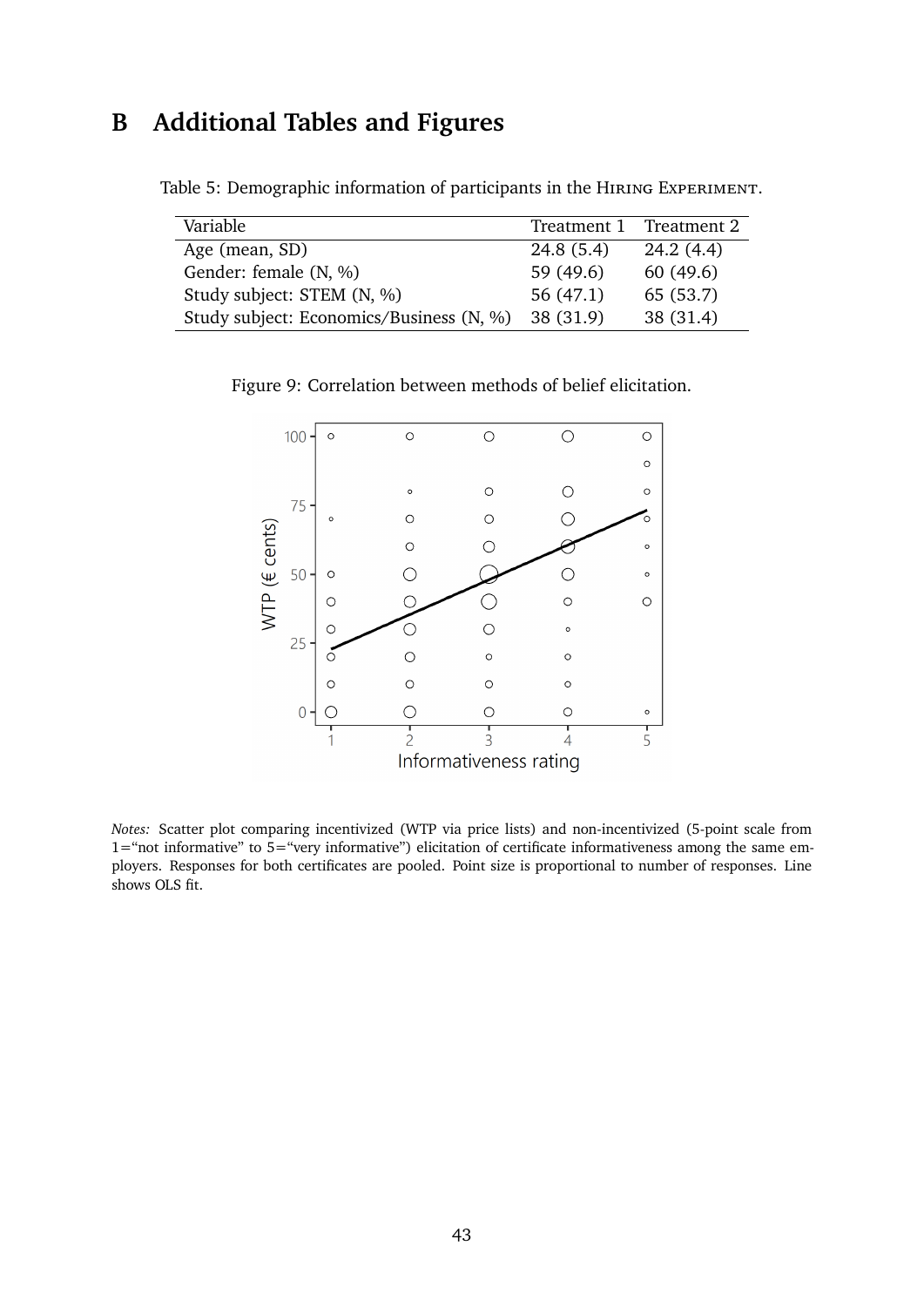|            |         |         | Treatment 1 |                                  | Treatment 2 |          |                                                                            |        |
|------------|---------|---------|-------------|----------------------------------|-------------|----------|----------------------------------------------------------------------------|--------|
| Decision A |         | B       | Pr. hire    | Pr. sell                         | Pr.         | Pr. hire | Pr. sell                                                                   | Pr.    |
|            |         |         | A init.     |                                  | keep A      | A init.  |                                                                            | keep A |
| $D_1$ (T1) | (f, W)  | (m,K)   | 0.513       | 0.176                            | 0.395       |          |                                                                            |        |
|            |         |         |             | $(61/119)$ $(21/119)$ $(47/119)$ |             |          |                                                                            |        |
| $D_1$ (T2) | (f,K)   | (m, W)  |             |                                  |             | 0.364    | 0.149                                                                      | 0.281  |
|            |         |         |             |                                  |             |          | $(44/121)$ $(18/121)$ $(34/121)$                                           |        |
| $D_2$      | (f,K)   | (m,K)   | 0.454       | 0.429                            | 0.210       | 0.413    | 0.388                                                                      | 0.256  |
| $D_3$      | (f, W)  | (m, W)  | 0.462       | 0.479                            | 0.193       | 0.372    | $(54/119)$ $(51/119)$ $(25/119)$ $(50/121)$ $(47/121)$ $(31/121)$<br>0.413 | 0.215  |
|            |         |         |             |                                  |             |          | $(55/119)$ $(57/119)$ $(23/119)$ $(45/121)$ $(50/121)$ $(26/121)$          |        |
| $D_4$      | (f, W)  | (f,K)   | 0.630       | 0.176                            | 0.496       | 0.595    | 0.157                                                                      | 0.512  |
|            |         |         |             |                                  |             |          | $(75/119)$ $(21/119)$ $(59/119)$ $(72/121)$ $(19/121)$ $(62/121)$          |        |
| $D_5$      | (m, W)  | (m,K)   | 0.580       | 0.160                            | 0.496       | 0.612    | 0.190                                                                      | 0.496  |
|            |         |         |             |                                  |             |          | $(69/119)$ $(19/119)$ $(59/119)$ $(74/121)$ $(23/121)$ $(60/121)$          |        |
| $D_6$      | (f,K)   | $(m,-)$ | 0.824       | 0.319                            | 0.580       | 0.818    | 0.306                                                                      | 0.612  |
|            |         |         |             |                                  |             |          | $(98/119)$ $(38/119)$ $(69/119)$ $(99/121)$ $(37/121)$ $(74/121)$          |        |
| $D_7$      | (f, W)  | $(m,-)$ | 0.857       | 0.269                            | 0.681       | 0.868    | 0.182                                                                      | 0.736  |
|            |         |         |             |                                  |             |          | $(102/119)(32/119)$ $(81/119)$ $(105/121)(22/121)$ $(89/121)$              |        |
| $D_8$      | $(f,-)$ | (m,K)   | 0.143       | 0.336                            | 0.067       | 0.182    | 0.231                                                                      | 0.107  |
|            |         |         |             |                                  |             |          | $(17/119)$ $(40/119)$ $(8/119)$ $(22/121)$ $(28/121)$ $(13/121)$           |        |
| $D_{9}$    | $(f,-)$ | (m, W)  | 0.084       | 0.227                            | 0.017       | 0.165    | 0.198                                                                      | 0.066  |
|            |         |         |             |                                  |             |          | $(10/119)$ $(27/119)$ $(2/119)$ $(20/121)$ $(24/121)$ $(8/121)$            |        |

Table 6: Aggregate results from all hiring decisions by treatment.

*Notes:* "Pr. hire A init." refers to hiring candidate A initially, "Pr. sell" refers to selling the initial choice (regardless of whether it was A or B), and "Pr. keep A" refers to hiring candidate A initially and not selling this initial choice. Hence, the difference between "Pr. hire A init." and "Pr. keep A" equals the fraction of employers that hire candidate A initially and then sell this initial choice; combining this with "Pr. sell" yields the fraction of employers that hire candidate B initially and then sell this other initial choice. For instance, in  $D_1$  (T1), 11.8% initially hire the woman and then sell the choice and 5.8% initially hire the man and then sell this choice; this means that conditional on hiring the woman the selling rate equals 23%, whereas it equals 11.9% conditional on hiring the man.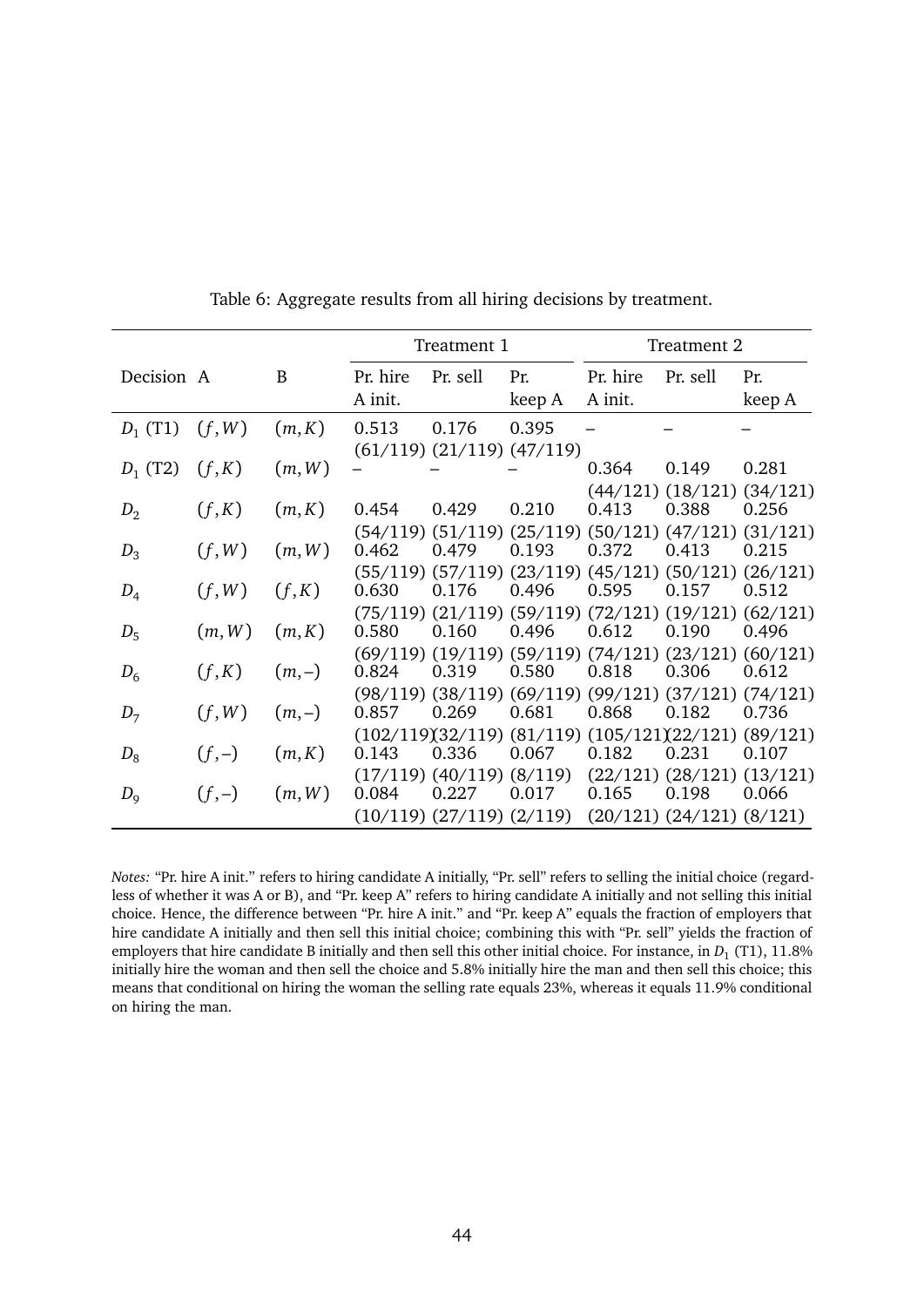<span id="page-45-0"></span>

|                  |                                | Full sample                   | By discrimination types<br>(Multiple switchers imputed) |                            |                    |                  |
|------------------|--------------------------------|-------------------------------|---------------------------------------------------------|----------------------------|--------------------|------------------|
|                  | Multiple switchers<br>excluded | Multiple switchers<br>imputed | Explicit:<br>against men                                | Explicit:<br>against women | Explicit:<br>mixed | Explicit:<br>non |
|                  | (1a)                           | (1b)                          | (2a)                                                    | (2b)                       | (2c)               | (2d)             |
|                  |                                |                               |                                                         |                            |                    |                  |
| T2               | $-2.4$                         | $-3.7$                        | $-21.0**$                                               | $-3.2$                     | $-4.2$             | 2.0              |
|                  | (3.8)                          | (3.6)                         | (10.0)                                                  | (7.1)                      | (6.2)              | (6.4)            |
| Word             | 1.7                            | 0.7                           | 0.0                                                     | $-3.2$                     | $-7.4$             | $11.3*$          |
|                  | (3.9)                          | (3.6)                         | (12.5)                                                  | (8.3)                      | (5.0)              | (5.9)            |
| $T2 \times Word$ | 7.3                            | $8.1*$                        | 11.3                                                    | $17.1*$                    | 6.4                | 3.8              |
|                  | (4.9)                          | (4.6)                         | (14.1)                                                  | (9.4)                      | (7.5)              | (7.8)            |
| Constant         | 45.4***                        | 46.9***                       | $55.0***$                                               | $45.5***$                  | $53.2***$          | 38.9***          |
|                  | (3.0)                          | (2.8)                         | (7.4)                                                   | (5.9)                      | (4.7)              | (4.8)            |
| N                | 438                            | 480                           | 62                                                      | 124                        | 152                | 142              |
| $R^2$            | 0.015                          | 0.014                         | 0.095                                                   | 0.044                      | 0.010              | 0.071            |

#### Table 7: Treatment effects on willingness to pay for qualifications.

Notes: (i) "T2" refers to Treatment 2 and "Word" refers to the word certificate, (ii) Every employer completed price lists for each of the<br>two certificates and treatment effects on the relative valuation of the certificate unit of the outcome variable is €cents, (iv) Standard errors are clustered at the employer level. \* p *<sup>&</sup>lt;* 0.1, \*\* p *<sup>&</sup>lt;* 0.05, \*\*\* p *<sup>&</sup>lt;* 0.01.



Figure 10: Gender stereotypes about the job task.



*Notes:* Distribution of responses among job candidates who were asked what they believe is (i) the number of times out of 100 that a random male from their session outperforms a random female candidate in the job task (left boxplot) and (ii) the average belief among the other candidates in the session (right boxplot). Dashed line at 50 indicates the benchmark of perceived gender neutrality of the task.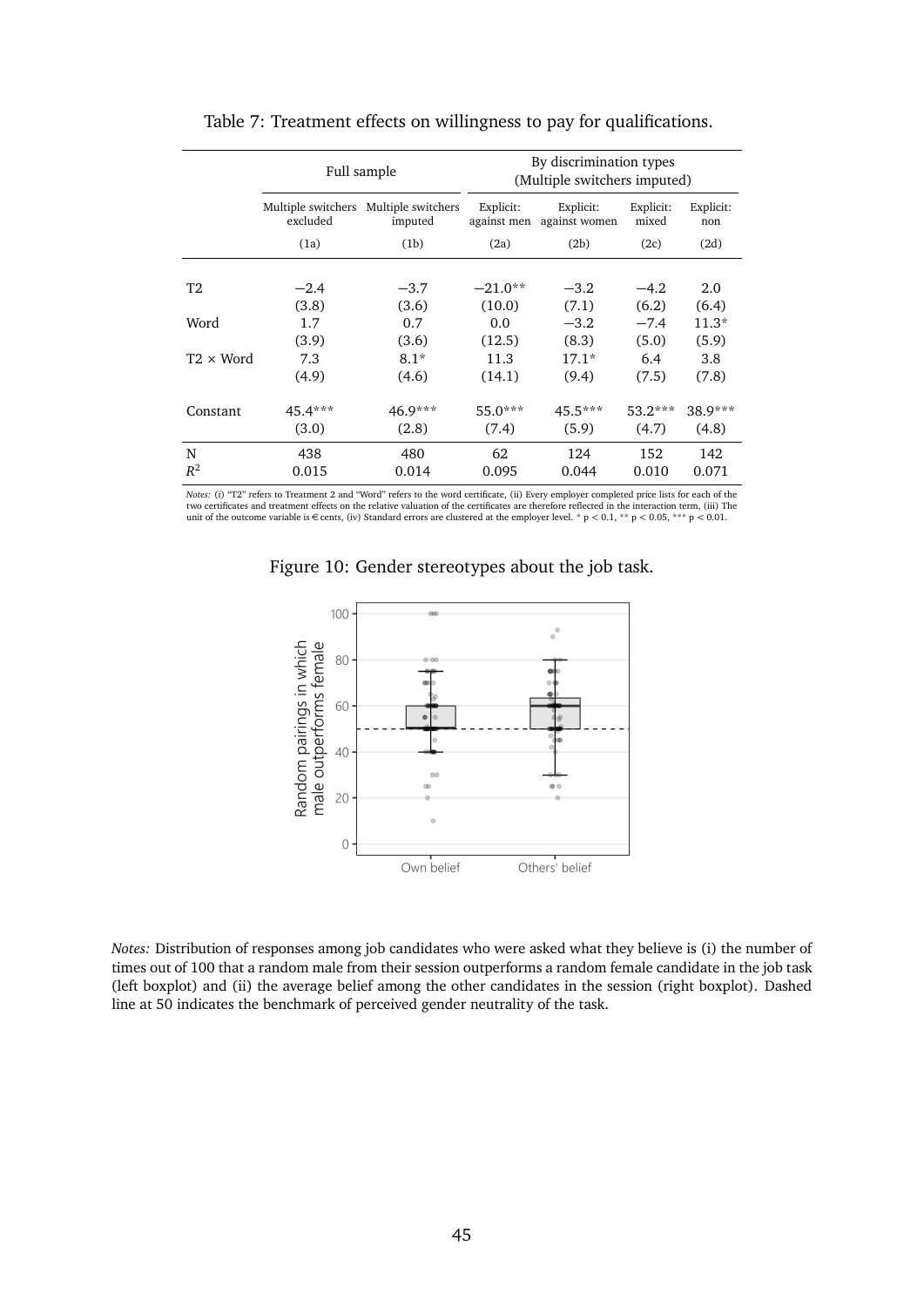| Female Male |      |
|-------------|------|
| 44          | 36   |
| 4.05        | 3.97 |
| 1.38        | 1.52 |
| 1           | 1    |
| 3           | 3    |
| 4           | 4    |
| 5           | 5    |
| 7           | 7    |
|             |      |

<span id="page-46-0"></span>Table 8: Descriptive statistics on actual performance in the job task by gender.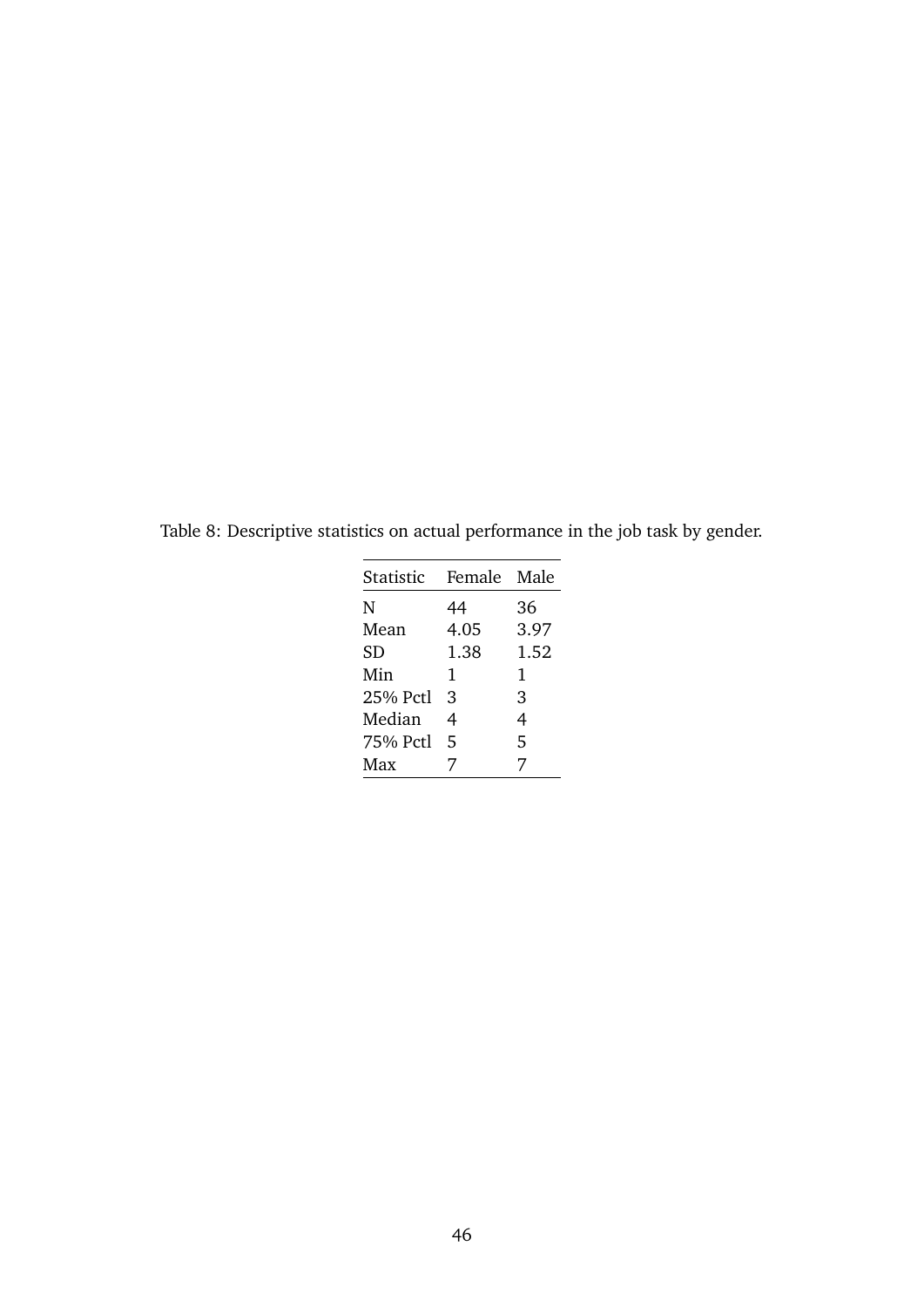## **C English Translation of the German Instructions**

*Note: This is the plain text translation of the original German instructions. It includes the original colors as shown on the participants' screens. These instructions omit the candidates' CVs, interactive buttons that participants could click on and the fields where they could enter written text etc. [an example of a decision page in which employers made a decision between two candidate's CVs is portrayed in the screenshot which we have included in the main text of the paper]. A vertical line indicates a new page or part of a page that popped up after a user completed a task or pressed a button.*

This is a decision making study. Thank you for your participation. As part of this study, you can earn money that will be paid to you in cash at the end of the experiment. The experiment will last approximately **60 minutes**.

You will receive €5 for showing up on time. In addition, you will be paid your **earnings** from the experiment. During this experiment you will make several decisions and your additional earnings will depend on these decisions. Therefore, before each decision you will be informed about how it will affect your earnings. None of your decisions can lead to losses.

The **anonymity** of all your decisions is guaranteed. It will not be possible for anyone to associate your identity with the choices you make here.

Please observe the following **ground-rules**:

You are **not** allowed to use electronic devices or to communicate with other participants during the experiment. Please use only the programs and functions intended for the experiment. Please do not talk to the other participants. If you have a question, please raise your hand. We will then come to you and answer your question silently. Please do not ask your questions out loud under any circumstances. If the question is relevant to all participants, we will repeat it out loud and answer it. If you violate these rules, we will have to exclude you from the experiment and the payout.

On the individual pages of this experiment, a **time limit** is displayed at the top of the screen. This is intended as a guideline, so you will **not** be automatically redirected to the next page after it has expired. Nevertheless, please try to keep to the time limit.

On the next page you will receive a short introduction to today's experiment. This contains the **background information necessary** for your later decisions. Please note that the decisions themselves are not particularly time-consuming, but it is all the more important that you **read the following background information carefully** beforehand.

Now click on the button when you are ready! (Please note that at some points in the experiment you will have to wait until all participants have finished before continuing. We ask for your patience while waiting in this case).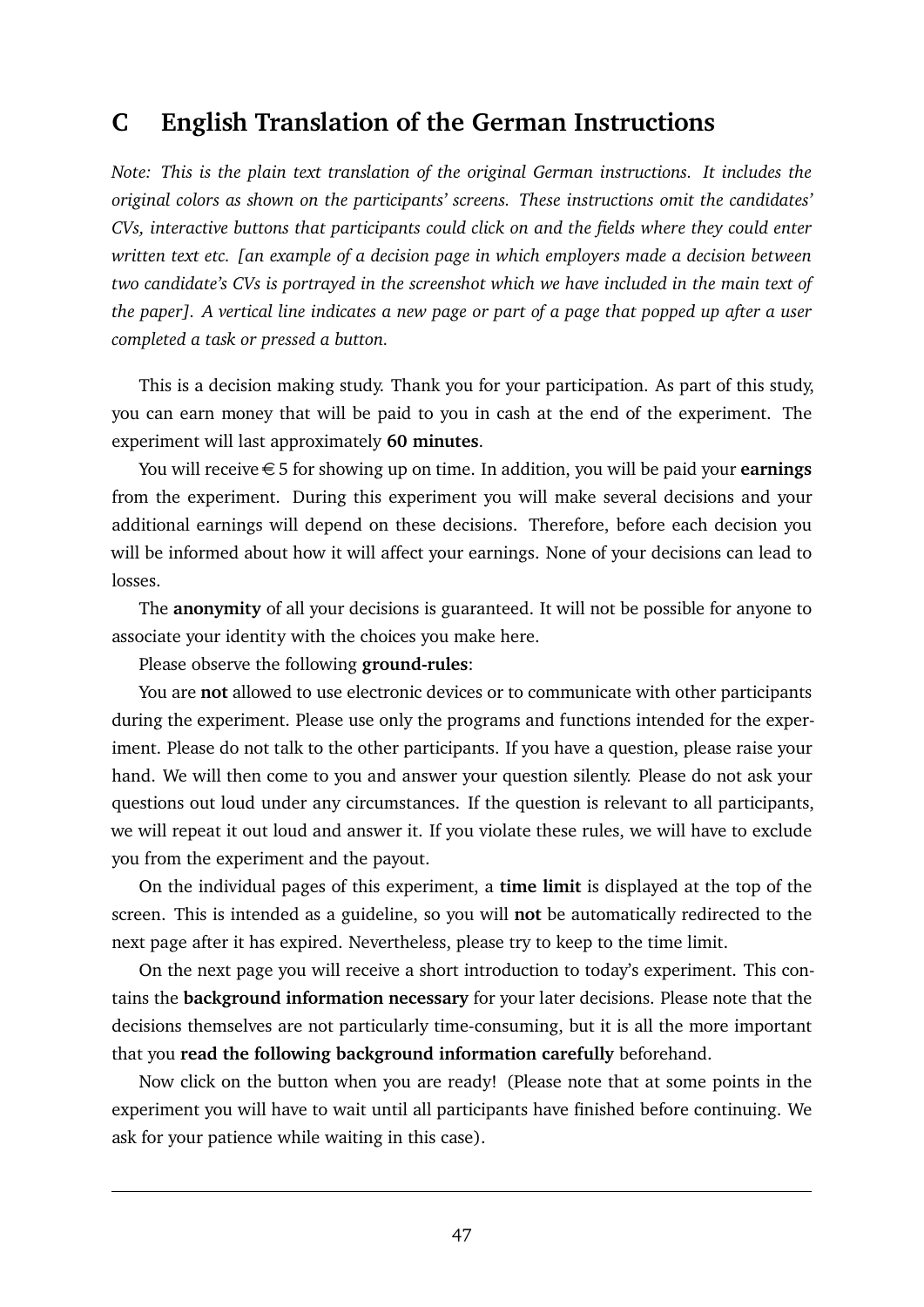In today's experiment, you will take on the role of an **employer**. During the experiment you will face a series of decisions. In each decision, you will choose which of two people you would like to select for a task (i.e., hire for a job). Your **earnings** will depend on whether you select the person who is **better** at this job task. To inform your decision, you will receive a **short profile** with information about each person.

#### **Who are the candidates?**

These are 80 actual participants who took part in a previous experiment. These 80 people worked on a series of tasks, specifically in the areas of **logical reasoning**, **knowledge**, and **words**. Each person was paid for each correct answer, so they all had an incentive to perform as well as possible in each task. The individual performance of these past participants in the tasks will be relevant for your decisions and earnings. For details on the tasks that these previous participants completed, please refer to the **printout on your table**. You now have ample time to **familiarize yourself** with these tasks in order to make better decisions later.

#### **What is the objective when choosing who to hire?**

Your goal as an employer is to hire one person from each pair of candidates who **performed better** in the **Logical Reasoning** task (when the two candidates achieved the same score in the **Logical Reasoning** task, ties are broken randomly). In other words, logical reasoning is the job task, and you as an employer are interested in selecting the person who did the job best, because that is what your own earnings is based on, as is common for employers.

#### **What information about the candidates will you receive?**

When you make your decision, information about the two candidates that you will select between will be available in the form of a short profile for each candidate. More specifically, the profiles include information about whether the person has a **certificate** in **knowledge** or in **words**.

#### **What is a certificate?**

A certificate in **knowledge** indicates that the person is among the top 30% of all participants in the **knowledge** task. Since there were a total of 80 participants, you will know that a person with a knowledge certificate has achieved **one of the best 24** performances in the **knowledge** task (ties are decided at random).

A certificate in **words** indicates that the person is among the top 30% of all participants in the **words** task. Since there were a total of 80 participants, you will know that a person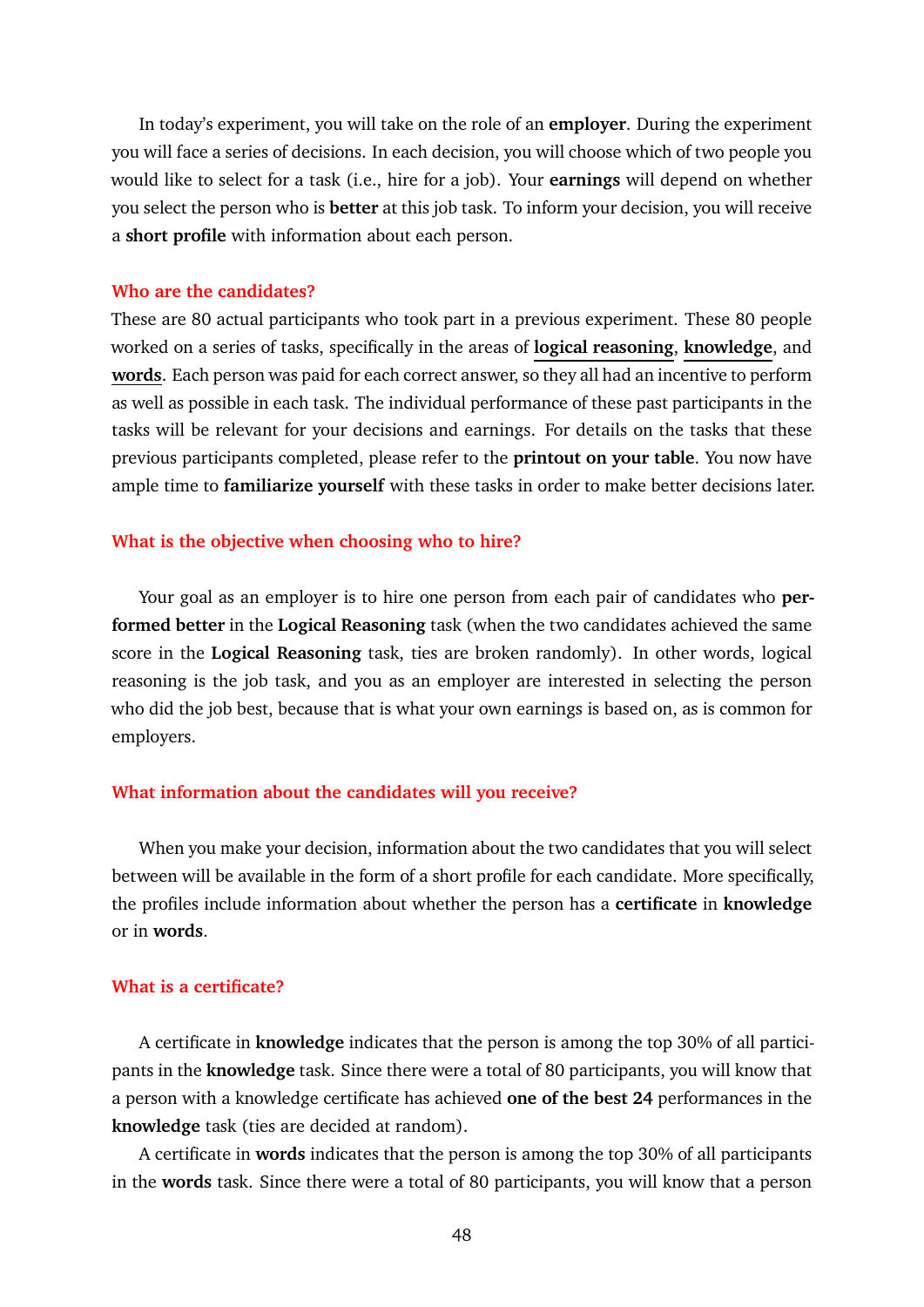with a words certificate has achieved **one of the best 24** performances in the **words** task (ties are decided at random).

Conversely, the absence of a certificate accordingly means that you do not know for this person whether he or she belongs to the top 30% in the corresponding task or not. In this case, this remains **uncertain**.

Certificates are displayed in the profiles as follows. A check mark in a green field means that the person has a corresponding certificate, i.e. the person belongs to the top 30% in this task **with certainty**:



A question mark in a red field means that there is no corresponding certificate for the person, so it remains **uncertain** for you whether the person belongs to the top 30% in this task:



#### **How are your earnings calculated?**

You will receive  $\epsilon$  6 for your decision if you choose the candidate who achieved a higher performance in the **Logical Reasoning** task. Otherwise you will receive  $\in$  0.

Keep in mind that all the candidates that you will have to choose between **actually exist** and participated in our previous experiment. This also means that there may be **several real individuals** matching the description that you see in a given profile. In this case, one of these matching candidates will be **randomly chosen by the computer**.

You will also have **additional opportunities** to earn money in the experiment and will be informed about the details when you get there.

#### **A brief summary:**

- Your task is to select the candidate who achieved the higher performance in the **Logical Reasoning** task.
- You will receive information about each candidate available for selection. In particular, you will receive information about whether they have a certificate in **knowledge** or **words**.

**Notes:**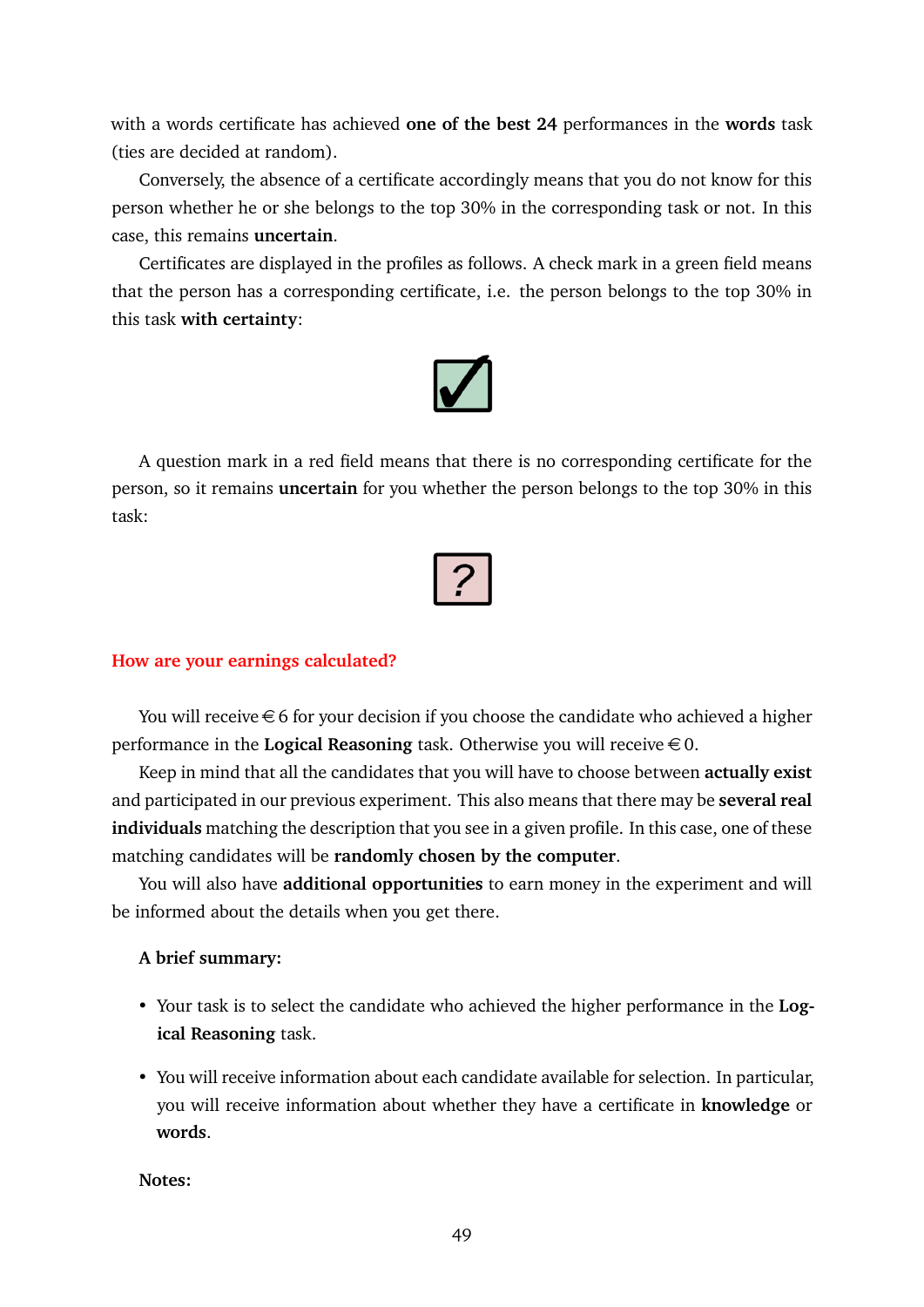- Your decisions today affect only your own payoff. They will have absolutely no influence on the individuals that we present to you as job candidates. These previous participants have already been paid for their performance in the earlier experiment based on the correct answers they achieved.
- These previous participants also did not know that they would be considered as job candidates in today's experiment and their identity is kept completely anonymous. They were also not informed whether they had achieved a certificate or not.

In a few seconds the button to start the experiment will appear (see above).

### **Which person do you select for their Logical Reasoning?**

You will receive  $\epsilon$ 6 if you choose the person who has a higher score in the **Logical Reasoning** task. Otherwise you will receive  $\in$  0.

*If the employer chooses Person A.*

**You have chosen Person A.**

## **Would you prefer to instead leave your decision between the two candidates to chance?**

Would you like to let the decision that you just made be replaced by a random selection by the computer between the two candidates and  $\text{receive} \in 0.10$ ?

If you choose "No", then you will**keep** your choice of candidate, and, as already explained, you will be rewarded with  $\in$  6 if this person performed better, and with  $\in$  0 if not.

If you choose "Yes", then you will receive €**0.10 for sure**. The candidate that you selected will be replaced by a **random selection** by the computer between the two candidates. If the computer selects the better candidate, then you will be rewarded with  $\in$  6 in addition to the  $\in$  0.10 you already received, and with  $\in$  0 if not.

## **Would you prefer to instead leave your decision between the two candidates to chance?**

*If the employer chooses "No".*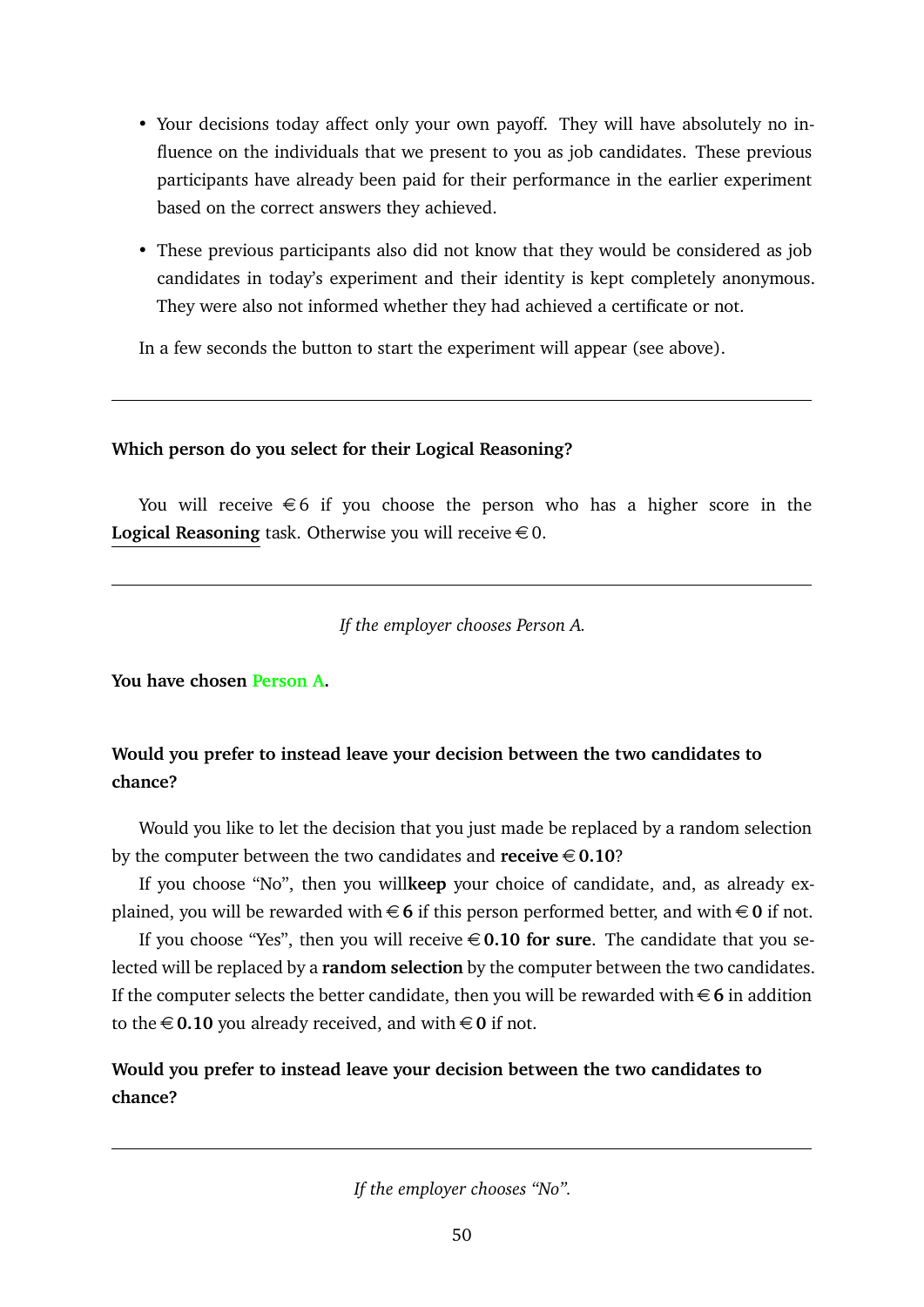#### **You have chosen No.**

#### **Now, what would you like to decide in the following situation?**

Your previous choice has been finalized. Now you have the opportunity to earn some additional money. A **new person** has been **randomly** drawn by the computer from all 80 participants. You are again interested in their performance in the job task. You will not receive any more information about this person.

You now have the option to replace the randomly drawn person with another person who has a **specific certificate**. This replacement person is then again drawn randomly by the computer, but from the 24 best participants of the task corresponding to the certificate.

You will receive  $\in$  3 if the person finally chosen is among the **best 50%** (= **among the best 40 persons**) for the job, i.e. in the **Logical Inference** task (ties are decided at random).

We would now like to know how much the two possible certificates, in **knowledge** and **words** respectively, are worth to you. For each of the two certificates you will get a price list. That is, we propose prices in ascending order. For each price you need to decide whether you would like to replace the person drawn at random from all 80 participants with a person with that particular certificate. You have a budget of  $\in$  1 for each decision and must decide for each price whether you would pay this price ("Yes") or not ("No").

When you have made all the decisions for both price lists, the computer randomly selects one of these decisions, which then contributes to your payoff. If you answered "Yes" in this chosen decision, the person initially selected by the computer will be replaced with one with a certificate and you will pay the specified price. You will then receive the balance of the  $\in$  1, and an additional  $\in$  3 if the selected person with certificate is among the best 50% for the **Logical Inference** job. On the other hand, if you answered "No" in this decision, no replacement will be made. You will receive the full  $\in$  1, and an additional  $\in$  3 if the person originally selected from all 80 participants is among the top 50% for the **Logical Inference** job.

To achieve the highest possible payment, you should make each decision as if it were relevant to your payoff. To do this, go through each of the two lists **from top (lowest price) to bottom (highest price)**, answering "Yes" until you reach the first price that is too high for you. Then answer "No" consistently from that line, all the way to the highest price at the bottom of the list. Thus, the more certain you are that a person **with the appropriate certificate** is more likely to be in the top 50% in the **Logical Reasoning** task than a random person, the more prices you should answer "Yes" for at the beginning of the list before switching to "No".

#### **What is your evaluation of the value of the certificates?**